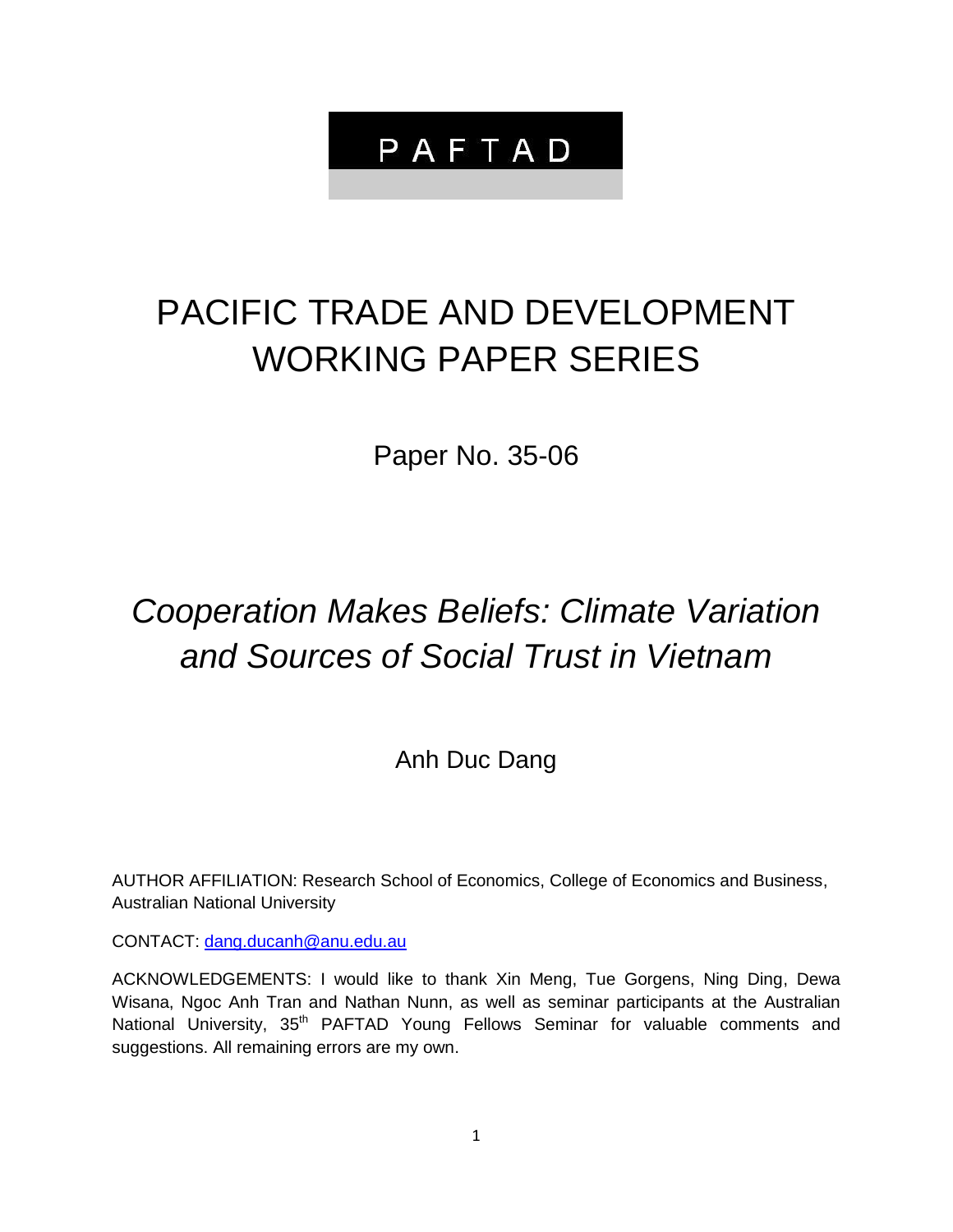## **COOPERATION MAKES BELIEFS CLIMATE VARIATION AND SOURCES OF SOCIAL TRUST IN VIETNAM**

Anh Duc Dang Research School of Economics College of Economics and Business Australian National University Email[: dang.ducanh@anu.edu.au](mailto:dang.ducanh@anu.edu.au)

This version: June, 2012

#### Abstract

I investigate the origins of social trust within Vietnam. Combining a unique contemporary survey of households with historical data on climate variation, I show that individuals who are heavily threatened by negative climate fluctuation exhibit more trust in neighbors and other people in close group. The evidence indicates that the effects of climate variation on social trust are transmitted through strengthening the cooperation among village peasants in coping with risk and uncertainty. The results also show that households with higher proportion of agricultural incomes tend to trust people more. However, the increased village relationship does not erode family ties.

JEL classification: O13, O53, Z13, Q54 Keywords: Climate variation, social trust, Vietnam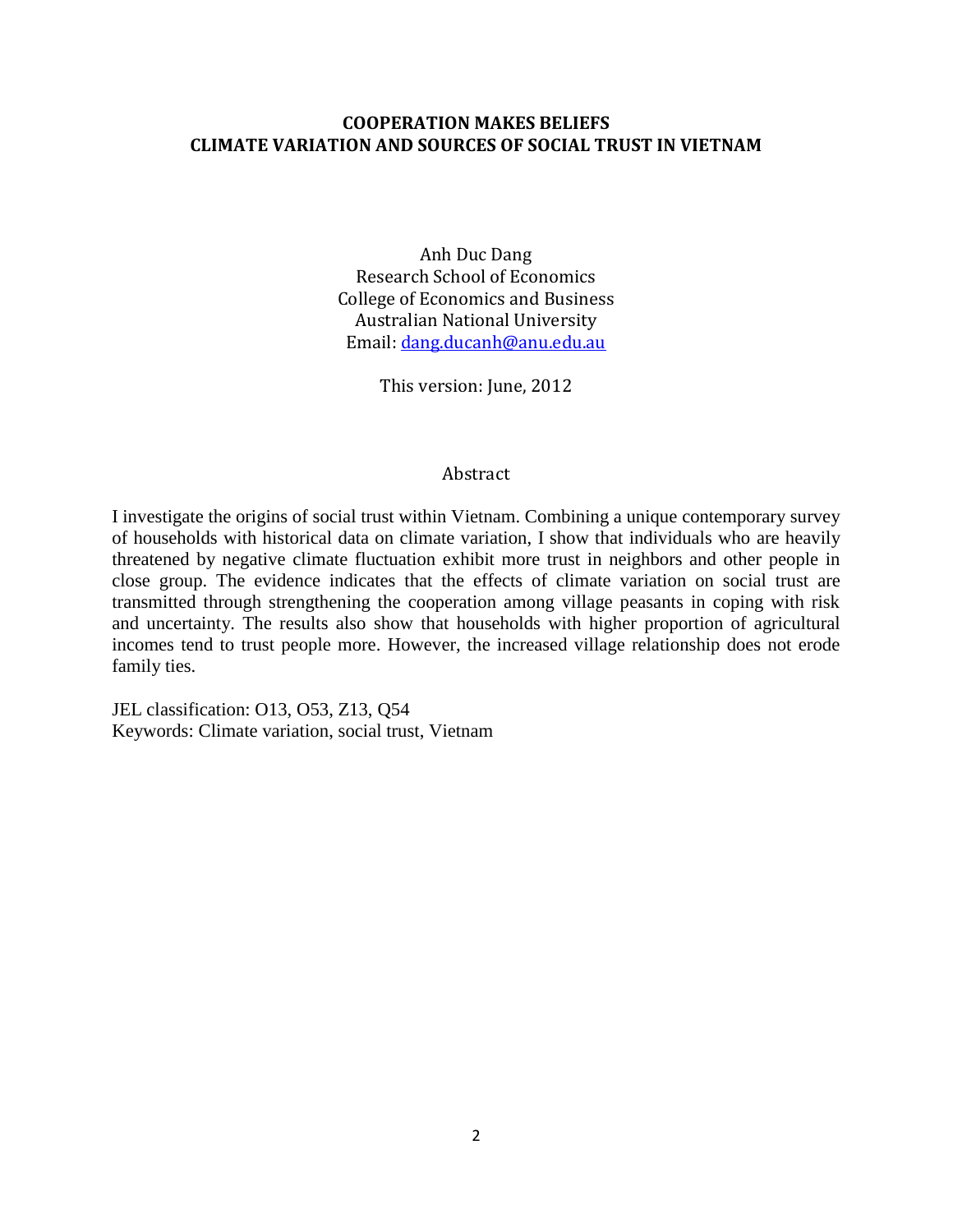#### **1. Introduction**

 $\overline{\phantom{a}}$ 

The past decade has seen a rapidly increasing consensus among economists that institutions is one of the most important sources of economic growth and holds the key to prevailing patterns of prosperity around the world<sup>1</sup>. Along with expanding research on formal institutions, economists also pay more attention on the role of informal institutions and its interaction with formal institutions as key determinants contributing to economic development (Jutting et al, 2007; Helmke and Levitsky, 2004). Substantial studies have found that informal institutions, such as social trust, play crucial roles on economic and institutional development through its facilitation of cooperation, network connections, mutual monitoring among the members of a community<sup>2</sup>.

However, far too little attention has been paid to find out the origin of social trust. Only recently some studies have begun to investigate the source of social trust and to explain the large differences in trust across and within countries. Several studies have revealed that historical circumstances, particularly experiences of cooperation or conflict such as the free-city state experience in medieval Italy, the missionary activities and slave trade in Africa, can have long lasting effects on the level of trust of a community (Tabellini, 2010; Guiso et al., 2008; Nunn, 2010; Nunn and Wantchekon, 2011).

In another interesting paper, Durante (2009) examines the long term impacts of climate volatility on social trust and showing that historical variability in climatic conditions affects the evolution of trust and family ties in Europe. He finds that norms of trust developed as a result of collective action and mutual insurance resulted from farmers coping with dramatic climate variation. While most of these regions have now become industrialized, these medieval norms still exist.

Although this cross-country study is suggestive and stimulating, it may provide limited evidence of causal effects since too many things alter across countries (Alesina, 2010). In addition, it is

<sup>&</sup>lt;sup>1</sup> See for example Knack and Keefer, 1995; Mauro, 1995; Alesina et al., 1996; Hall and Jones, 1999; Acemoglu Johnson and Robinson, 2001, 2002; Rodirk, 2000a; Rodrik, 2000b; Rodrik, Subramanian and Trebbi, 2004; Easterly and Levine, 2003; La Porta et al., 1999, 2004; Acemoglu and Johnson, 2005; Acemoglu, 2009.

<sup>&</sup>lt;sup>2</sup> Some influential studies include Knack, 2002; Helliwell and Putnam, 1995; Knack and Keefer, 1997; Zak and Knack, 2001; Guiso, Sapienza and Zingales, 2004, 2006; Tabellini, 2010.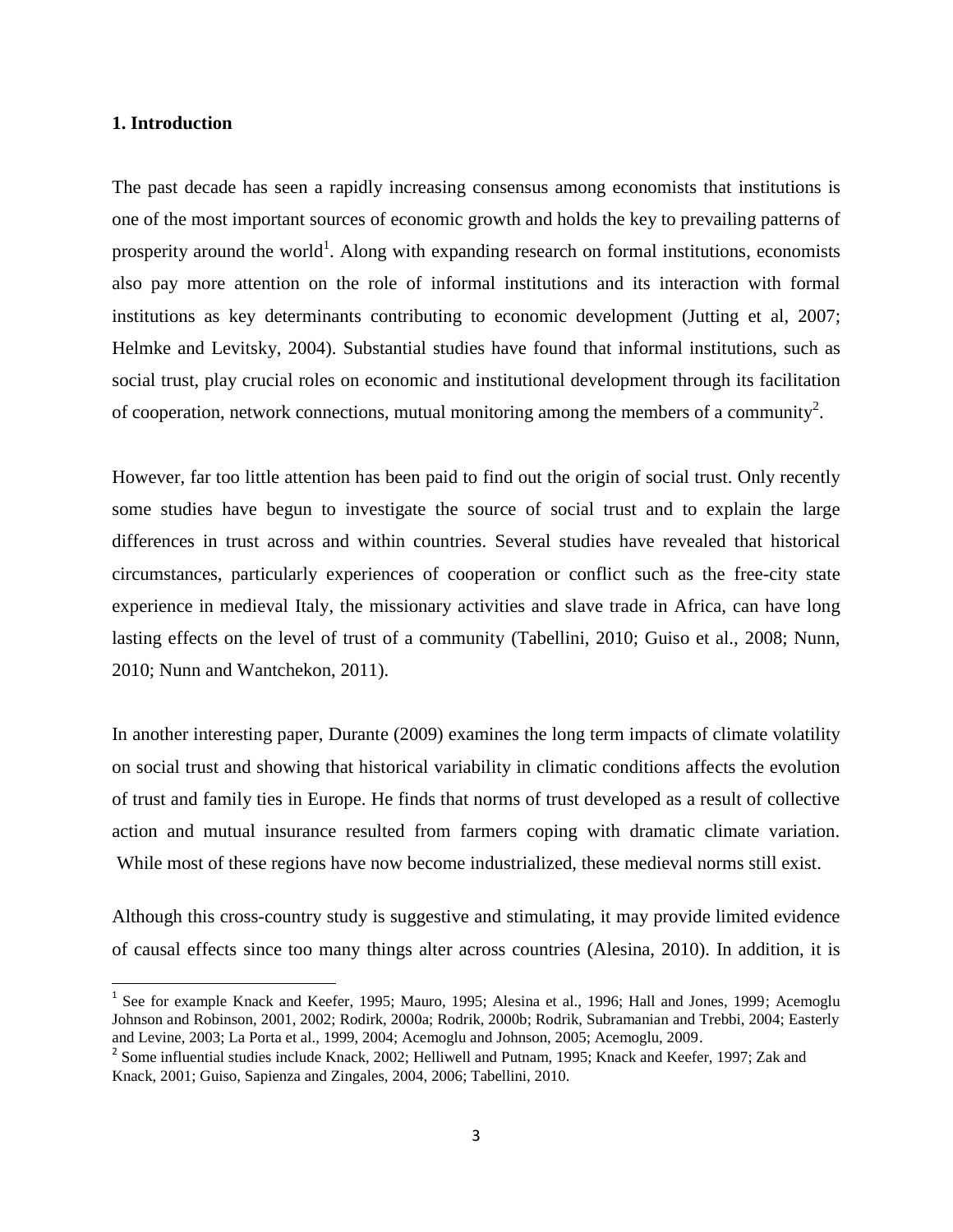difficult to exclude the possibility of other factors, such as religion, ethnicity or geography of the region, may relate to both changing in the social trust and climate variables, especially, for long time period and then bias the results<sup>3</sup>. Therefore, investigation within country to see how different individuals behave, by holding the other characteristics and institutions of a country constant, can provide a good comparison and supplement for cross-country studies.

The primary objective of this paper is to complement recent studies that try to understand and explain trust origins. Particularly, the paper tries to fill gaps in our knowledge of origins of social trust in the context of developing and non-Western societies. Specifically, I examine empirical relationships between climate variation and social capital in the context of Vietnam. Vietnam offers an attractive setting to study social trust. Unlike many other developing countries and transitional economies, Vietnam has experienced exceptional per capita income growth in the last two decades, accompanied by fundamental but gradual social changes without large-scale social or political upheavals. However, the high economic growth cannot explain by the quality of formal institutions as Vietnam is ranked at low level in international ranking tables such as Polity IV and Governance Indicator. One explanation is weak formal institutions are likely to be supplemented by informal institutions. For instance, the World Value Surveys show that the Vietnamese national level of social trust appears higher than some other East Asian nations at Vietnam's stage of economic development (Dalton and Ngoc, 2005).

I try to examine empirically the hypothesis that development of trust is based on the demand of cooperation between peasants to cope with natural climate fluctuations, which are considered as the main risks for agricultural activities (Durante, 2009; Tran, 1997; Rambo, 1979). Durante (2009) proposes that peasants in rural and remote regions, in which well-functioning credit and insurance markets do not exit, have to rely on different strategies to protect themselves from natural shocks. Of which, some strategies are only effective if there are some degree of collective effort and involvements of the broader community. For example, as large-scale constructions have to be built to ease the impacts of hazard environment, they require cooperative action

l

 $3$  It is also difficult to control for movement of people around and migration into Europe, particularly over several hundred years.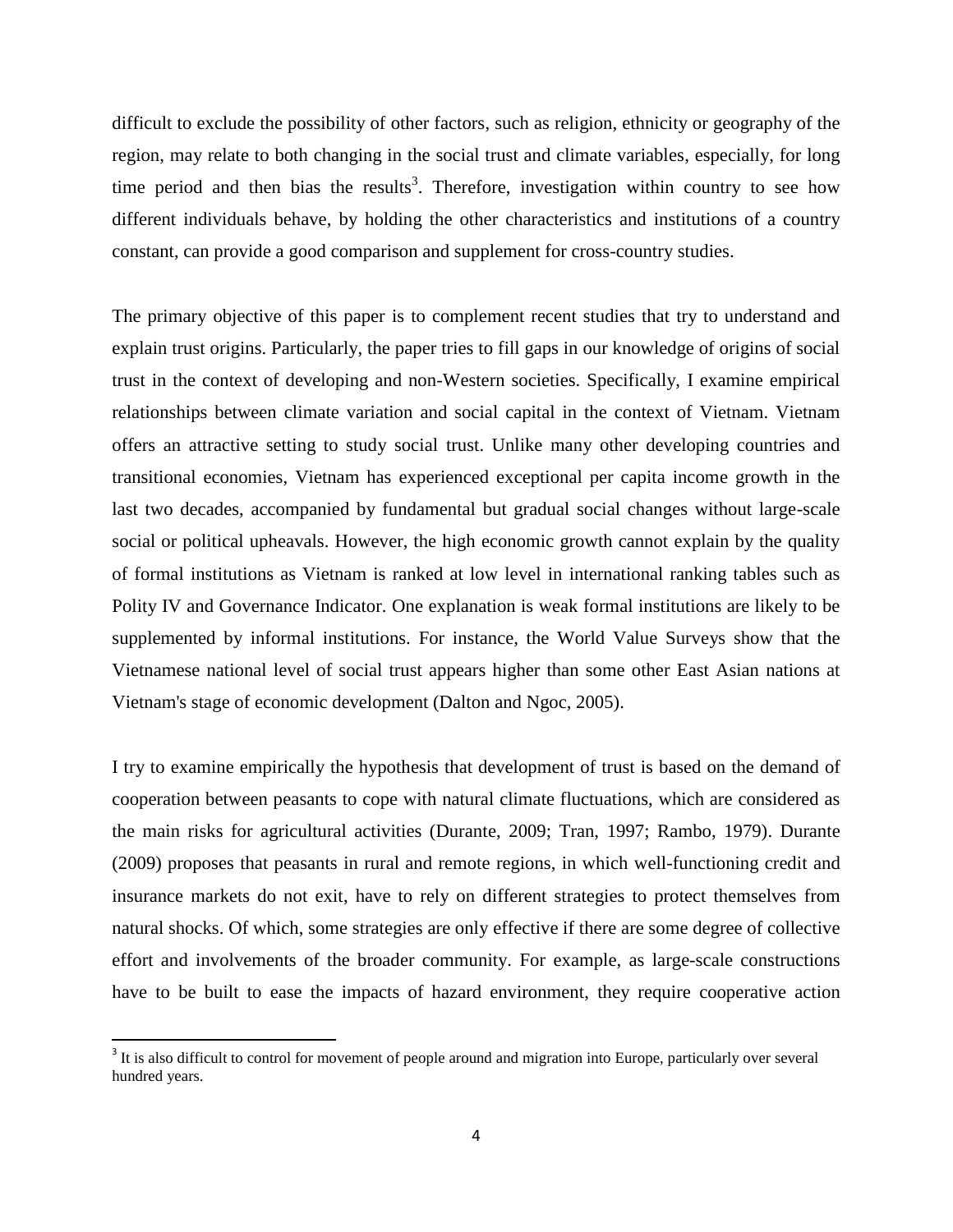among members of the local community. In addition, peasants can improve insurance capacity against natural risks by expanding relationship to other member in same communes, who are likely to be affected by weather fluctuations in the same ways.

To test our hypothesis, I use data from 2008 Vietnam Access to Resources Household Survey to investigate whether households living in regions that were heavily affected by climate variability in the past are more trusting others people today. Through combining historical climate data for the period 1927-1985 with a contemporary survey data on social capital available from different provinces across the country, the analysis confirms that regions with greater inter-annual fluctuations in rainfall and extreme events such as heavy rainfall have higher levels of interpersonal trust among village peasants. This study also indicate that although some can argue that other factors, such as genetics or education, play a much larger role in the development of culture, the relationship of climate variability and social trust in Vietnam can no longer be ignored. In other words, Vietnam"s natural climate variation has played a crucial role in the development of Vietnamese agricultural culture and will continue to influence Vietnam"s in the future.

I also examine whether a more variable environment should increase an individual"s propensity to interact with non-family members and reduce her dependency on the family for insurance purposes. If it does, then higher climate variability may make family ties weaker. Numerous studies have attempted to explain the existence of a negative relationship between social trust and the strength of family ties: the greater the importance of the family to the individual, the less their sense of community and civic engagement (for example, Banfield, 1958; Ermisch and Gambetta, 2008; Alesina and Giuliano, 2009; Durante, 2009).

Contrary to other studies the results indicate that more variability in rainfall does not weaken family ties in regions. One explanation is that in a Confucian country people consider families as the most important factors and this perception is persistent. Therefore, this norm is expected to be maintained even people receive less support from their relatives. Another alternative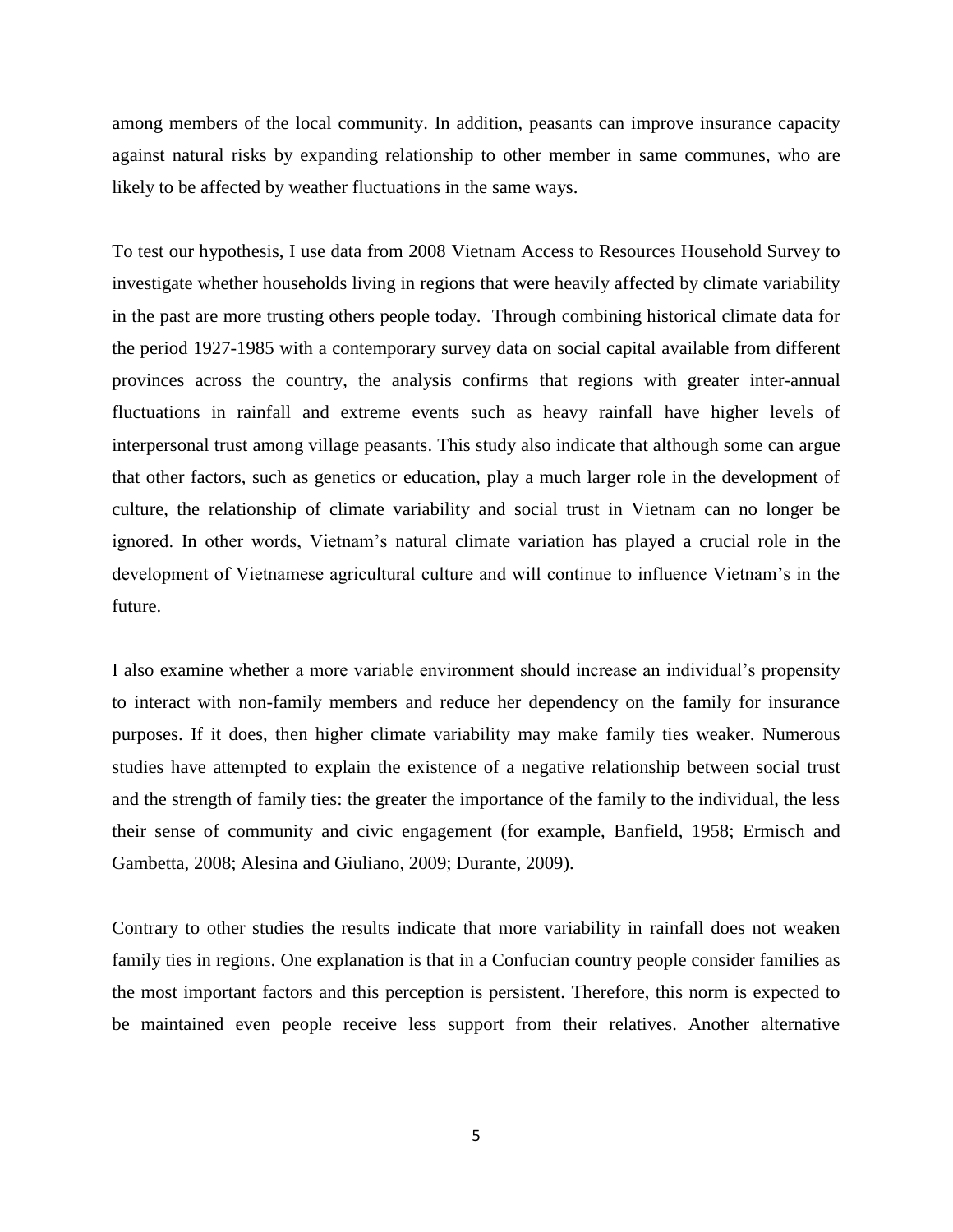explanation for my finding is that family ties and general trust are not necessarily substituted but rather unrelated (or complemented) in Confucian countries.

I then turned to specific mechanisms and examined two explanations for the relationship between the climate variation and trust. I found that people living in more climate variation tend to ask for the help from their neighbors in the case of emergency, which enhance mutual trust among them. It also that climate variation makes households more equality in income, which creates incentives for them to cooperate. In addition, I realized that households who rely more on agricultural incomes tend to trust other people. There is also evidence that climate variation makes village people more equal and strengthens their cooperation and trust.

The paper has been organized in the following way. I begin in section 2 by describing historical background, discussing evidence on the interaction between natural environment and cooperation. In this section, I also illustrate the conceptual framework and its predictions. Section 3 describes the data. Section 4 explains the empirical strategy and presents the results obtained using historical climate data. Finally, section 5 summarizes the key findings and concludes.

#### **2. Environmental Adaptation, Cooperation and Trust in Rural Regions of Vietnam**

#### *A. Historical Background*

Vietnam lies between roughly eight and twenty-three degrees north latitudes, which places it within the tropical monsoon belt. Due to differences in latitude and uneven topography, Vietnam"s climate conditions are far from uniform with two distinct climatic zones, North and South Vietnam (Mark and Nguyen, 2001). North of Vietnam encompasses the mountainous provinces, Red River Delta and a part of central regions of the country. Gourou (1936) divided the Red River Delta into eight sub-regions, three of which are the foothills marginal to the plain and five of which are within the Delta. Each of these sub-regions represents a variety of relief and drainage. The quality of soil is low and varies in structure and type across the region and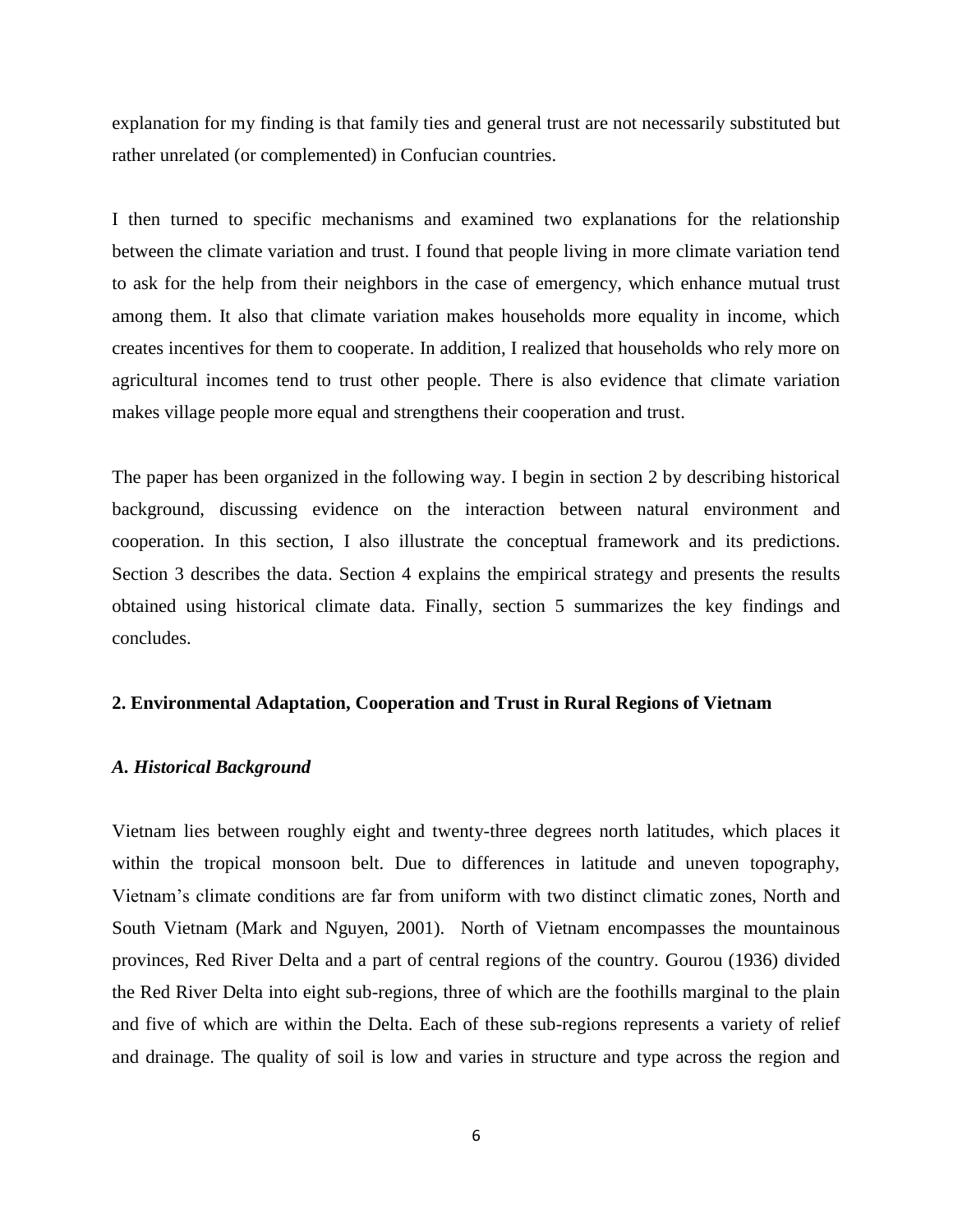even from village to village. In addition, the Red River Delta is also exposed to high risk of being flooded. The coastal central regions can experience heavier rainfall than other areas because of typhoons that develop in the East Sea and move northeast along the coast. The typhoons are generally worse along the southern coast, which experiences the most severe winds and heaviest rainfall. Vietnam"s typhoons are most common in July through October. Large portions of the coast can experience heavy rainfall throughout the entire year. South climate is dominated by dry seasons and wet monsoons and lies in the northern temperate zone; therefore, these regions would have been most productive for agriculture purposes.

Being a typical agricultural country, people's lives depend much on natural conditions. Resident areas are organized into hamlets and villages. Village people have liked to live in big families. Compassion and assistance among people are the representation of kin's strength. In a kin, everybody is responsible for protecting and assisting each other both material and spirit, guiding each others to promote their position in society. Moreover, since the wet rice cultivation requires a big labor force, Vietnamese farmers not only bear much but also assist to each others. In order to cope with the social environment, it is necessary to cooperate to make effect. The organization basing on this habitat creates democracy and equality between man and man. This is regarded to be primary democratic form - village democracy (Rambo, 1979; 2005). However, there are fundamental differences in the characteristics of villages and village peasants between the North and South<sup>4</sup>. The differences in natural environment help to explain the diversity of social organization between northern and southern peasants. While the environment in Mekong Delta is homogonous through its surface, the Red River Delta shows a natural diversification.

The Red River with about 1,200 kilometers long has high water volume, which averages 500 million cubic meters per second, but may increase by more than 60 times at the peak of the rainy season. The entire delta region is no more than three meters above sea level, and much of it is one meter or less. Moreover, this delta area is subject to erratic but heavy rainfall (Rambo, 1979). Such heavy rains are usually associated with the movement of typhoons in the East Sea and

l

<sup>&</sup>lt;sup>4</sup> The southern Vietnamese peasants originated from the north and gradually migrated southward in the process of advancing to the south.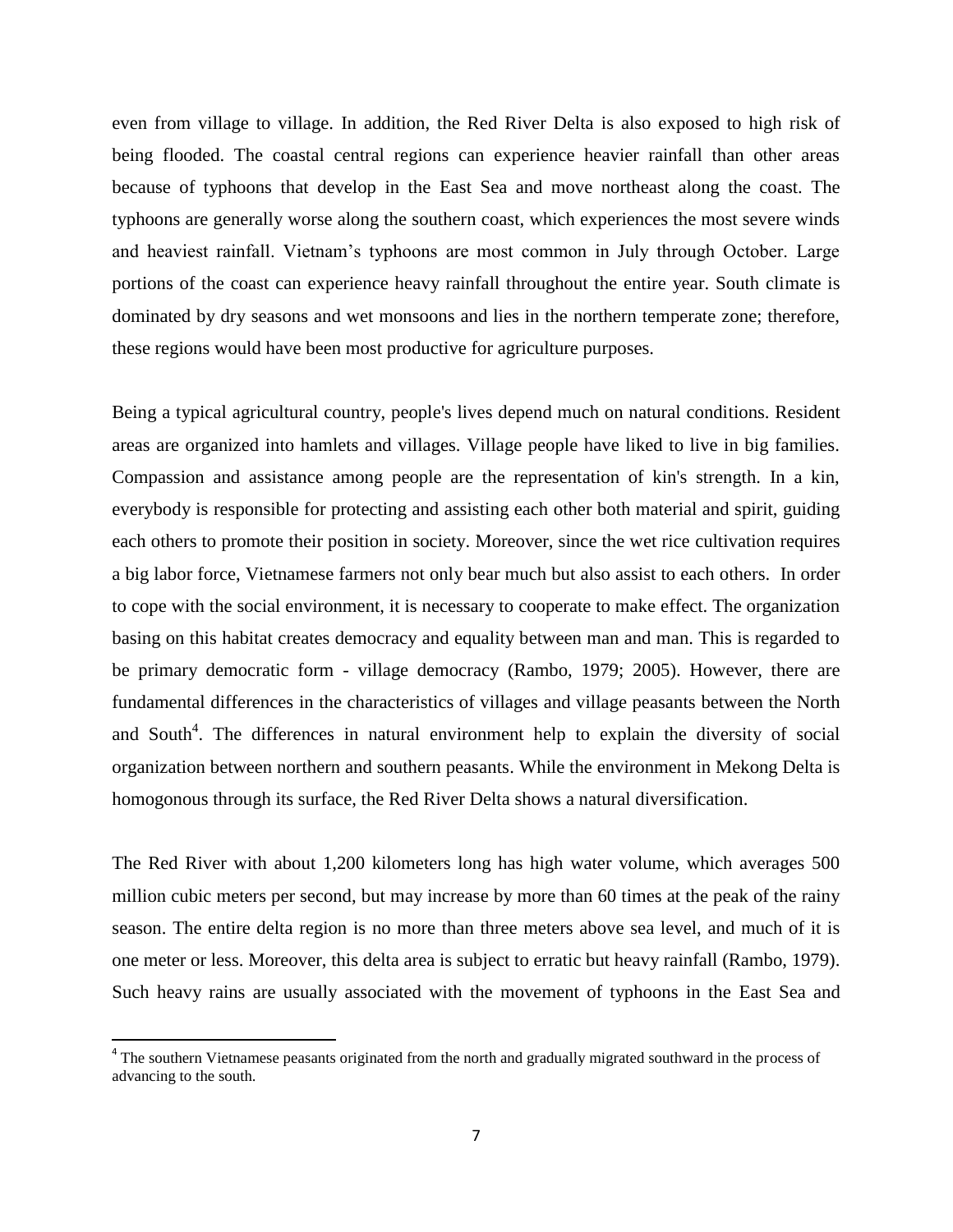hence can occur several times throughout years. Consequently, as rainfall is immediately poured in the river regime, the red River can rise to flood levels up to dozen times in a single season (Dumong, 1935). Under a natural river regime, almost all the Delta would be subject to annual flooding and hence would not be usable for rice cultivation (Gourou, 1936). Therefore, large scale constructions, such as dykes and irrigation systems, have to be built and maintained to ease the impacts of hazard environment and to irrigate the rich rice-growing delta. Each village takes its responsibility of the supervision of the dykes within its territory and all village members were liable to perform unpaid labor to repair the dykes (Cima, 1987; Rambo, 2005).

The threat of losses of crop to natural disasters and disease contribute to the adaptive values of various risk spreading social institutions which characterize Northern peasant society. Village communal granaries provide a reserve food supply in case of serious loss. The division of fields into tiny plots and the custom of family owning several widely dispersed fields would also tend to reduce the risk of a household losing its entire crop to any particular pest or disease (Marsh et al, 2007).

The northern peasants live in densely settled villages that surrounded by thick bamboo hedges. Outsiders were not permitted to stay in the village after nightfall. Villages were largely endogamous and in-migration rare. Outsiders who were allowed to settle in a village had to wait three generations before becoming full members of the community. Each village was an autonomous self-governing community.

Although Southern villages originally share the same form of social organization as their northern ancestors, they have evolved their open settlement pattern in the Mekong Delta with its much more benign natural and social environment. Contrary to Northern environment, the average annual rainfall in Mekong Delta is just adequate to satisfy the requirements for rice growing. Unlike the case of Read River Delta, there is relatively little variation from year to year in the quantity of rainfall in the South and consequently crops rather suffer there for lack of water (Great Britain, 1943). The habitat is essentially benign, offering no major hazard to peasant cultivation and thus requiring no corporately organized protective responses such as the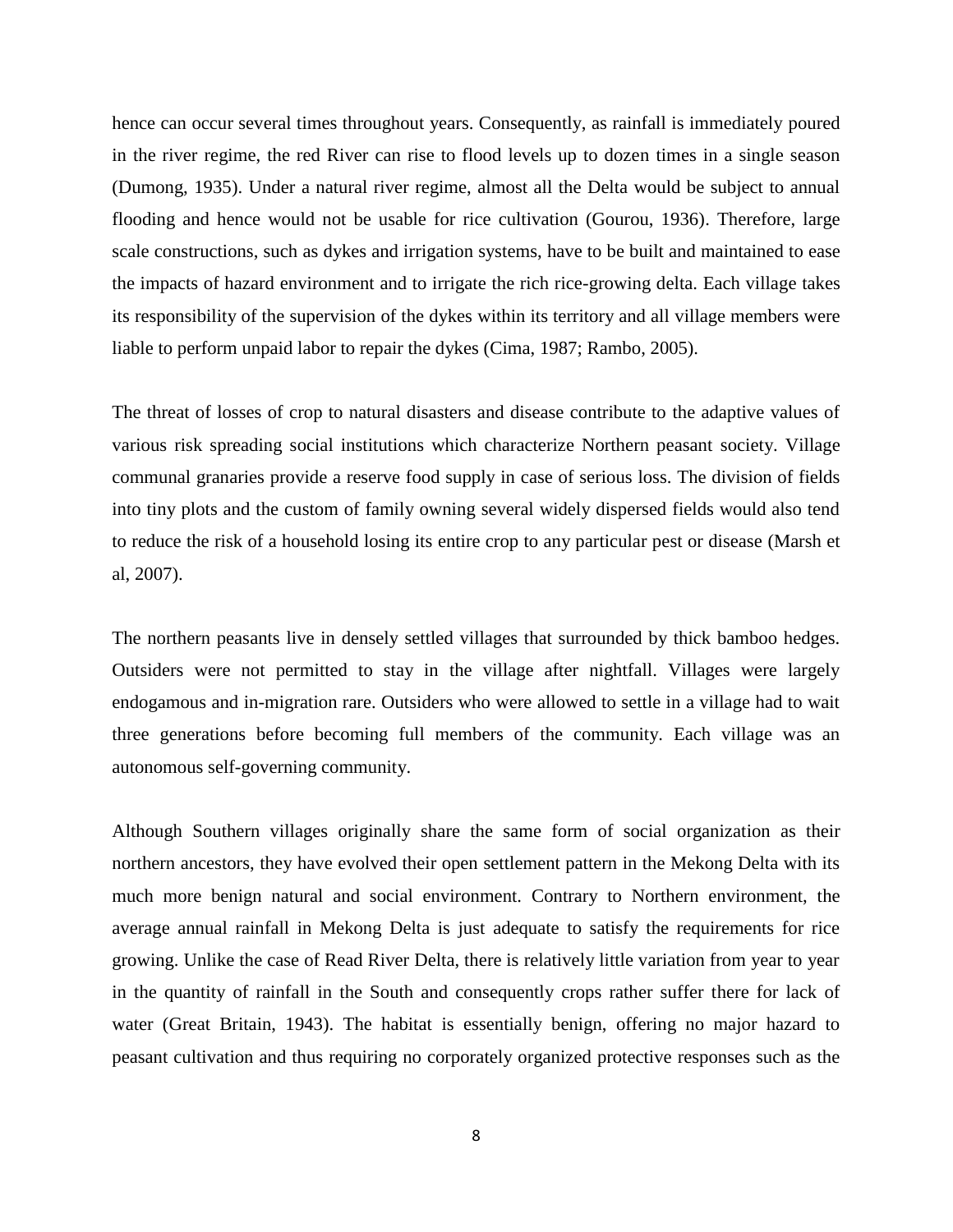flood control dykes of the North (Rambo, 2005). Therefore, the peasant settlements in the South are different from the northern ones. In fact, they are not villages in the conventional senses. There is no bamboo hedge to physically define the boundaries of the village, no gate and control on entry. Individual households are widely scattered along the banks of the canals that cross the delta. Although these settlements are organized by the state into villages and hamlets, these administrative units are not true communities. Households often had closer social relations with neighbors living directly across canals; even they are actually residents of different villages than they did with people living far down the canal in their own village (Rambo, 2005). Southern peasant society does not appear to have become adapted to the threat of crop loss at the village level of integration although the share cropping system which predominates in the Mekong Delta provides a certain amount of protection to the tenant farmers against crop losses, both because it is customary for the landowner to reduce rents in the event of a poor harvest (Hendry, 1964).

#### *B. Conceptual Framework*

There are several mechanisms that climate variation is likely to impact on trust. The first mechanism is that the difficult natural environment creates favorable conditions for cooperation. Some authors seek to explain development of trust based on the demand of cooperation between peasants to cope with natural weather fluctuations, which are considered as the main risks for agricultural activities (Durante, 2009; Tran, 1997; Rambo, 1979). Durante (2009) proposes that peasants in rural and remote regions, in which well-functioning credit and insurance markets do not exit, have to rely on different strategies to protect themselves from natural shocks. Of which, some strategies are only effective if there are some degree of collective effort and involvements of the broader community. In addition, as natural shocks happen frequently, peasants increase in the perceived probability that a similar event might occur in the future. They can improve insurance capacity against natural risks by expanding relationship to other members in same communes, who are likely to be affected by weather fluctuations in the same ways. It causes people to be more trustworthy (Cassar et al, 2011). In addition, as argued by Alesina and LaFerrara (2002), after the disaster, the community has a lower degree of income disparity, then trust may increase due to greater equality.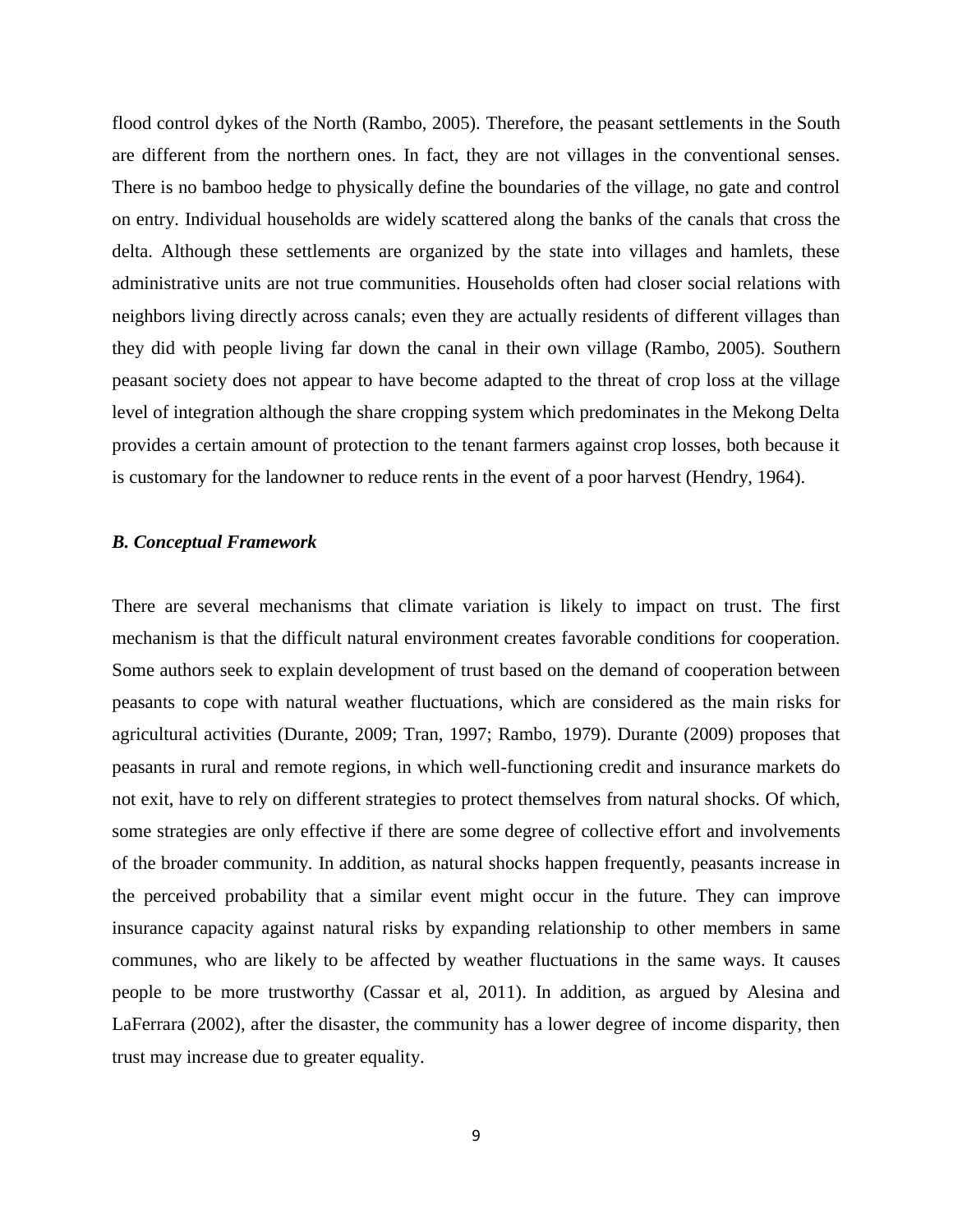Rambo (1979) demonstrates that the peasant society in the high risk environment has evolved a series of institutions which serve to reduce individual insecurity by spreading risk-taking over group larger than the nuclear family such as extended family, the lineage and the corporate community. As village members select to cooperate with other members, it makes them taking more risks in trusting other members. As Ermisch and Gambetta (2010) suggest, interacting more with other peoples can lead to more "outward exposure*"*, and improve their ability to trust other people by (1) estimating more accurately the probability of trustworthiness; or (2) reading the signs of untrustworthiness more precisely. Therefore, peasants cooperate and interact less with other people will exhibit a lower level of trust in members in villages.

The other potential channel of trust is from cultural norms. Although natural uncertainty is becoming less profound impacts on agricultural activities, the cooperative and trustworthy culture is expected to be maintained. A number of recent papers show that trust attitudes, like other cultural traits, can persist for surprisingly long periods of time and are transmitted from generation to generation (for example, Bisin and Verdier, 2001, Guiso et al., 2008, Tabellini, 2008; Alesina and Fuchs-Schundeln, 2007; Nunn, 2010; Nunn and Wantchekon, 2011). A recent study by Guiso et al. (2008) shows that parents can transmit their prior trustworthiness to their children. In another cross- and within-country study, Bjørnskov (2007) finds that trust scores are remarkably stable over several decades. This view is coherent with empirical findings on the existence of a strong correlation in the propensity to trust between parents and children (Katz and Rotter, 1969; Dohmen et al., 2008) and between second-generation immigrants and current residents of the original country (Guiso et al., 2006; Algan and Cahuc, 2007).

#### **3. Data Sources and Description**

**Social Trust**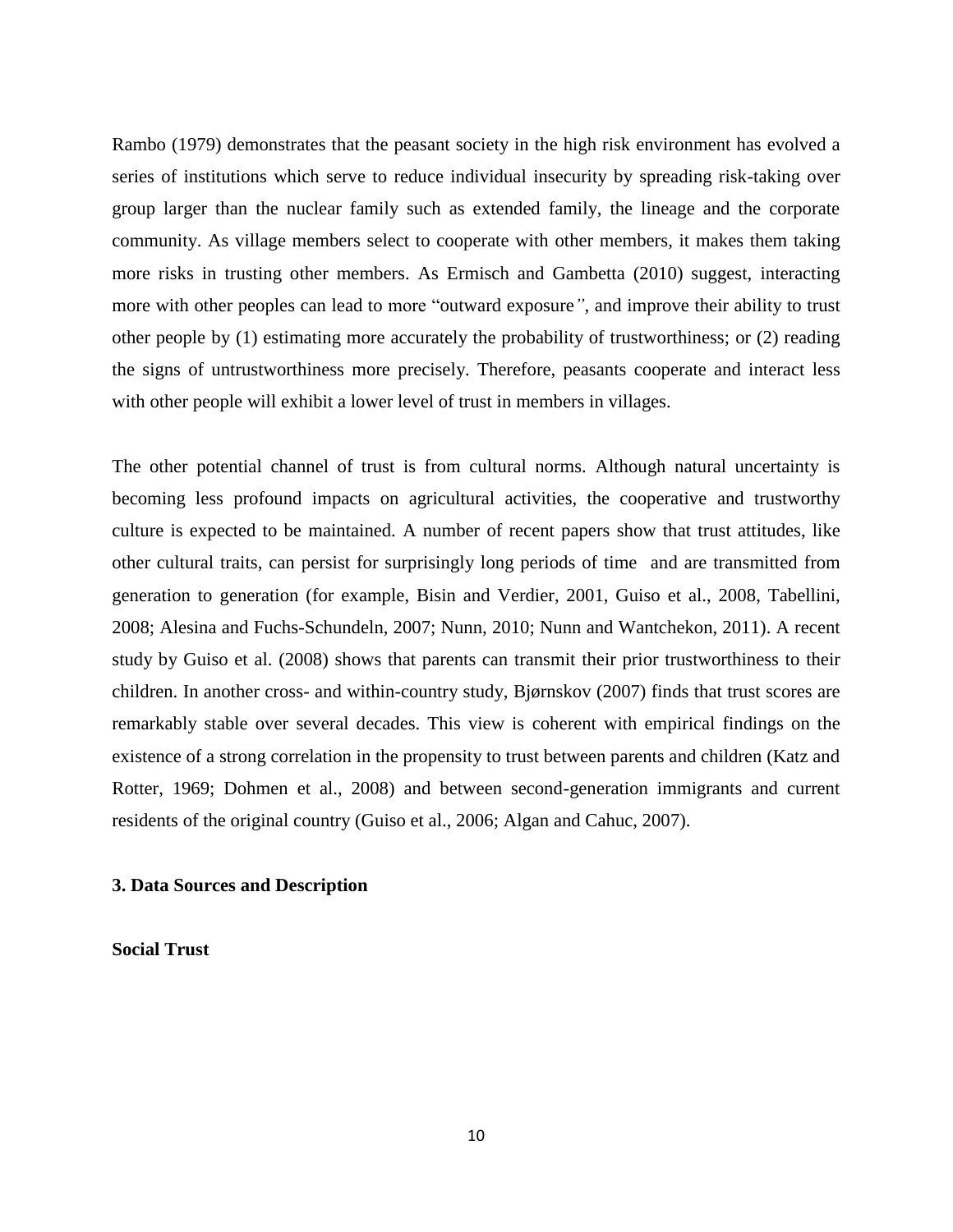I employ the third round of Vietnam Access to Resources Household Survey (VARHS)<sup>5</sup> in 2008 to inspect the impacts of climate volatility on social trust in different parts of the empirical analysis.

The VARHSs are uniquely representative surveys which are based on interviews of a random sample of 3,223 households in rural regions. Of which, 1,364 rural households in 2004 Vietnam Household Living Standards Survey (VHLSS)<sup>6</sup> have been resurveyed. In addition to the 1,364 resurveyed VHLSS-2004 households, the survey contains two other main groups of households. First, 820 rural households are resurveyed from the 2002 VHLSS in Ha Tay, Phu Tho, Quang Nam and Long An provinces. Second, the sample includes 945 additional households from the five provinces covered by the Agricultural and Development Program (ARD-SPS), namely Lao Cai, Dien Bien, Lai Chau, Dak Lak and Dak Nong.

In total, the survey covers rural areas of 12 provinces in Vietnam, including: Ha Tay, Lao Cai, Phu Tho, Dien Bien and Lai Chau in the North; Nghe An in the North central Coast; Quang Nam and Khanh Hoa in the South Central Coast; Dak Lak, Dak Nong and Lam Dong in the Central Highland and Long An in the Mekong River Delta. The special feature of this survey is that these provinces are located in different geographical regions that reflect various climate conditions and then nationally representing different living environment.

The survey provides rich information on a broad range of topics, such as rural employment, onand off-farm income generating activities, rural enterprises, property rights, savings, investment, insurance and participation in formal and informal social networks. The visual location distribution of current respondents has been represented in Figure 1. The summary statistics of

 $\overline{a}$ 

<sup>&</sup>lt;sup>5</sup> The survey data was conducted in 2008 by Institute of Labour Science and Social Affairs (ILSSA) of the Ministry of Labour, Invalids and Social Affairs (MOLISA) under the technical support from Department of Economics (DoE) at the University of Copenhagen. All rural households in 12 provinces interviewed for the 2004 Vietnam Household Living Standards Survey has been resurveyed. The data are publicly available and can be downloaded at: http://www.econ.ku.dk/derg/links/vietnam/

<sup>&</sup>lt;sup>6</sup> The VHLSS is a nationally representative, socio-economic survey, carried out biennially by the General Statistics Office (GSO).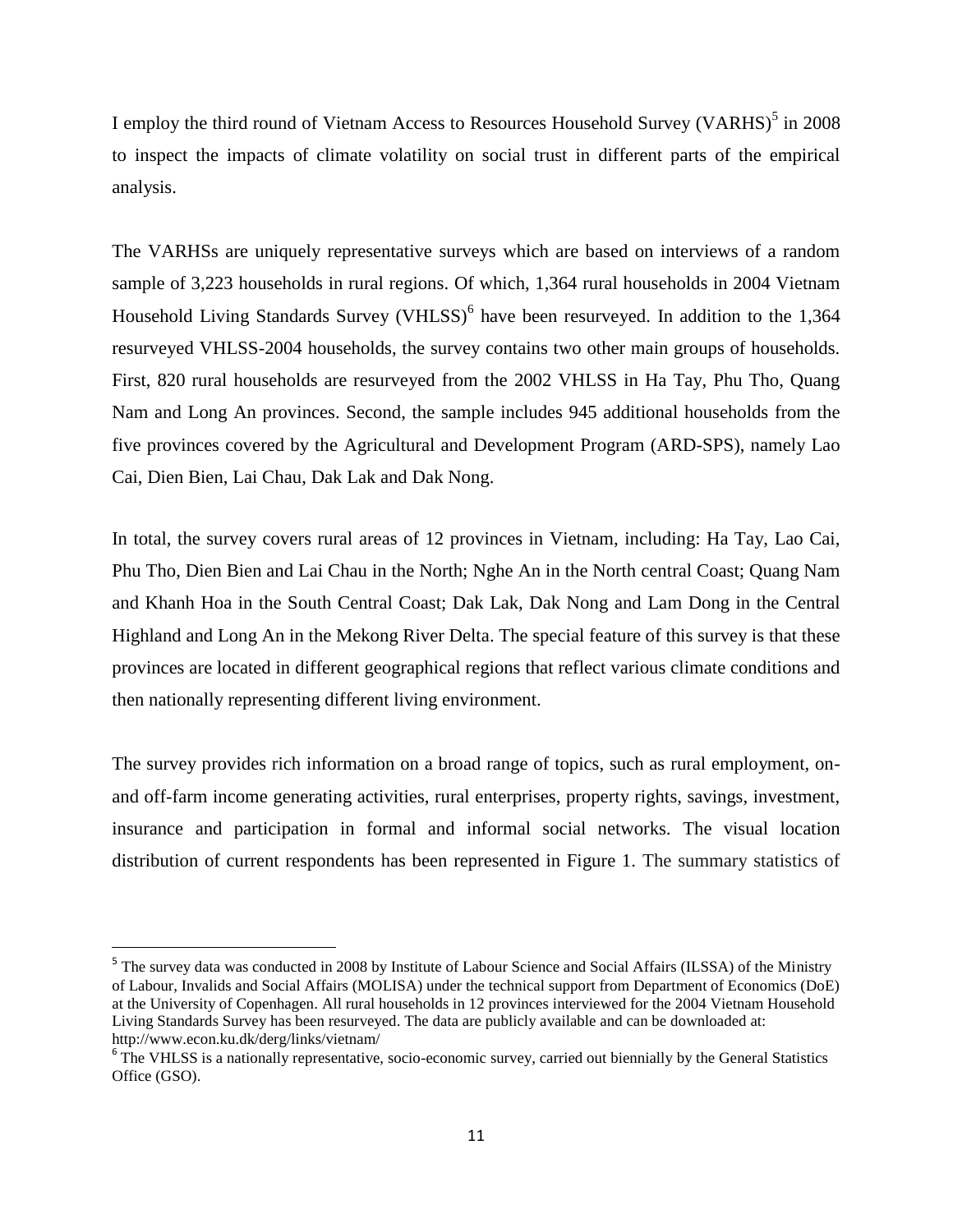our analysis sample are presented in Table 1. As shown by the Figure 1, a lot respondents live in remote and mountainous areas, with about 41 percent of them are minority.

The survey asks two standard questions about self-reported trust. The exact wording of the question is as follows: "*Please tell me whether in general you agree or disagree with the following statements: Most people are generally honest and can be trusted* and *In this commune one has to be careful, there are people you cannot trust?"* Respondents could either agree or disagree. They also had the option of answering that they "do not know". Removing respondents with no answer leaves us with 3,156 potential observations for the two questions.

Since respondents' answers to the trust questions are binary, there are a number of possible estimation strategies. The first is constructing a measure of trust that takes on the binary value of 0 and 1: 0 corresponds to the response "Disagree"; and 1 to the response "Agree" then using OLS to estimate linear probability model. Another strategy is to instead estimate a logit model. As shown in Appendix, the estimates are qualitatively identical if I pursue this alternative strategy.

Two questions seem to ask about generalized trust at different levels with the first asking about social trust for a broader community. However, respondents are likely to apply their behavior instead to trust in narrow community such as village and commune. Therefore, these two questions are likely to reflect the impacts of climate adaptation on trust among village/commune members.

The distributions of responses for question on social trust are summarized in Table  $4^7$ . A number of characteristics of the responses are notable. The share of respondents who agree with the statement "*most people are generally honest and can be trusted" is* nearly 90 percent. The results are consistent with those reported in Dalton et. al. (2002), which show that the

l

The statistical summary is based on the number of rural households who have head and/or spouse were born in the same place where they are living.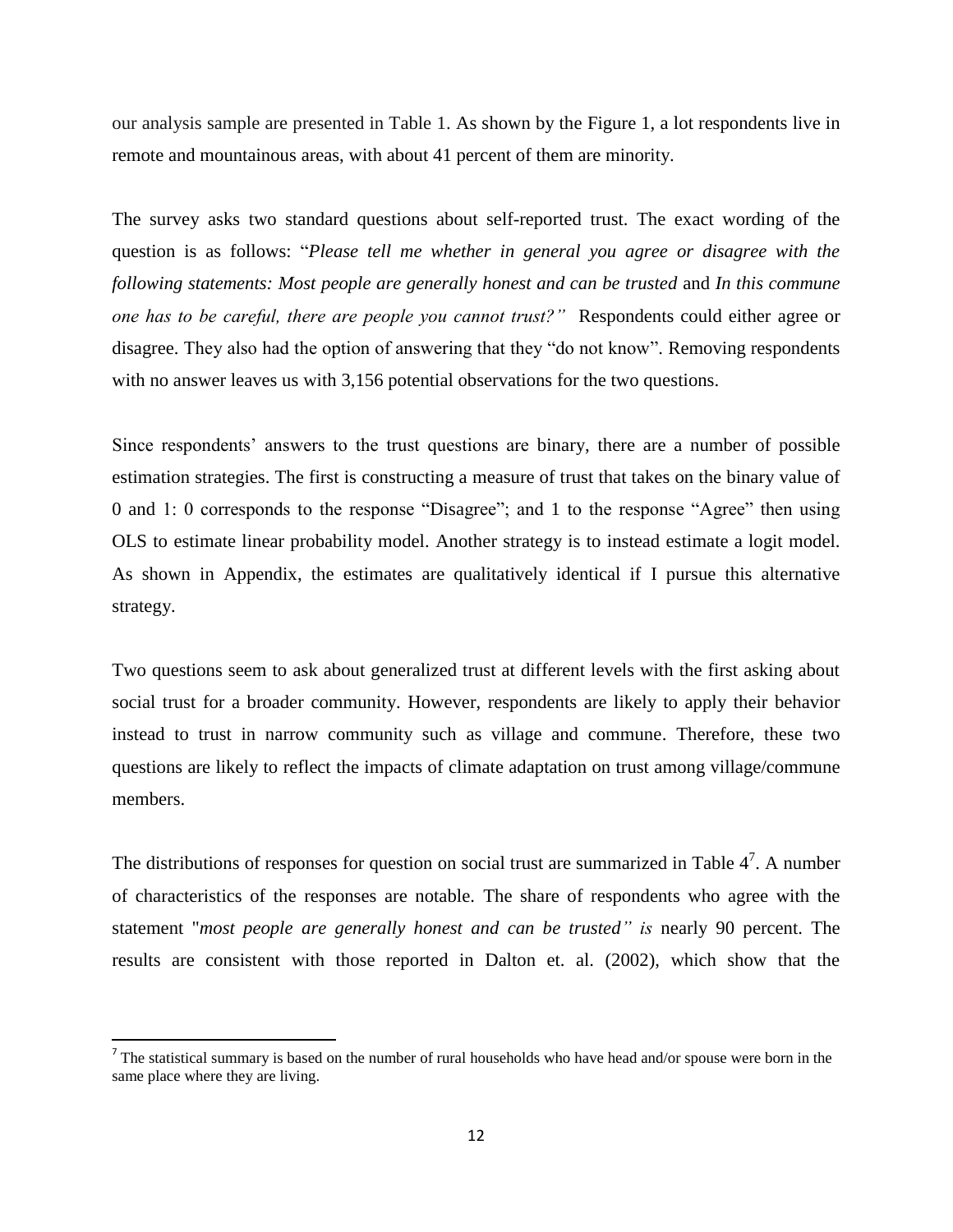Vietnamese exhibit high levels of trust, compared with other countries surveyed under the World Values Survey project.

#### **Family and Village Ties**

The importance of family is a historical aspect of Vietnamese society, as with many Confucian societies in East Asia. The family is a basis of economic organization in an agrarian economy, the role of the father and parents in general is reinforced by cultural traditions, and family relations provide a general model for authority relations (Pham, 1999). Through history and changes in political and social regimes, the centrality of the family appears to be an enduring feature of Vietnamese society (Dalton et al, 2003).

To investigate the impact of climate variation on extended family ties, I use information about households who reported having helpers. The survey asks respondents to provide information about people who are a source of money help in case of emergency. People can list the name of up to three people from whom they asked for a help. The exact question is "*If you were in need of money in case of an emergency who outside of your household could you turn to, who would be willing to provide this assistance?"* In addition, the survey includes another question about how relationship of these people with household: (1) Relative; (2) Friend; (3) Neighbor; or (4) Other. The survey also provides information whether these people in the same village or not.

I classify whether household mainly asking for help from relatives rather others (friend and neighbors) by counting the number of people in the asking lists who are relatives. Relatives can be people who live outside villages. Therefore, the number of helpers who are relatives ranges from 0 to 3. The same strategy is applied to calculate the number of helpers who are in the same village. Table 5 shows that 68 percent of the helpers mentioned are relatives of the respondents. The number of households who ask for the help from other members in the same village is even bigger with 78 per cent.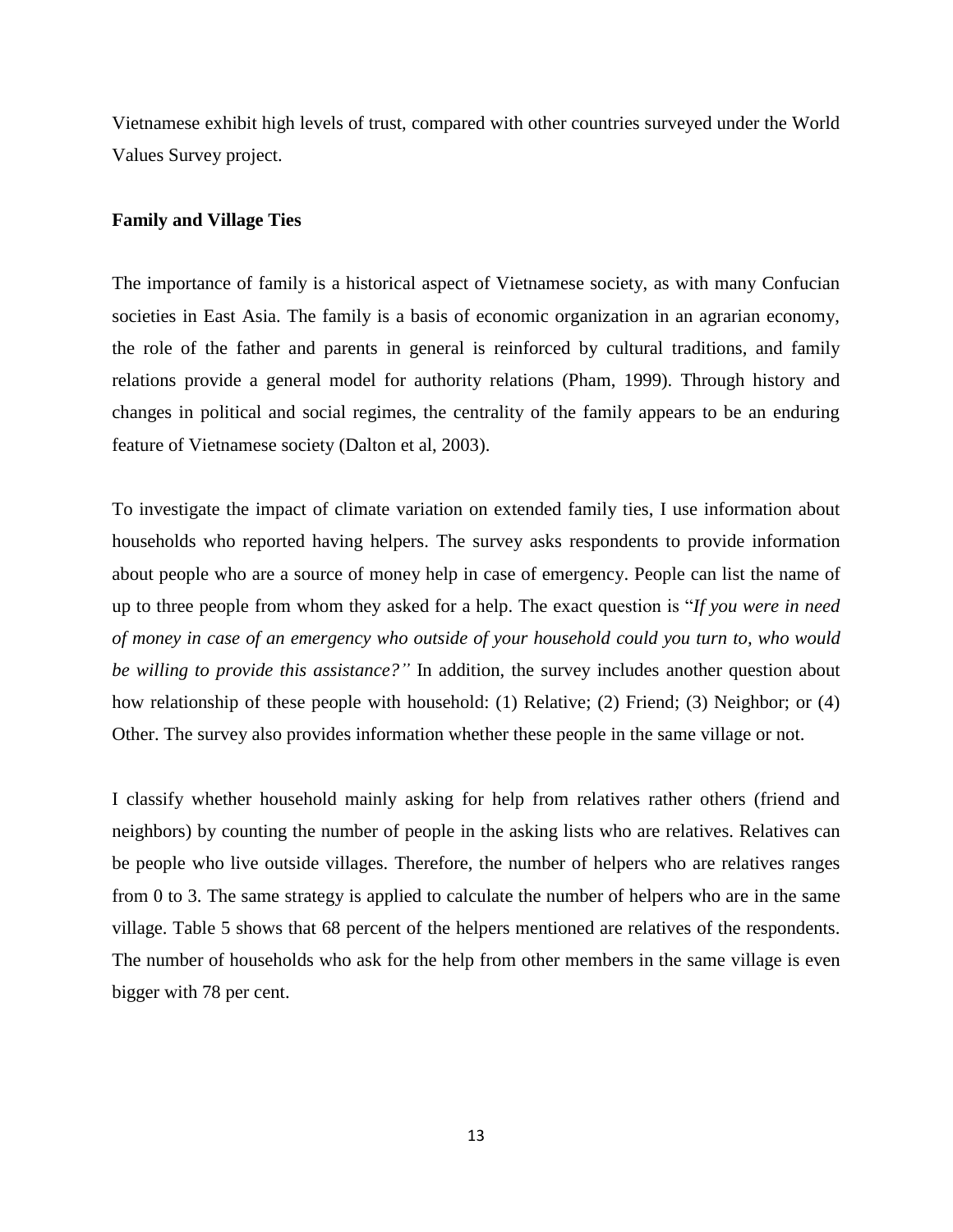The results on the share of helpers who are relatives are interesting. They show that households in the more developed provinces such as Phu Tho or Long An are at least as likely as households in less developed provinces (for example, Lai Chau and Dak Nong) to mention relatives as their most important helpers. This similarity in level of family ties is a first indication of important trend: whereas economic development has tended to erode the relative economic importance of family ties in Western countries, this may not necessarily be happening in Vietnam. Similar conclusions are reached by Dalton et. al. (2002), who in a sample that includes both rural and urban dwellers find that the importance of family ties does not decline with socioeconomic status. In the language of social capital theory, Vietnamese families display high levels of "bonding" social capital, and this "traditional" form of social capital does not appear to be deteriorated by more modern types of social relations (CIEM et at, 2007).

#### **Climate Variables**

#### **A. Rainfall**

l

To measure climate variation, I restrict my attention to daily extreme rainfall and rainfall deviation. These two variables have a considerable impact on wet-rice agriculture and other natural resource-dependent activities, are highly correlated with other important factors such as storms, typhoon, cyclones and drought. Of course, these indicators do not represent a comprehensive catalog of the physical and biotic components of the Vietnamese habitat. However, they include main factors that empirically affect the natural adaptation and livelihood strategies of Vietnamese peasants throughout centuries.

Data on climate variability from 45 climate stations comes from Institute of Meteorology and Hydrology and prolongs  $35 - 70$  years from 1927 to 2006<sup>8</sup>. These stations are allocated evenly among national geography. For each station, I have climate data, such as precipitation, at station with latitude-longitude degree point  $p$  in district  $i$  during month  $m$  of year  $t$ .

 $8$  For the period 1975 – 2006, the data is taken from the Thomas et al, "Natural Disasters and Household Welfare: Evidence from Vietnam", Policy Research Working Paper, 2010, Worldbank.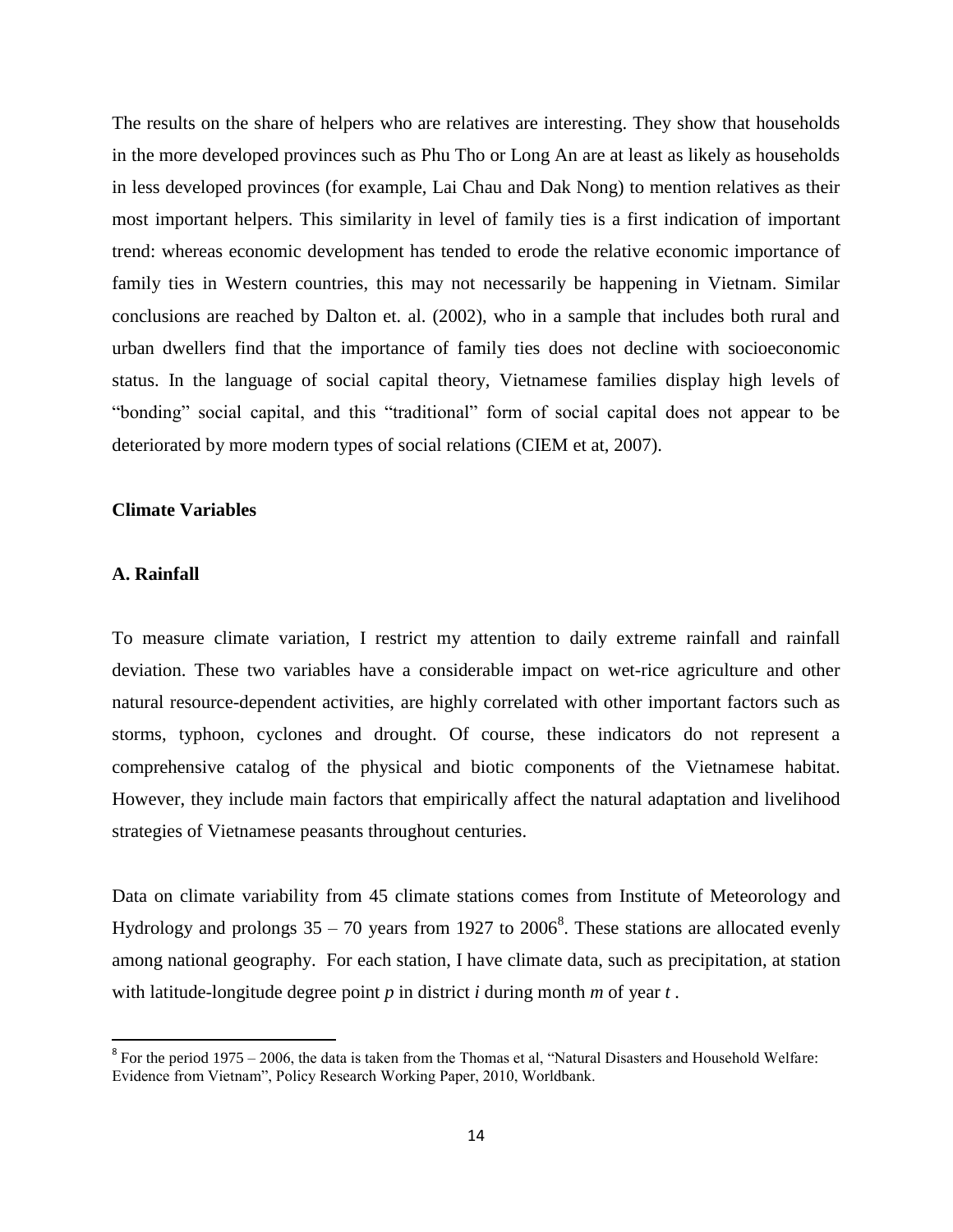To compute the climate variation, I follow Durante (2009) by first calculating standard deviation of rainfall in each station for each month over 30 years (month-specific variability) from 1975 to 2006. After that, I obtain the average of rainfall deviation of each station over twelve months to investigate year-to-year rainfall fluctuations. For extreme rainfall events, I take the highest daily rainfall in each station over 35 to 50 years from 1927 to 1985.

For districts without stations, the climate condition is assumed to be similar to that of other districts with the same latitude. The reason to apply this strategy is that stations are expected to gauge the significant climate variation in different regions. Therefore, climate data from one station can be used to measure neighboring districts with similar condition.

#### **B. Other geographical variables**

Other factors and geographical conditions may have impacts on the evolution of cooperation and the appearance of trust among village members. At the same time, they may correlate with climate variation.

#### *Average climate conditions*

Average climatic conditions are likely to have considerable impact on patterns of cooperative behavior. For example, even a region without much climate variation but low average rainfall within a year also makes people come up with differences of livelihood strategies. To account for these effects, I control for the average level of rainfall at the district level. These measures are constructed from the same dataset described above, taking their average over twelve months and over the entire period.

### *Elevation and Land Terrain*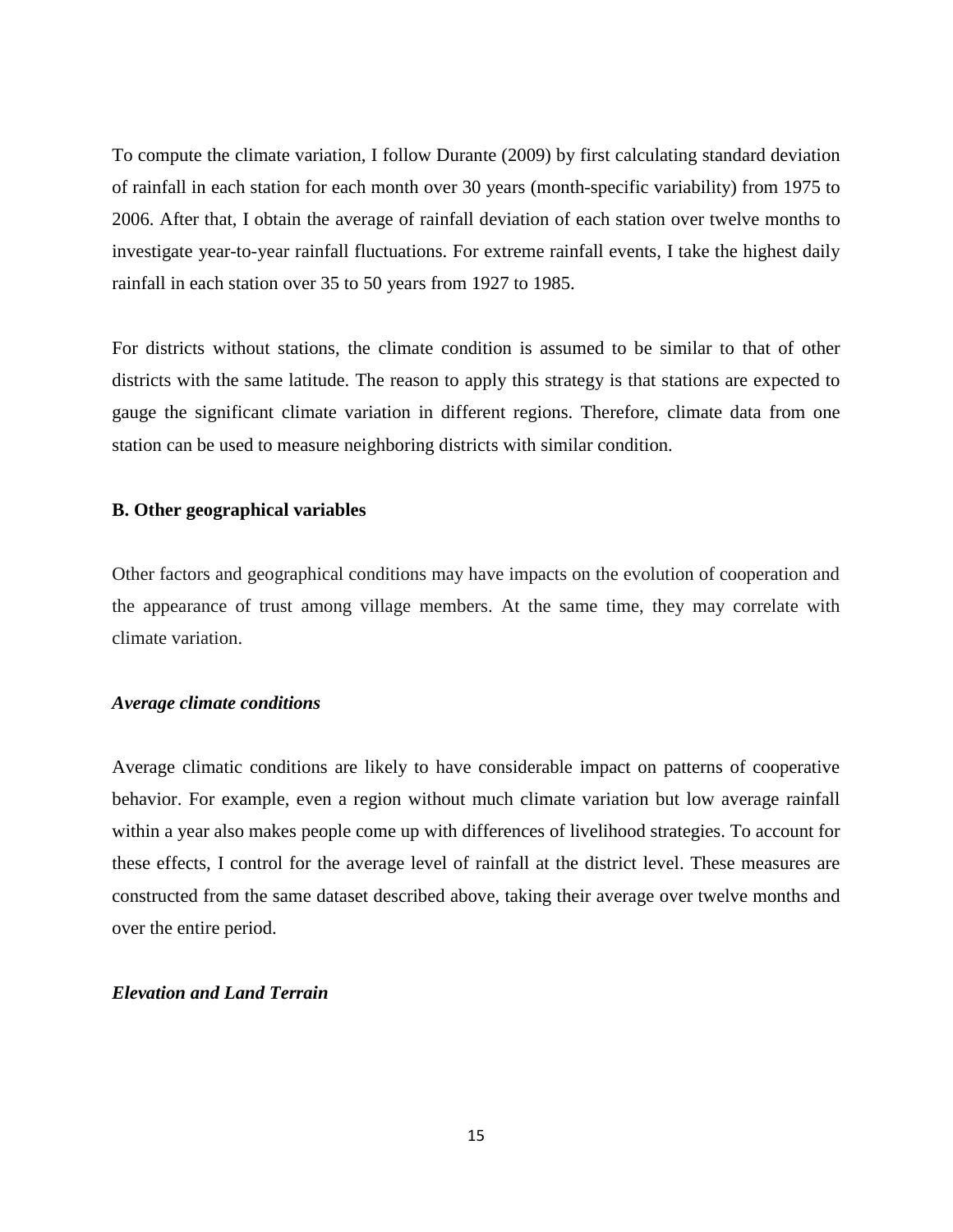Elevation and land terrain can have both direct and indirect effects on patterns of human interaction and on economic outcomes (Nunn and Puga, 2012). Land terrain and elevation can also be expected to be correlated with climate variability. For example, the presence of a mountain can lead to different climatic condition and micro-ecosystems on each side (Durante, 2009). This requires village members to come up with different cooperative strategies. To control for the relationship between climate variability and topography, I include a plot dummy variable to measure of agricultural land terrain in regressions. The information for land terrain is withdrawn from the question to household heads on topography of household's land plot : "*In general, what is the slope of this plot? Flat, Slight Slope, Moderate Slope and Steep Slope*". The measure of land slope takes the value of 1 if plots are flat and 0 otherwise. As presented in Table 1, more than 50 percent of land plots are in slight to steep conditions.

#### *Land area and quality*

Diversification in land quality may have significant impacts on productivity and village members' motivation to cooperate in agricultural activities (Durante, 2009). To account for this aspect, I include area of land and dummy of land quality in regressions. Information on the land quality is taken from the question: "*Do you experience problems with any of following conditions on this plot? Erosion, Dry land, Low-lying land, Sedimentation, Landslide, Stone soils/clay, other or No problem*". I construct a measure of land quality that takes on the value of 1 if households do not have any plots that suffer any above problems and 0 otherwise. Only two percent of households report high quantity of land without any above problems.

#### **C. Migration**

Normally, we would like to know precisely when and where an individual move (from one district to other districts). This is because our analysis exploits geographic and environment variation to study their impacts on social trust. Migration is likely to make the regression coefficient biased in the way that people could be selective to choose living in one region rather than others and these people are likely to be more (or less) trusting people.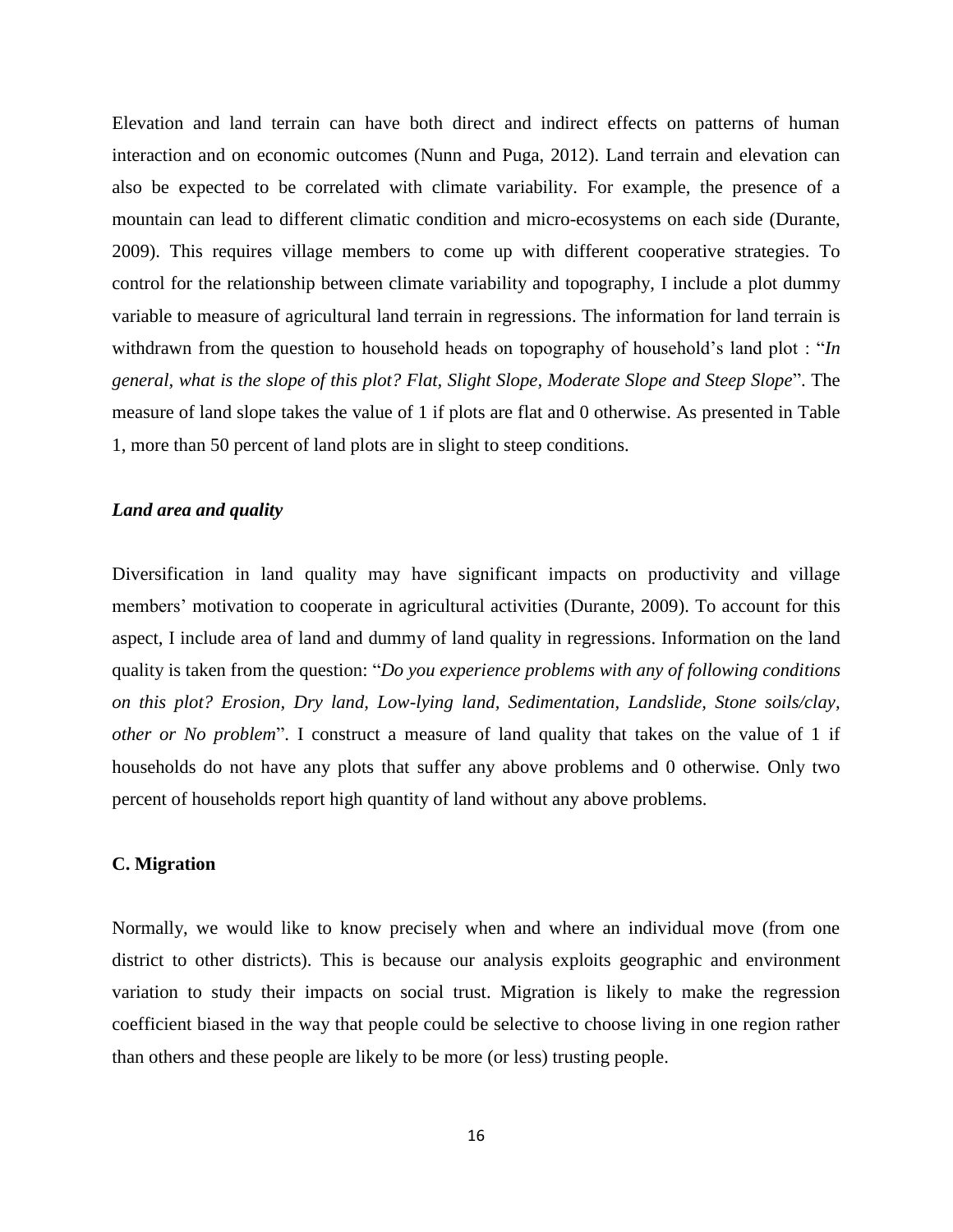The survey provides useful information about migration based on questions on how long households have lived in the commune and location that people were born. I follow a strategy to take only households with head, spouse or both of them for whom where they live are also where they were born. The argument here is the more time those people have been exposed in this environment, the more their norms adapt to this natural condition. In addition, if we expect that culture is resistant and transmitted through generations, people were born there also are likely to inherit trust form their ancestors who used to live in those settings. In Table 1, the average age of household heads who were born locally is 50 years old. It implies that climate has long-lasting and profound effects on their living and behavior.

In addition, other reasons that make migration less likely to be major issues. Since most of provinces are poor and underdeveloped, it first provides less incentive to people from one province in the sample migrate to others and second, also reduces the possibility that people from other provinces move to live in any provinces in the sample.

#### **4. Empirical evidence**

### *A. OLS estimates*

l

I first investigate the relationship between climate variability and trust using historical climate data. To further test the robustness of the relationship between trust and historical climate variability, I extend the analysis to account for differential geographical and social network variables.

My empirical strategy can be summarized by the following equation<sup>9</sup>:

<sup>&</sup>lt;sup>9</sup>Because the distribution of the extreme rainfall and rainfall variation are highly left skewed, with a small number of observations taking on large values, I report estimates using the natural log of the climate measures.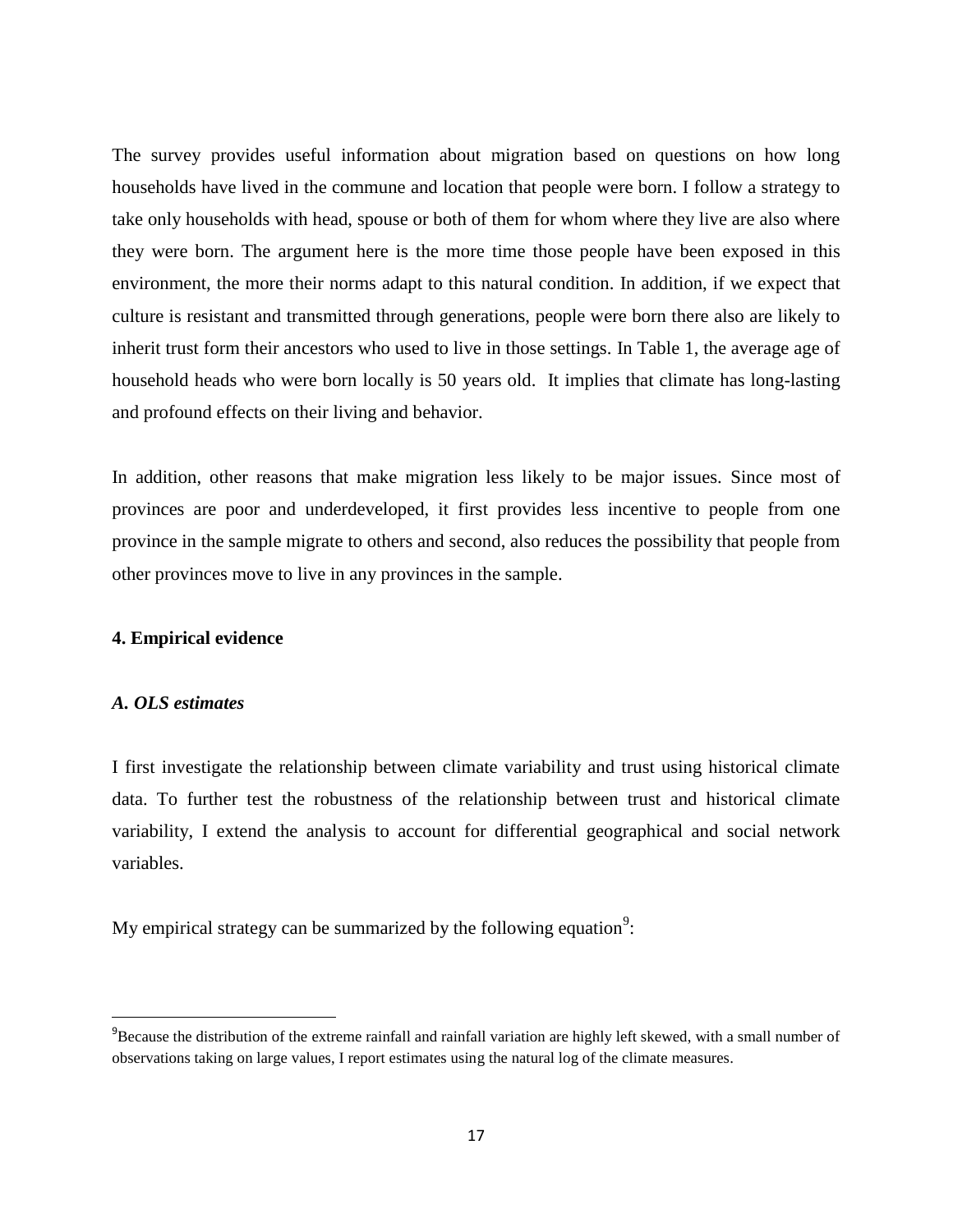$$
Trust_{i,d,p} = \alpha_p + \beta Environment_{i,d} + X'_{i,d} + X'_{i,d} + Z'_{i,d} + \gamma X_c + \varepsilon_{i,d,p}
$$

where  $a_p$  denotes province fixed effects, which are included to capture provinces specific factors, such as effectiveness of local regulations and norms, that may affect trust. The variable *Trust*<sub>*i,d,p*</sub> denotes measures of trust, which vary across households. *Environ*\_*Var<sup>d</sup>* denotes the degree of variability for climate among stations. β is our coefficient of interest which estimates the relationship between the climate variation in a station and the individual"s current level of trust.

To assess the potential effects of climate variation on this social trust, it may necessary to examine whether these patterns vary systematically across demographic groups. For example, if there are systematic differences by income and education levels, then we might speculate that rising social status might shift patterns of social trust in predictable ways. Higher levels of income is expected to increase involvement in social networks; family activity is will be higher among the better educated, as well as participation in work and friendship networks. We also might hypothesize that younger Vietnamese might place less reliance on family ties, and be more integrated to work and friendship networks and less social trust. Occupation may be an important determinant of social trust in the sense that people who work in more competitive sectors have higher levels of trust (Francois et al, 2010). Similarly, we expect that farmers would follow more family-center patterns of social relations than urban workers.

The vector  $X^i_{i,d,p}$  include information on household head, such as age, age squared/100, years of education, household income, a gender variable indicator, an indicator variable that equals one if the respondent lives in an urban location, a dummy variable for people who are ethnic minorities and sixty one occupational fixed effects. The vector  $Z_{i,d}$  consists of geographical and social network variables, such as average rainfall, land terrain and quality, number of groups attending, an indicator of whether people always attend meeting.  $X_c$  is a variable designed to capture the share of the commune's population that is of the same ethnicity as the respondent.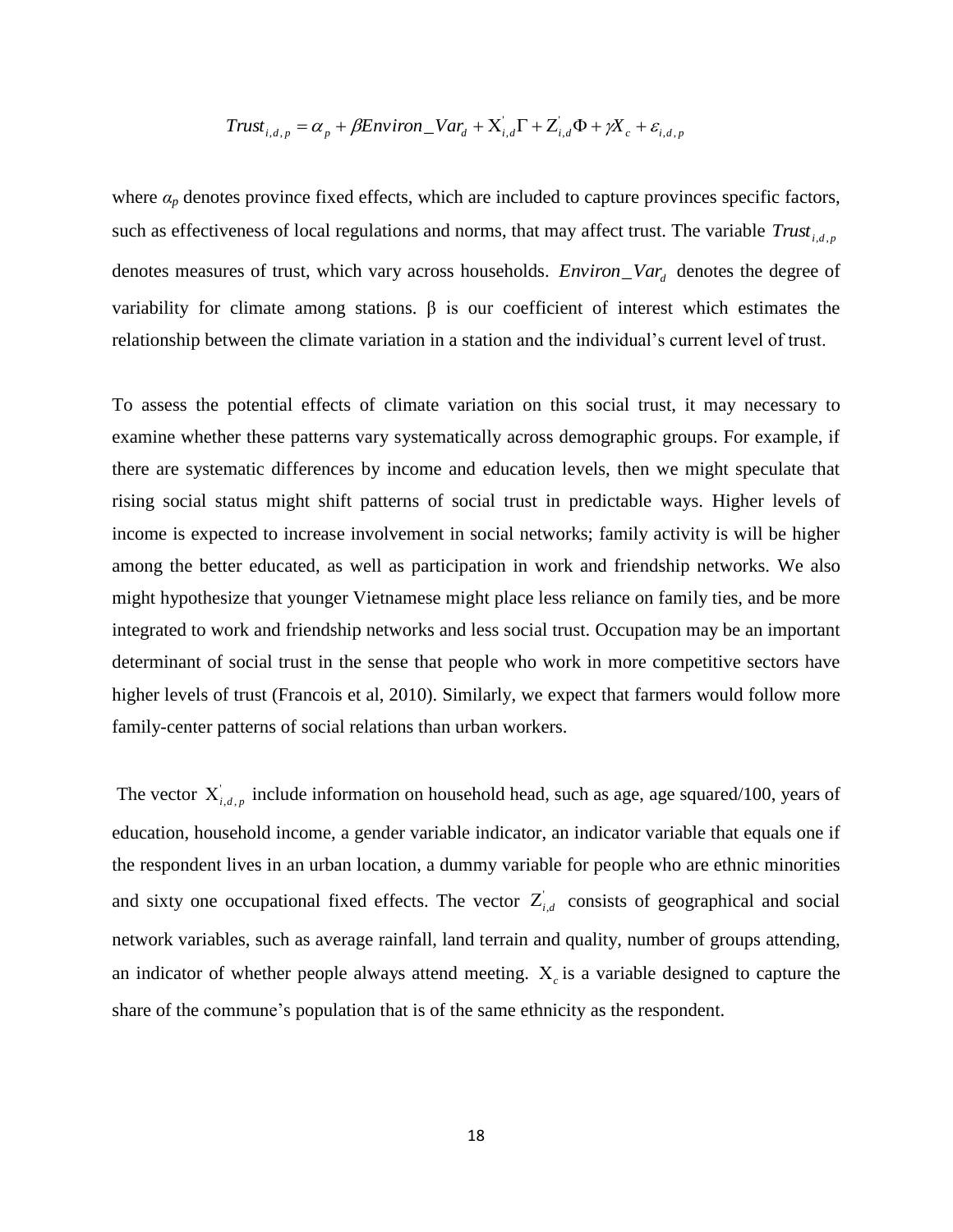Many of the explanatory variables in above equation do not vary across individuals, rather at the station level. For example, climate variation will have the similar effects for people living the same station. The household survey also uses stratified cluster sampling, there is a potential for within-group correlation of the residuals. Therefore, I adjust all standard errors for potentially arbitrary correlation between households in the same station.

Table 6 and 7 report the results using for log of extreme rainfall and rainfall variation. In baseline models, I find substantial evidence that climate variation, particularly extreme rainfall, is correlated with two self-reported trust indicators. In the most case, with and without provincial fixed effects, the estimated coefficient for extreme rainfall, *β*, is statistically significant (at the 5% level), indicating that climate variability positively affecting average trust score at household level. This is consistent with the hypothesis that the climate variation positively affects individuals" trust of those around them.

Realizing the potential problem is that climate variation may pick up the effects of other geographical variables, in Table 8, I include the vector of geographic controls, which includes log of average rainfall, land area, land terrain and quality. When the geographical controls are included, the point estimates of the coefficients of interest increase substantially and highly statistically significant. For the magnitude of the coefficient, holding other variables constant, one standard deviation increase in log of rainfall variation corresponds to a 0.23 increase in probability of trust other people (approximately 21 percent of standard deviation in trust)<sup>10</sup>.

I perform a variety of robustness checks for the results. Alesina and La Ferrara (2002) find evidence in the US that when respondents are part of an ethnic minority they exhibit low trust. However, religious belief and ethnic origin does not affect trust. In other studies, some authors argue that religion can affect trust directly, especially within religious communities, by promoting it via ritual (Iannaccone, 1998) or indirectly through psychological effects (Tan and Vogel, 2005). They find that trustworthiness increases with religiosity and more religious trustees are trustworthier. Participation in associations is also mater because it can affect social

 $\overline{a}$ 

<sup>&</sup>lt;sup>10</sup> The effect is calculated as  $(0.23 \times 0.3)/0.33=0.21$  or 21%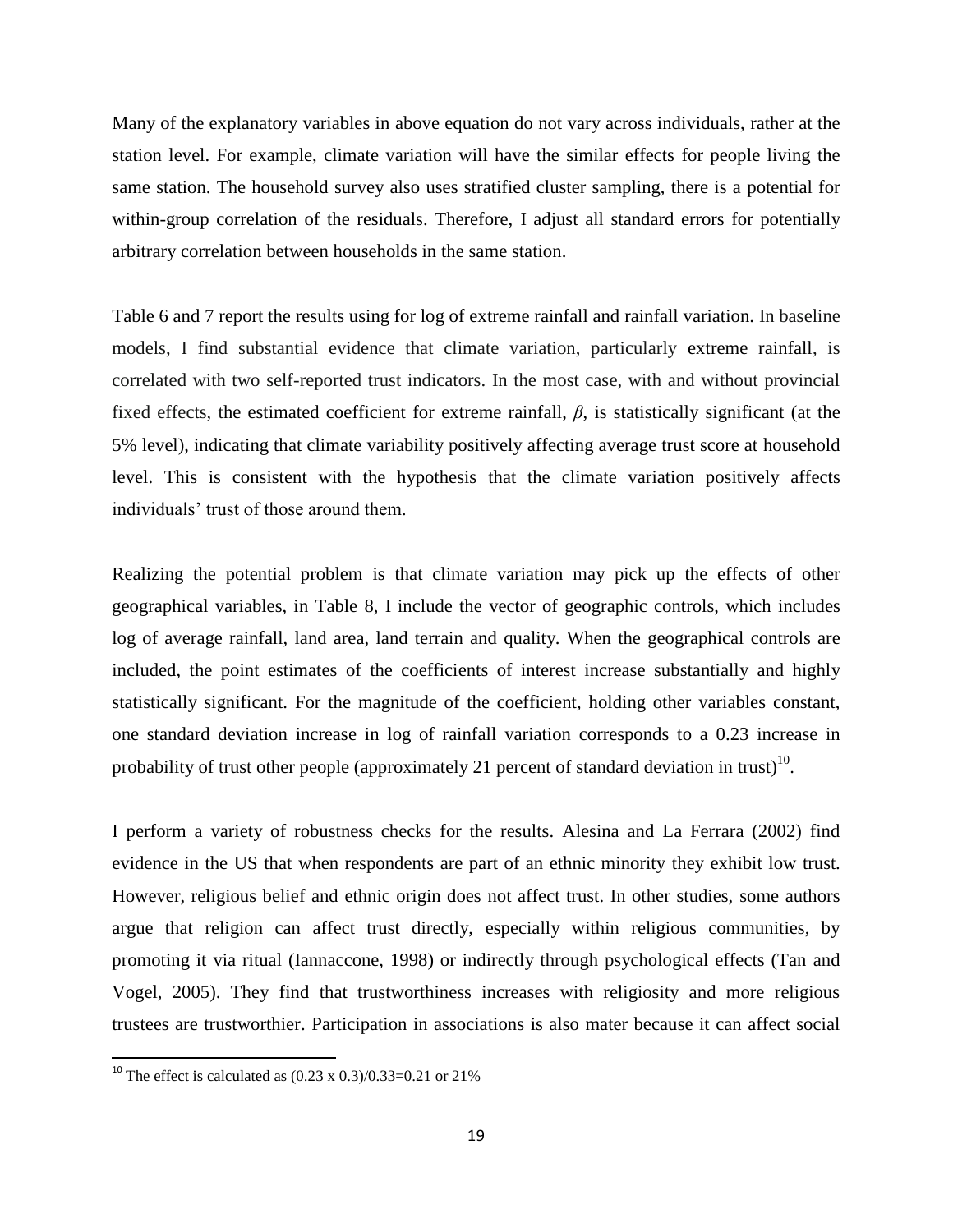trust through repeated interactions. In addition, participation in social groups can enhance trust as social networks of the form created by social groups provide a mechanism to enforce agreements among network members (Kandori 1992; Mobius and Szeidl 2007). Putnam (2000) shows how changes in work, family structure, age, suburban life, television, computers and women's roles have contributed to the decline in stock of social capital. Olken (2009) also finds that the more village members spend on watching television and listening to the radio, the less they participate in social organizations and lower they self-report trust<sup>11</sup>. To take into account of these factors, I control for hours of watching TV, the number of social and religious groups that people belong to and a dummy variable to indicate how frequent they attend meetings. The results suggest that social network variables do not show significant effects on social trust.

I undertake a number of other sensitivity checks. First, I separately investigate the impacts of climate variation for each gender group of population. The results are more robust to both female and male subsamples. I find that climate variation (in Table 10 and 11) has higher impacts on female. Particularly, the effects are two times higher for the female. One possibility is that climate volatility promotes female"s social relationship and then increasing their social trust. Second, I check for robustness to alternative estimation methods. Using a logit model produces estimates that are qualitatively identical to our baseline OLS estimates (Appendix II). Third, I alternatively exclude different regions to see the impacts of other potential geographical factors, such as landlocked or near big rivers can make the results change significantly. The results in Table 12 and 13 indicate that the estimates are quite stable over a range of regression.

## *B. Possible endogeneity problems*

 $\overline{\phantom{a}}$ 

The use of a rich set of individual characteristics and district controls, and the fact that the climate volatility measures predate the outcomes, reduce concerns about omitted variable bias and endogeneity. However, it is important to admit that I cannot definitively exclude the

 $11$  To save space, I do not report the coefficient estimates of the control variables throughout the paper.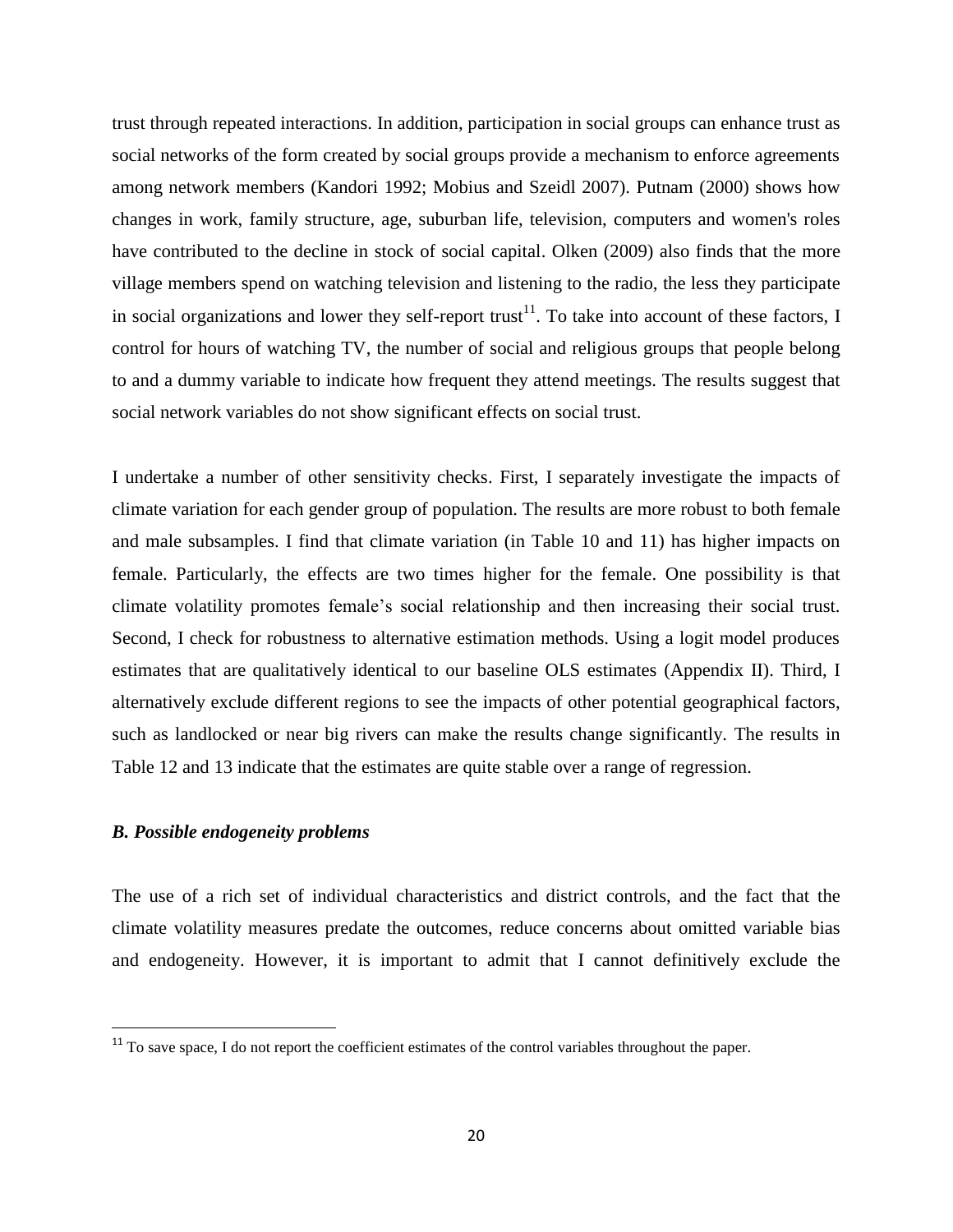possibility that some unobserved district characteristic affects both climate variation and social trust, leading to spurious results. In addition, other problems also may create biased estimation.

The first is OLS estimator would yield biased estimates since our measurement error from measure of climate variation, i.e. extreme rainfall and rainfall variation, would be correlated with the error term in the social trust equation. This problem results in an attenuation bias in the estimated climate variation on social trust.

Another problem that may affect the estimates is selection bias. The problem happens as a nonrandom subgroup of village peasants select to stay in regions even with more natural risks. The reason may be due to constrained resources that make them less opportunity to move to other regions with better natural environments. People with less ability are also likely to choose not moving out of harmful areas. These groups of people are likely to have different patterns of social trust. I assume that these village peasants have less interaction with outside society and less trust other people, then the measurement error in self-reported trust, to whatever reasons, may correlate with the climate variation term in the right hand side. Another selection problem can be raised due to unobservable individual characteristics. Some groups of village peasants are likely to be more risk-averse or less motivation and tend to stay at the same place where they were born even those places are not favorable for living. Cameron and Shah (2011) and Cassar et al (2011) show that people living in villages that have suffered a natural disaster behave a more risk averse than others. If risk-averse people trust others less and these factors correlate with climate variability among district, then the estimates are also to be underestimated. If so, the results provide lower bound estimation.

#### *D. Exploration of Mechanisms*

To test the empirical validity of my theoretical channels, I now look at the relationship between climate volatility and the importance of the family and relationship among village members, replicating the analysis performed in the previous section.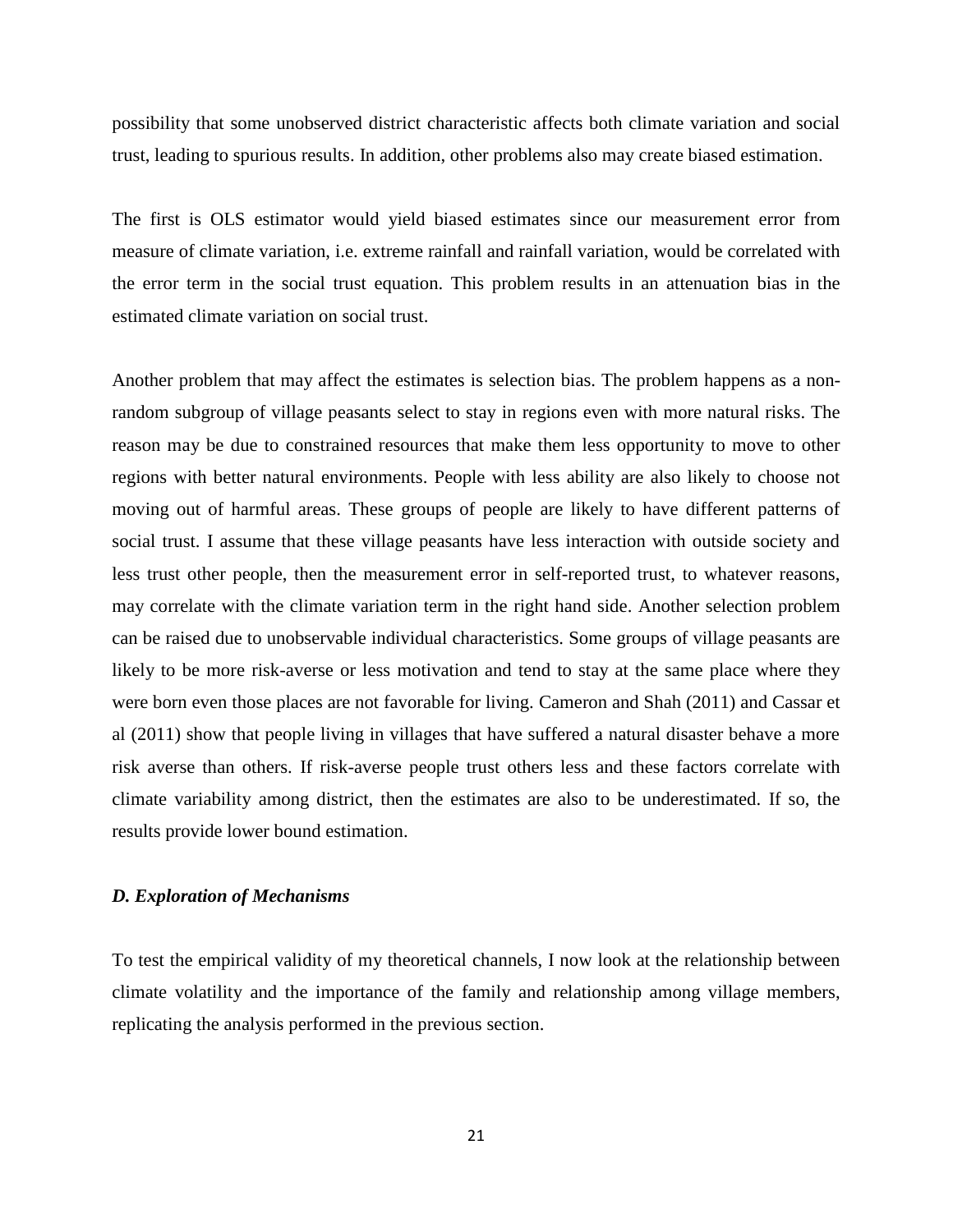Subsistence peasants often lack savings to self-insure themselves against adverse income shocks. In addition, they are likely to suffer credit-constrain since the high transaction costs of providing small credit prevent credit organizations from entering the market. Therefore, through social networks, they can access an important source of small credit that helps to improve efficient risksharing within the community.

The hypothesis here is that in the process of environmental adaptation, village peasants have to cooperate with each other to deal with natural turbulences and disasters. On the one hand, this promotes trust and social networks among members in the village. Therefore, village peasants rely more on other members in the facing of emergency. On the other hand, social networks also strengthen trust between peasants because they allow their members to get more information about each other through repeated interaction. This allows potential lenders to identify reliable borrowers. Social networks enable lenders to control the actions of borrowers to some degree and, for example, discourage excessively risky investments through a system of punishments and rewards. I will investigate a channel through which climate variation will enhance the relationship among communal members. I expect that districts with high level of climate variation make lenders more willing to provide loans to other members of the community. At the same time, borrowers also are likely to ask for more help from neighbors, regardless of whether they are close family members. This channel is described in the graph below.



Another possibility is that climate variation is likely to affect cooperation and trust through its effect on income equality. One potential explanation is hazard environment (e.g storm and flood) in every year could destroy crop and property of households and make them become more equal. It in turn creates incentives for them to cooperate and help each other to survive, which could create more trust among village farmers. This argument is consonant with findings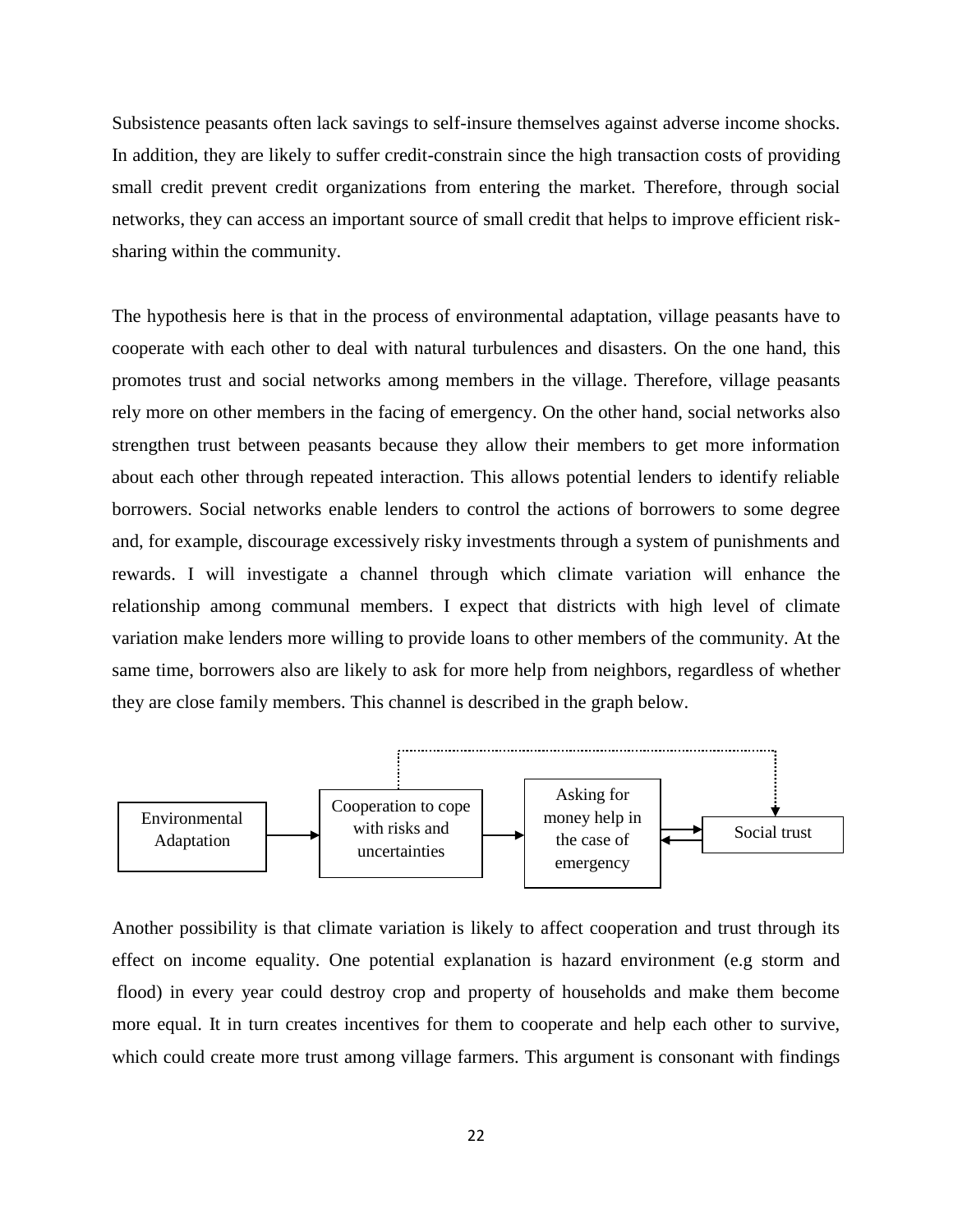from Alesina and Ferrara (2002) who found that low trust associates with high degree of income disparity in the US.

In Table 14, I examine the effects of the frequency of climate varibility on enhancing cooperation and relationship among neighbours. All regressions include both occupational effects and geographical controls. I start regressing the first village ties on extreme rainfall. The coefficient on extreme rainfall is positive and statistically significant. Because the question about asking for help does not mention specific reasons for borrowing money, the results are likely to be contaminated by other factors beyond climate variation. To take into account of this possibility, I gradually exclude some regions in the South with less climate variation to figure out the effects more precisely. Column (2)-(4) indicate that climate variation strengthens relationship among village members. The results are less robust to the case of rainfall variation

I also test the possibility that increased relying on other people in the same villages will reduce the family ties. Empirical evidence has suggested that these two objects are negatively correlated. Using survey data from multiple sources Alesina and Giuliano (2010) find that individuals with strong family ties display lower levels of generalized trust, civic engagement and political participation. Durante (2009) discovers that climate adaptation has tended to erode the relative importance of family ties in Western countries.

Table 15 reports regression results for the effects of the frequency of climate variation on family ties. Family ties are proxied by the whether village members ask their relatives for money in case of emergency. In column 1, I start by estimating the first family ties on extreme rainfall. The coefficient on rainfall variability is positive and statistically significant, showing that climate variation enhances family relationship. Following the above strategy, I exclude regions with less climate variation, such as Mekong River Delta, to figure out more precisely the effects. The result from Column 2 to 4 indicate the same pattern, climate variation does not erode family and relative ties. In other words, this shows that people living in unfavorable conditions still rely on family and relatives in the case of assistance. These results contradict with other empirical studies that Western family ties tend to be deteriorated as people are more generalized trust. However, this may not necessarily be happening in Vietnam. Similar conclusions are reached by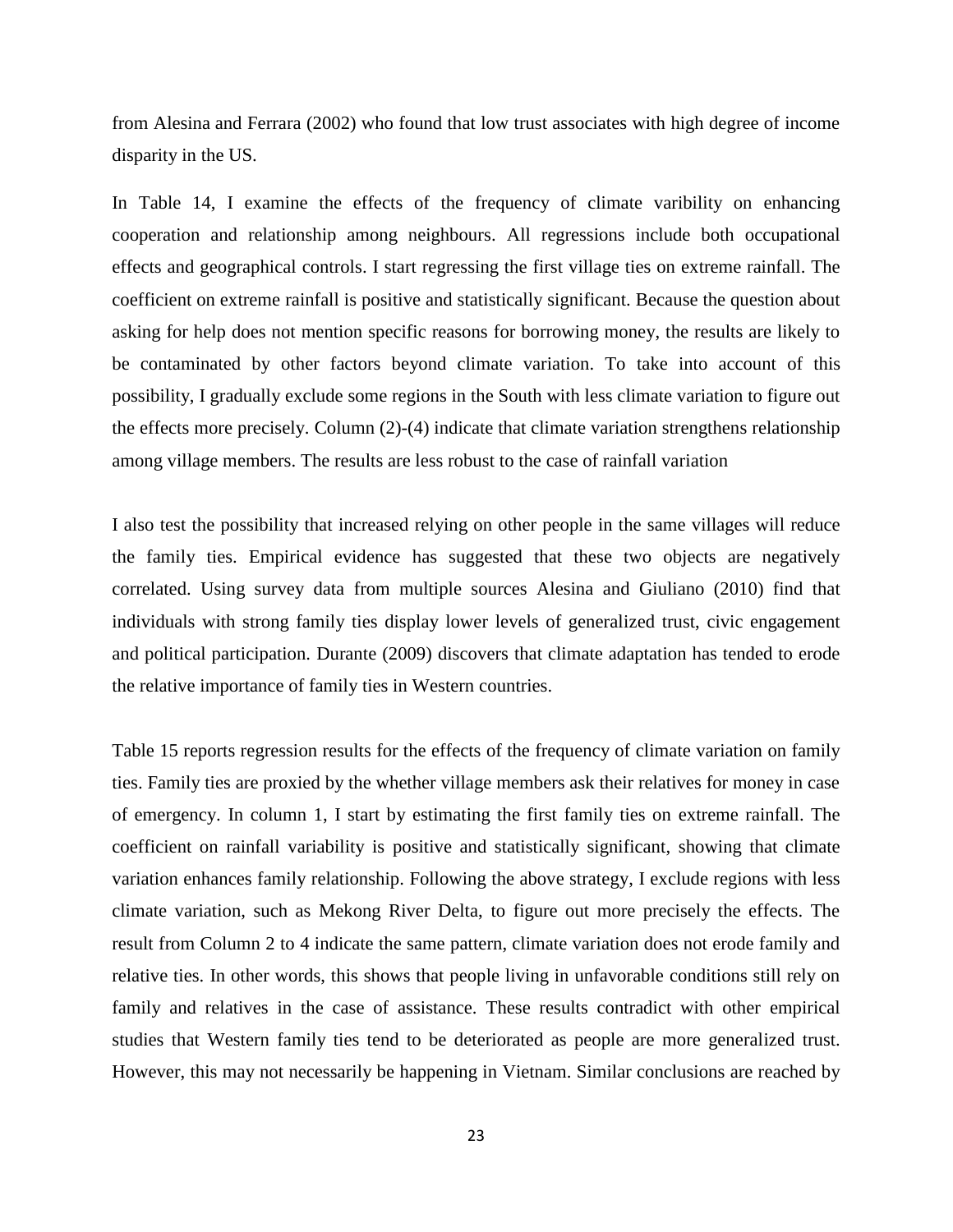Dalton et. al. (2002) who in a sample that includes both rural and urban dwellers finds that the importance of family ties does not decline with socioeconomic status. Vietnamese families display high levels of "bonding" social capital, and this "traditional" form of social capital has not been weaken due to an appearance of modern types of social relations. One possible explanation of this pattern is the continued importance of Confucian values, along with living in difficult environments, which tend to strengthen family relations.

I continue the investigation of mechanism by decomposing the total income by household in farming and non-farming sources. I expect that people in household with higher share of income from farming activities will expose higher social trust to other people. Table 16 report OLS regressions for the impact of share of household incomes from farming activities. In column (1) and (3) regressions, the coefficients of share of incomes from agricultural activities are positive and significant effects on social trust. In other words, as household incomes are rely more on agricultural activities, people tend to be more cooperative and trust other people more.

Lastly, I turn to the potential mechanism that climate variation results in income equality among village people, then promoting cooperation and trust. The first Column in Table 17 shows that extreme rainfall makes rural households in the same district more equal. This is very much consistent with our story.

#### **5. Conclusion**

Despite its importance to economic development, the economic sources of social trust remain relatively unexplored. This paper adds to a new and growing literature in economics that seeks to better understand the role of climate variation on cooperation and social trust of village peasants.

I have shown that the levels of trust among village peasants can be traced back to the effects of historical climate variation. Individuals' trust in their neighbors is higher if their livings were heavily affected by the natural disasters. To check the robustness of this causal relationship, I pursue a number of different strategies. First, I control for potential observable characteristics,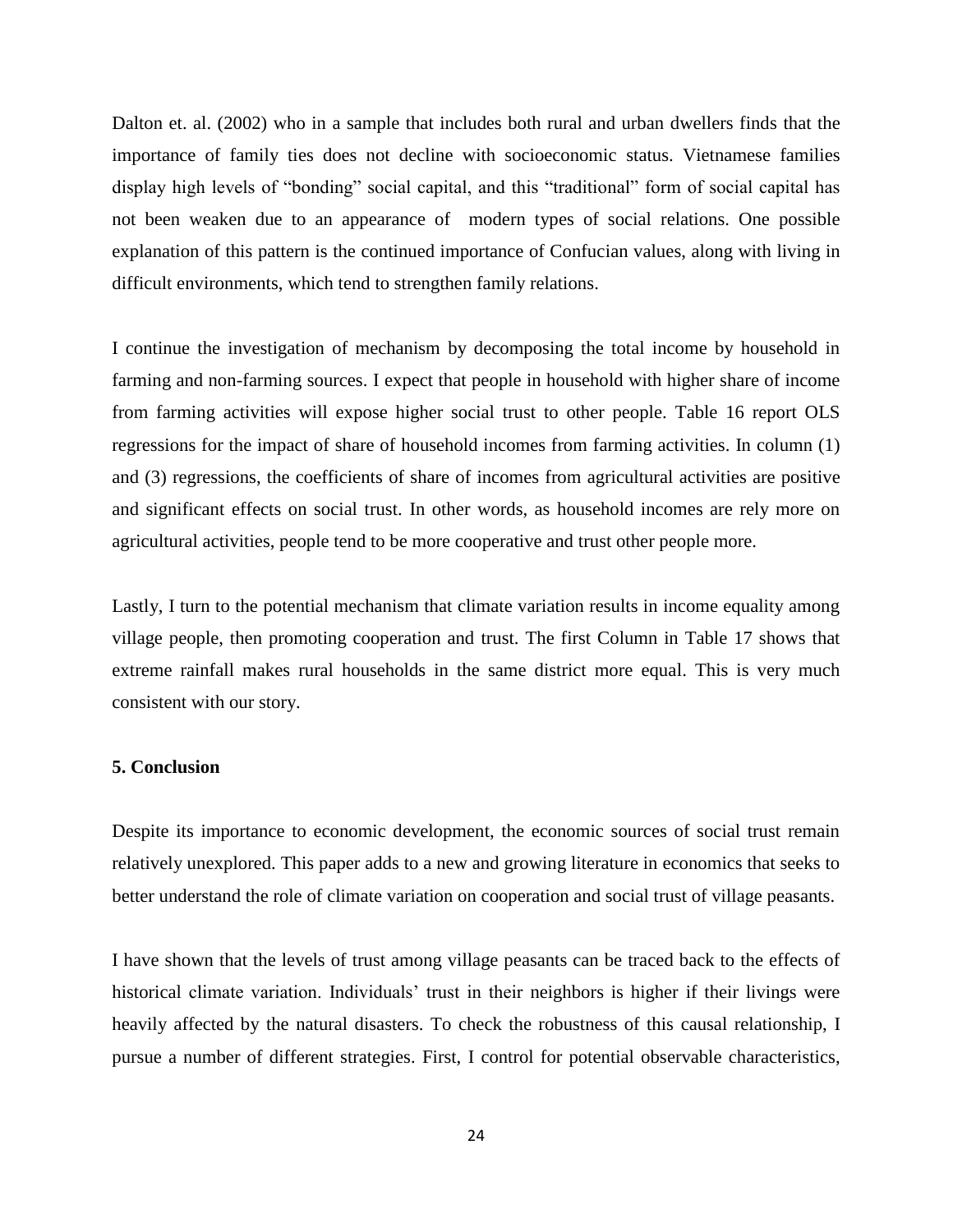including geographical and social network variables, which may correlate with natural environment and affects social trust. Second, I control for provincial fixed effects that are expected to wipe out confounding effect caused by invariant unobserved variables. In general, the estimates show a positive effect of social trust on mutual assistance within village members.

I further examine the relationship between climatic variability and individuals" behavior to their family. Contrary with recent studies documenting the existence of a negative empirical relationship between trust within and outside the family, I find that higher variability in climate does not significantly impacts on family ties.

I then turned to specific mechanisms and examined two explanations for the relationship between the climate variation and trust. I found that people living in more climate variation tend to ask for the help from their neighbors in the case of emergency, which enhance mutual trust among them. In addition, I realized that households who rely more on agricultural incomes tend to trust other people more. The results also indicate that hazard natural environment resulted in higher income equality among people, which creates incentives for cooperation and promoting social networks, and higher trust. The findings provide another evidence for the importance of natural environment to economic development through the evolution of cultural norms.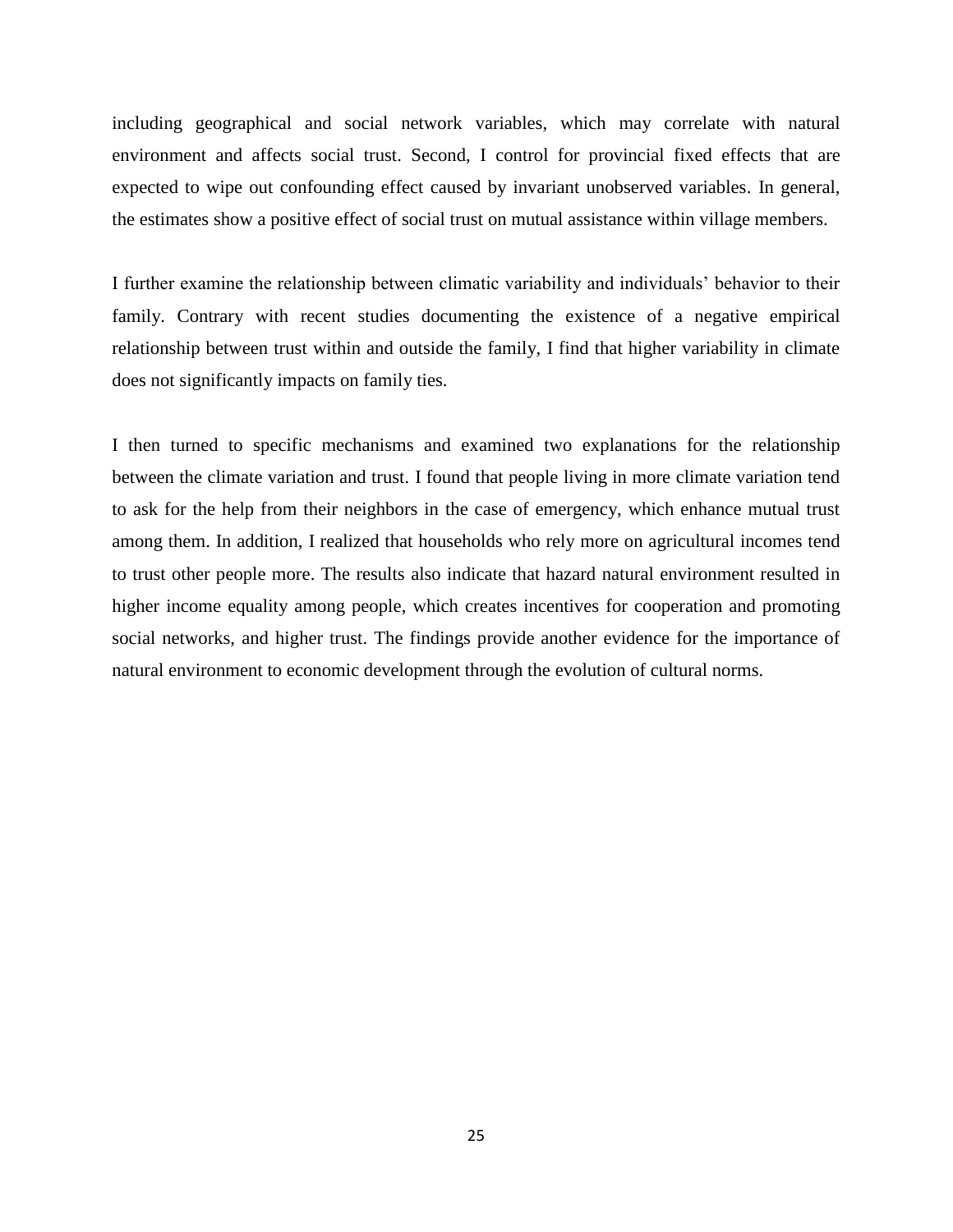#### **References**

Acemoglu, D., Johnson, S. and Robinson, J.A., 2001. "The colonial origins of comparative development: an empirical investigation", *American Economic Review*, 91: 1369-1401.

Acemoglu, D., S. Johnson, and J. Robinson., 2002. "Reversal of Fortune: Geography and Institutions in the Making of the Modern World Income Distribution", *Quarterly Journal of Economics*, 117, 1231-1294.

Acemoglu, D. and Johnson, S., 2005. "Unbundling Institutions," *Journal of Political Economy*, 113(5): 949-995.

Acemoglu, D., 2009. "*Introduction to modern economic growth*", Princeton University Press, New Jersey.

Alesina, A., 2010. "Why Certain Countries have Developed and Others Have Not?", Paper submitted to Ten Years and Beyond: Economists Answer NSF's Call for Long-Term Research Agendas.

Alesina, A., and Giuliano, P., 2010. "The Power of the Family", *Journal of Economic Growth*, 15: 93–125

Alesina, A., and La Ferrara, E., 2002. "Who Trusts Others?", *Journal of Public Economics*, 85: 207–234.

Alesina, A., and Fuchs-Schundeln, N., 2007. "Good Bye Lenin (or not?). The Effect of Communism on People"s Preferences", *American Economic Review*, 97(4): 1507–1528.

Alesina, A., Ozler, S., Roubini,N., and Swagel, P.,1996. "Political Instability and Economic Growth", *Journal of Economic Growth,* 1(2): 189-212.

Algan, Y., and Cahuc, P., 2010. "Inherited Trust and Growth", *American Economic Review*, 100(5): 2060–2092.

Altonji, Joseph G., Todd E. Elder, and Christopher R. Taber, "Selection on Observed and Unobserved Variables: Assessing the Effectiveness of Catholic Schools," *Journal of Political Economy*, 113 (2005), 151–184.

Banfield, Edward C. (1958). *The Moral Basis of a Backward Society*. Free Press, New York.

Bellows, John, and Edward Miguel ( 2009), "War and Collective Action in Sierra Leone", *Journal of Public Economics*, 1112: 1144–1157.

Bich, Pham, V. (1999). *The Vietnamese Family in Change: The Case of the Red River Delta. Surrey*, Great Britain: Curzon Press.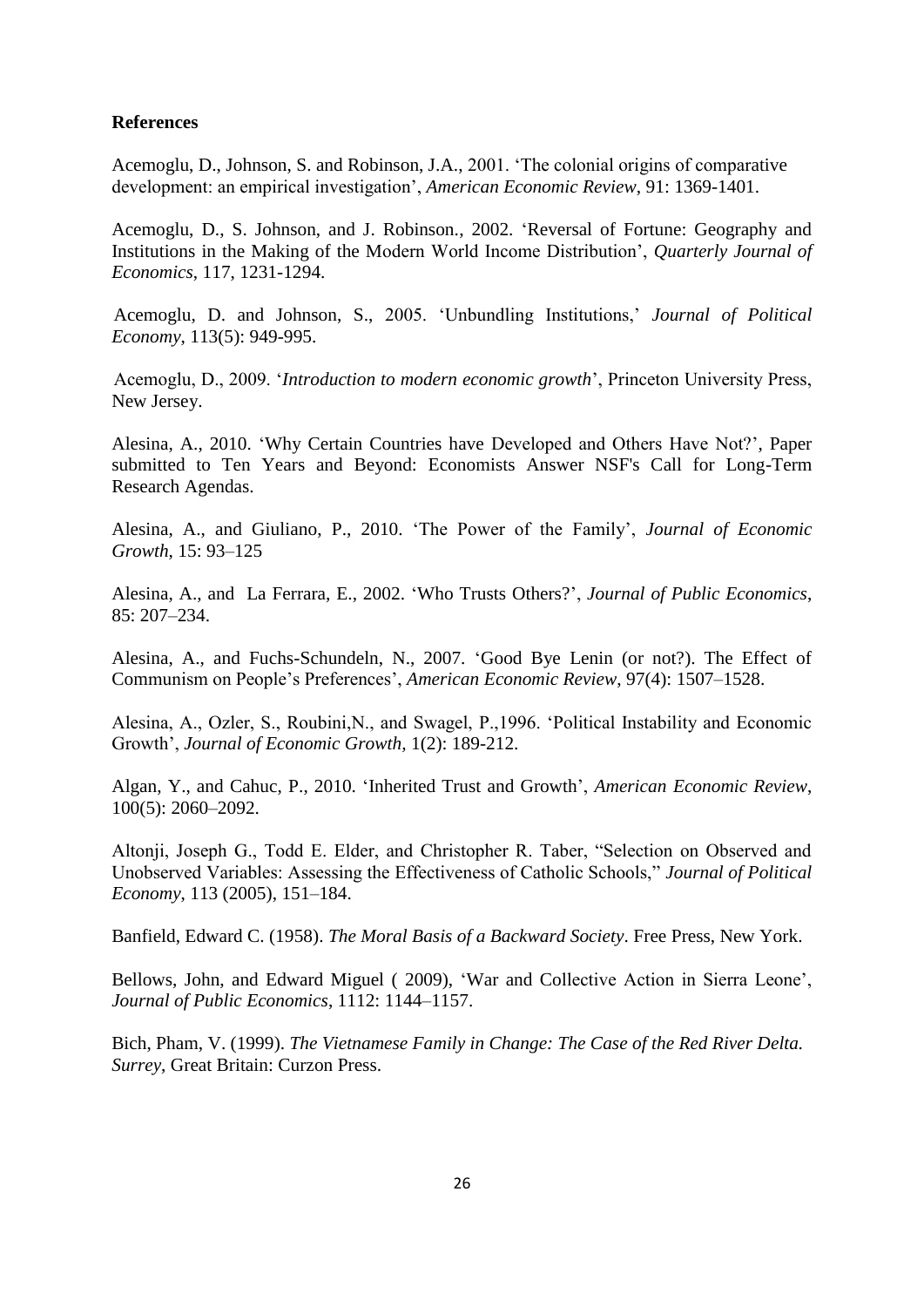Bisin, Alberto, and Thierry Verdier (2001). "The Economics of Cultural Transmission and the Evolution of Preferences.", *Journal of Economic Theory*, 97(2), 298–319

Bjørnskov, C. (2007), "Determinants of generalized trust: A cross-country comparison," *Public Choice*, 130 (1), 1–21

Cameron, L. and M. Shah, 2011. "Do Natural Disasters Shape Risk Attitudes?", *Working paper.*

CIEM, DOE, ILSSA and IPSARD, 2007, "*Characteristics of the Vietnamese Rural Economy: Evidence from a 2006 Rural Household Survey in 12 Provinces of Vietnam*", Statistical Publishing House, Hanoi.

Alessandra Cassar, Andrew Healy and Carl von Kessler. 2011, "Trust, Risk and Time Preferences after a Natural Disaster: Experimental Evidence from Thailand", *Working paper.*

Dalton R., Pham Minh Hac, Pham Thanh Nghi and Nhu-Ngoc T. Ong. 2002. "Social Relations and Social Capital in Vietnam: Findings from 2001 World Values Survey." *Comparative Sociology,* 1:369-386.

Dalton, Russell J and Nhu-Ngoc T.Ong. "*Civil Society and Social Capital in Vietnam*", Centre for the Study of Democracy, University of California, Irvine.

Dohmen, T. J., A. Falk, D. Huffman, and U. Sunde, 2008. "The Intergenerational Transmission of Risk and Trust Attitudes," CEPR Discussion Papers, 6844.

Dumont, R., 1935. "La Culture du Riz dans le Delta du Tonkin [Rice cultivation in the Tonkin Delta]", Sociéte d"Editions Géographiques, Maritimes et Coloniales, Paris.

Durante, R., 2009. "Risk, cooperation and the economic origins of social trust: an empirical investigation", Job Market Paper, Brown University

Ermish, J., and Gambetta, D., 2008. "Do Strong Family Ties Inhibit Trust?", ISER Working Paper, 2008–37

Easterly, W. and Levine, R., 2003. "Tropics, Germs, and Crops: How Endowments Influence Economic Development", *Journal of Monetary Economics*, 50(1): 3-39.

Francois, P., and van Ypersele, T., 2008 "Doux Commerces: Does Market Competition Cause Trust?", mimeo, University of British Columbia.

Gourou, Pierre, 1936. Les Paysans du Delta Tonkinois [Peasants of the Tonkin Delta], L"Ecole Francaise d"Extrême-Orient, Paris.

Guiso, L., Sapienza, P. and Zingales, L., 2004. "The role of social capital in financial development", *American Economic Review*, 94: 526-56.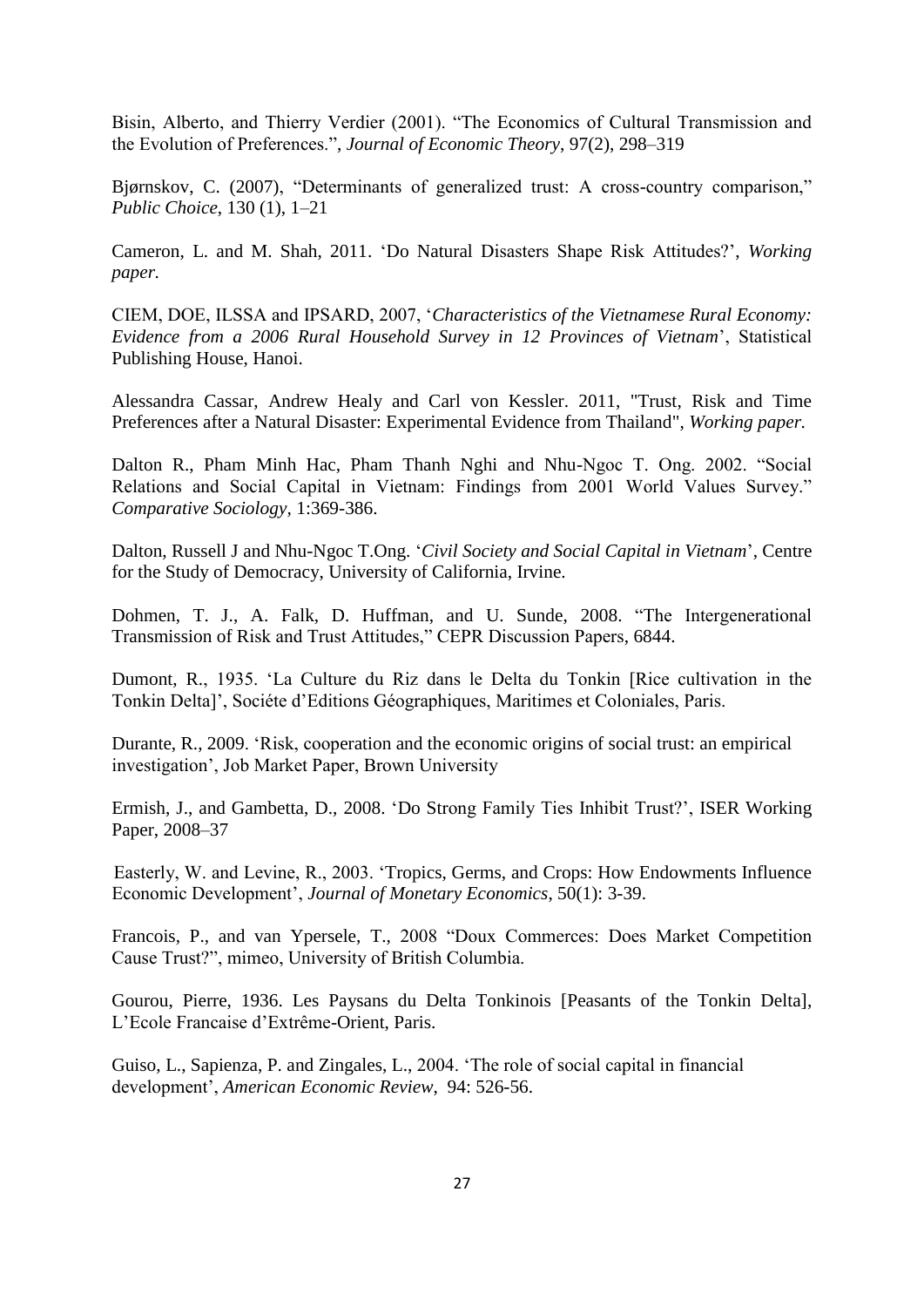Guiso, L., P. Sapienza, and L. Zingales, 2006. "Does culture affect economic outcomes?", *Journal of Economic Perspectives*, 23–48.

Guiso, L., Sapienza, P. and Zingales, L., 2008. "Long Term Persistence", Working Paper 14278, National Bureau of Economic Research, August 2008.

Guiso, L., Sapienza,P., and Zingales, L., 2008b. "Social Capital as Good Culture", *Journal of the European Economic Association*, 6(2-3): 295–320

Great Britain, Naval Intelligence Branch, 1943. Indo-China, Geographical Handbook, B.R. 510, London

Hall, R., and C. Jones (1999). "Why do some countries produce so much more output per worker than others?", *Quarterly Journal of Economics*, 114(1): 83-116.

Helliwell, J. F. and R.D. Putnam, "Economic Growth and Social Capital in Italy", *Eastern Economic Journal*, 1995, 21 (3): 295–307.

Hendry, James B, 1964. The Small World of Khanh Hau, Aldine, Chicago.

Iannaccone, L. R., 1998. "Introduction to the [Economics of Religion"](http://ideas.repec.org/a/aea/jeclit/v36y1998i3p1465-1495.html), *[Journal of Economic](http://ideas.repec.org/s/aea/jeclit.html)  [Literature](http://ideas.repec.org/s/aea/jeclit.html)*, 36(3): 1465-1495.

James Edward Goodman, 2005. Uniquely Vietnamese, The Gioi Publishing House, Hanoi

Jutting, J., Drechsler, D., Bartsch, S., and I. de Soysa. 2007. Informal institutions: how social norms help or hinder development, OECD Development Centre: Paris.

Kandori, Michihiro. 1992. "Social Norms and Community Enforcement." *Review of Economic Studies*, 59(1): 63–80

Katz, H.A. and J.B. Rotter, 1969. "Interpersonal trust scores of college students and their parents", *Child Development*, 657–661.

Knack, S., "Social capital and the quality of government: Evidence from the States," American *Journal of Political Science*, 2002, pp. 772–785.

Knack, S., and Keefer, P., 1995. "Institutions and Economic Performance: Cross-Country Tests using Alternative Institutional Measures," *Economics and Politics*, 7: 207-227.

Knack, S., and Keefer, P. 1997. "Does Social Capital Have An Economic Payoff? A Cross-Country Investigation", *Quarterly Journal of Economics*, 112 (4): 1251–1288

La Porta, R., Lopez-de-Silanes,F., Shleifer, A., and Vishny, R., 1999. "The Quality of Government", *Journal of Law, Economics and Organization*, 15(1): 222-279.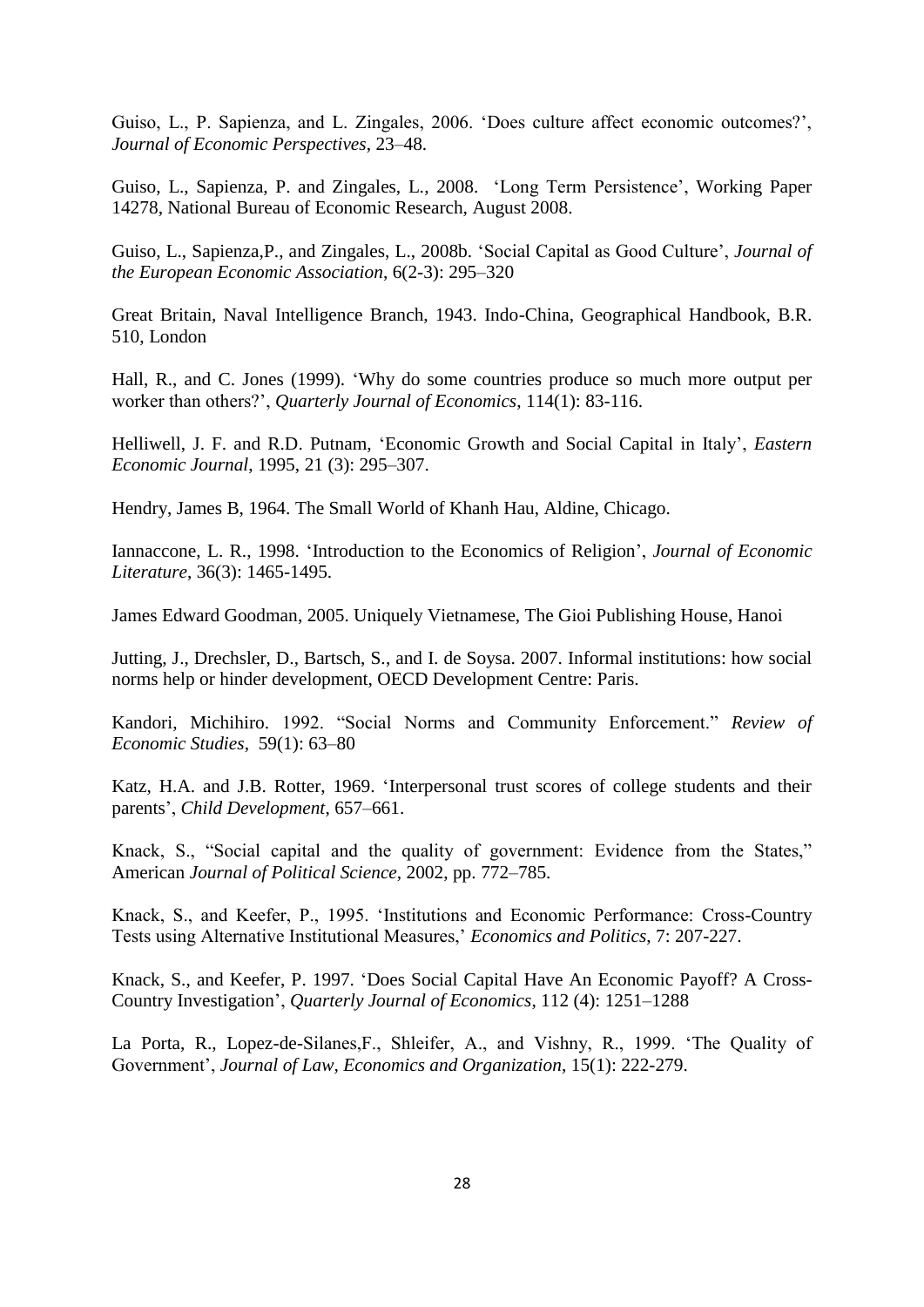La Porta, R., Lopez-de-Silanes,F., Pop-Eleches, P., and Shleifer, A., 2004. "Judicial Checks and Balances", *Journal of Political Economy,* 112(2): 445-470.

Levitsky, S and Helmke G. 2004. ["Informal Institutions and Comparative Politics: A](http://scholar.harvard.edu/levitsky/publications/informal-institutions-and-comparative-politics-research-agenda)  [Research Agenda"](http://scholar.harvard.edu/levitsky/publications/informal-institutions-and-comparative-politics-research-agenda), Perspectives on Politics. 2(4):725-740

Mark W. McLeod and Dieu Nguyen, *Culture and Customs of Vietnam*, Greenwood Press, Westport, Connecticut, London, 2001.

Marsh, S., MacAuley, G., Hung, P.V., 2007. "The economics of land fragmentation in the north of Vietnam", *Australian Journal of Agricultural and Resource Economics*, 51: 195-211

Mauro, P., 1995. "Corruption and Growth", *Quarterly Journal of Economics*, 110(3): 681- 712.

Mobius, M., and Szeidl, A., 2007. 'Trust and Social Collateral', National Bureau of Economic Research Working Paper 13126

North, D. 1991. "*Institutions, institutional change and economic development*", Cambridge University Press. NewYork

Nunn, N., 2010, "Religious Conversion in Colonial Africa", *American Economic Review Papers and Proceedings*, 100 (2): 147-152.

Nunn, Nathan and Puga, Diego, 2012. "Ruggedness: The Blessing of Bad Geography in Africa", *Review of Economics and Statistics*, 94 (1): 20-36

Nunn, N. and Wantchekon, L., 2011. "The Slave Trade and the Origins of Mistrust in Africa", *American Economic Review*, 101 (7): 3221-3252.

Olken, Benjamin A. 2009. "Do Television and Radio Destroy Social Capital? Evidence from Indonesian Villages." *American Economic Journal: Applied Economics*, 1(4): 1–33.

Putnam, R., "Bowling Alone: The Collapse and Revival of American Community", New York: Simon & Schuster, 2000.

Putnam, R.D., Leonardi, R. and Nanetti, R.Y. (1993). *Making Democracy Work: Civic Traditions in Modern Italy*, Princeton: Princeton University Press.

Rodrik, D., 2000a. "Institutions for High-Quality Growth: What They Are and How to Acquire Them," *Studies in Comparative International Development*, 35(3): 3-31.

Rodrik, D., 2000b. "Trade Policy Reform as Institutional Reform," in Bernard Hoekman (ed.), *Handbook on Developing Countries and the Next Round of WTO Negotiations.*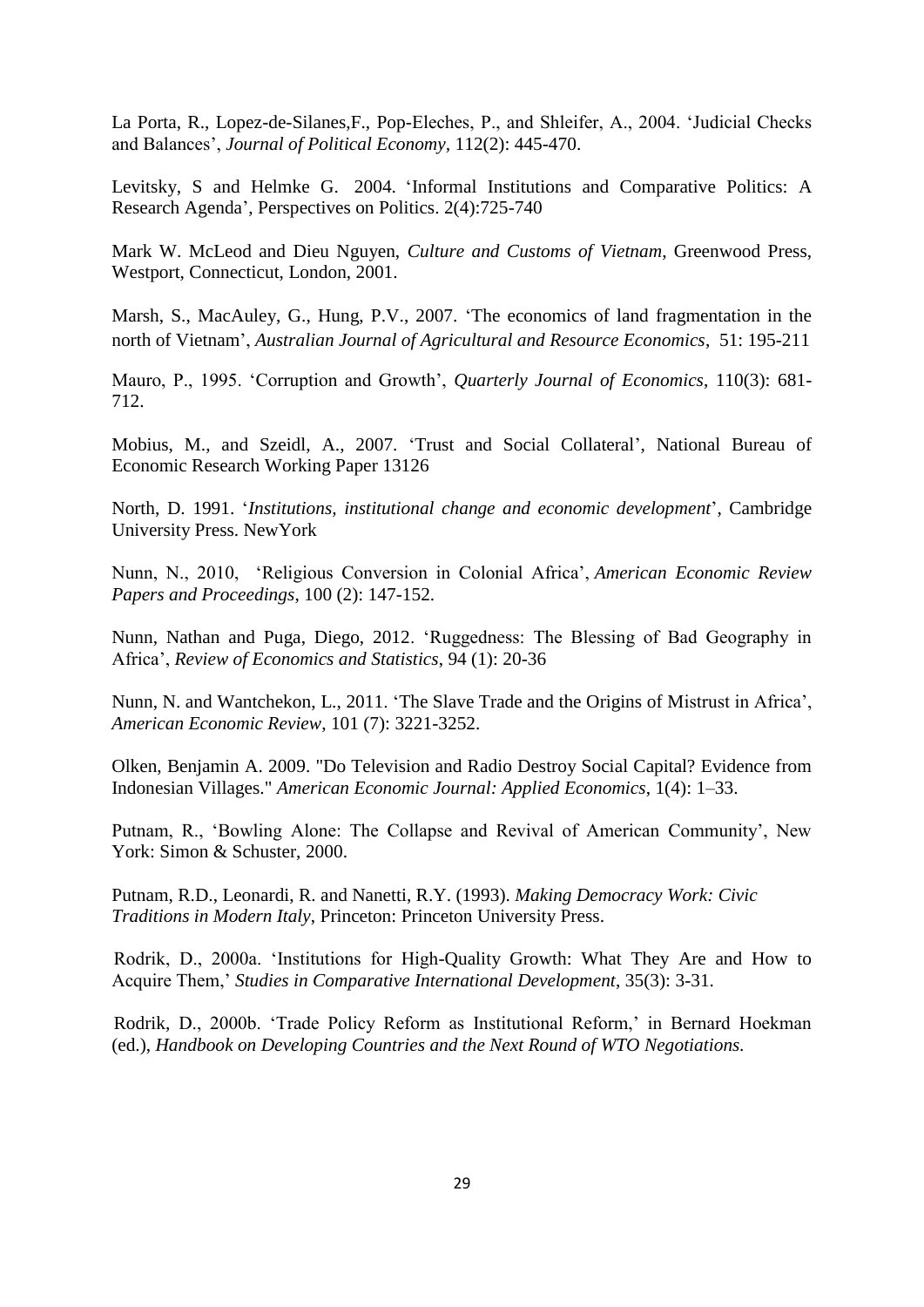Rodrik, D., A. Subramanian, and F. Trebbi. (2004). "Institutions Rule: the Primacy of Institutions over Geography and Integration in Economic Development," *Journal of Economic Growth*, 9, 131-165.

Ronald J. Cima, ed. *Vietnam: A Country Study*. Washington: GPO for the Library of Congress, 1987.<http://countrystudies.us/vietnam/>

Tan, Jonathan H.W., and Vogel Claudia, 2008. "Religion and Trust: Experimental Study", *Journal of Economic Psychology*, 29(6): 832-848

Terry Rambo, 2005. Searching for Vietnam: Selected Writings on Vietnamese Culture and Society, Center for Southeast Asian Studies, Kyoto University Press.

Tran, N. T., 1997. Cơ sở văn hóa Việt Nam (Vietnam"s cultural foundation), Educational Publishing House, Hanoi.

Terry Rambo, 1979. A Comparison of Peasant Social Systems of Northern and Southern Viet Nam: A Study of Ecological Adaptation, Social Succession and Cultural Evolution, Center for Vietnamese Studies, Southern Illinois University at Carbondale.

Tabellini, G., 2010. "Culture and Institutions: Economic Development in the Regions of Europe", *Journal of the European Economic Association*, 8: 677–716.

Tabellini, Guido, 2008. "The Scope of cooperation: norms and incentives," *Quarterly Journal of Economics*, 123 (3): 905–950

Zak, P.J. and S. Knack, "Trust and growth", *Economic Journal*, 2001, 295–321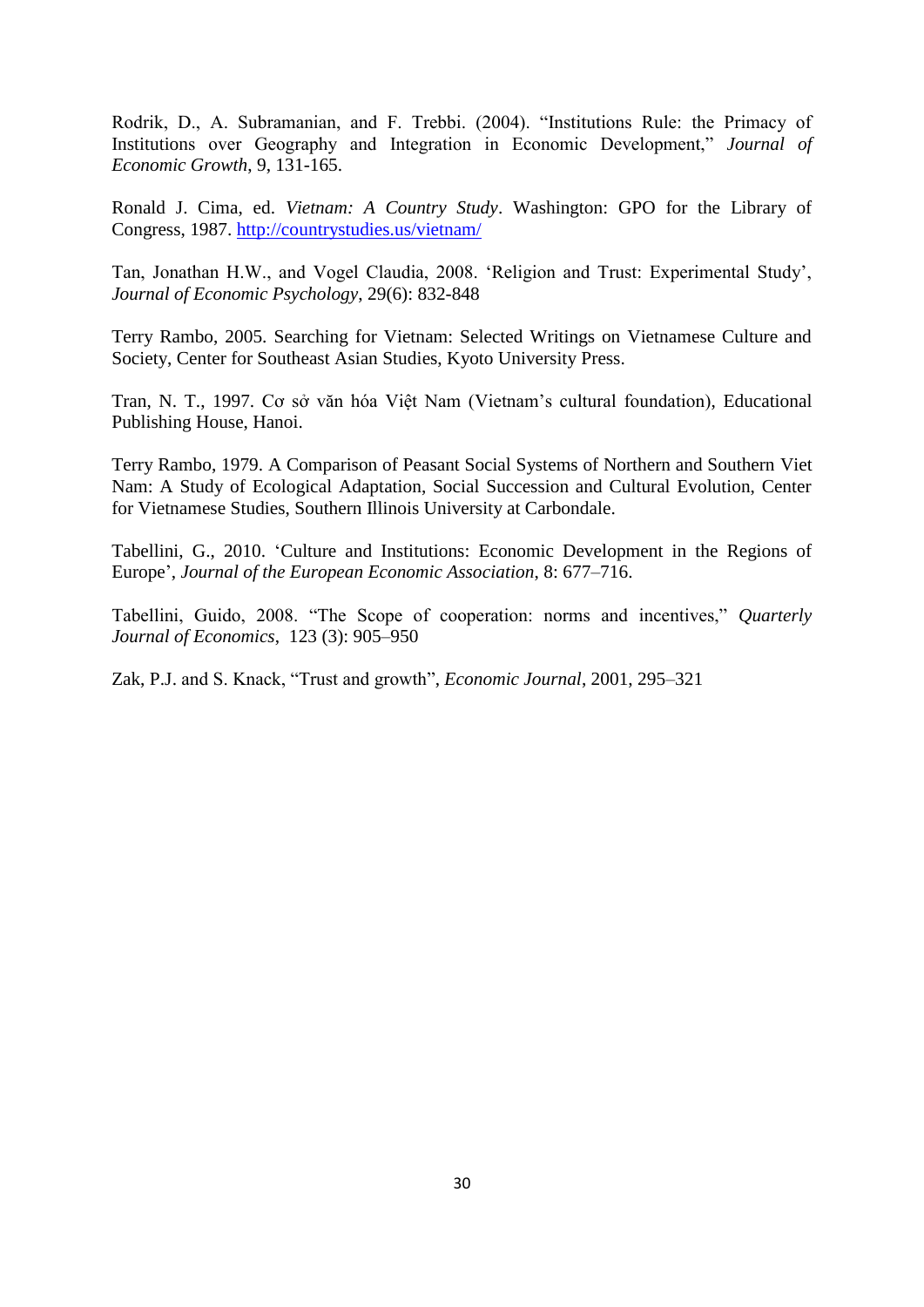# **Appendix I**

# **Table 1. Descriptive Statistics**

| <b>Variables</b>                      | Obs  | Mean  | Std. Dev. | Min              | Max            |
|---------------------------------------|------|-------|-----------|------------------|----------------|
| Most people can be trusted            | 2370 | 0.87  | 0.33      | $\boldsymbol{0}$ | 1              |
| Careful in dealing with people        | 2370 | 0.53  | 0.50      | $\boldsymbol{0}$ | $\mathbf{1}$   |
|                                       |      |       |           |                  |                |
| Log highest daily rainfall (100mm)    | 2370 | 1.04  | 0.49      | 0.06             | 2.06           |
| Log rainfall deviation (100mm)        | 2370 | 4.54  | 0.30      | 3.97             | 5.37           |
| Log average monthly rainfall (100mm)  | 2370 | 5.01  | 0.35      | 2.96             | 5.70           |
|                                       |      |       |           |                  |                |
| Age of head                           | 2370 | 49.35 | 14.50     | 18               | 107            |
| Age of head, squared/100              | 2370 | 26.46 | 15.79     | 3.24             | 114.49         |
| Year of schooling of head             | 2370 | 8.12  | 3.66      | $\mathbf{1}$     | 13             |
| Gender (Male:=1)                      | 2370 | 0.84  | 0.37      | $\boldsymbol{0}$ | 1              |
| Married                               | 2370 | 0.85  | 0.35      | $\boldsymbol{0}$ | $\mathbf{1}$   |
| Rural                                 | 2370 | 0.99  | 0.09      | $\boldsymbol{0}$ | 1              |
| Minority                              | 2370 | 0.42  | 0.49      | $\theta$         | 1              |
| Log Household income (mil VND)        | 2370 | 3.18  | 0.86      | $-0.12$          | 7.02           |
|                                       |      |       |           |                  |                |
| Area of land (1000m2)                 | 2370 | 8.85  | 20.72     | 0.04             | 830.42         |
| Land terrain $(Flat:=1)$              | 2370 | 0.52  | 0.50      | $\mathbf{0}$     | $\mathbf{1}$   |
| Land Quality (Good:=1)                | 2370 | 0.02  | 0.12      | $\boldsymbol{0}$ | 1              |
|                                       |      |       |           |                  |                |
| Member of social and religious groups | 1461 | 1.15  | 0.43      | $\mathbf{1}$     | $\overline{4}$ |
| Attend meeting frequently             | 1461 | 0.67  | 0.46      | $\boldsymbol{0}$ | 1              |
| Hours of watching TV                  | 2370 | 1.41  | 1.00      | $\Omega$         | 5              |
| Share of minority by district         | 2370 | 0.38  | 0.46      | $\boldsymbol{0}$ | $\mathbf{1}$   |
|                                       |      |       |           |                  |                |
| Borrowing from same village           | 2084 | 1.46  | 0.98      | $\mathbf{0}$     | 3              |
| Borrowing from relatives              | 2084 | 1.27  | 1.01      | $\boldsymbol{0}$ | $\mathfrak{Z}$ |

**Note:** The summary statistics are calculated based on VARHS survey data.

# **Table 2. Bivariate correlation**

|                                | Most people<br>can be trusted | Careful in dealing<br>with people | Log Highest<br>Daily Rainfall | Log Rainfall<br>Variation |
|--------------------------------|-------------------------------|-----------------------------------|-------------------------------|---------------------------|
| Most people can be trusted     |                               |                                   |                               |                           |
| Careful in dealing with people | $-0.041*$                     |                                   |                               |                           |
| Log Highest Daily Rainfall     | $0.108*$                      | $-0.014$                          |                               |                           |
| Log Rainfall Variation         | $0.156*$                      | $-0.062*$                         | $0.253*$                      |                           |

Note: \* Statistically significant at 5 percent.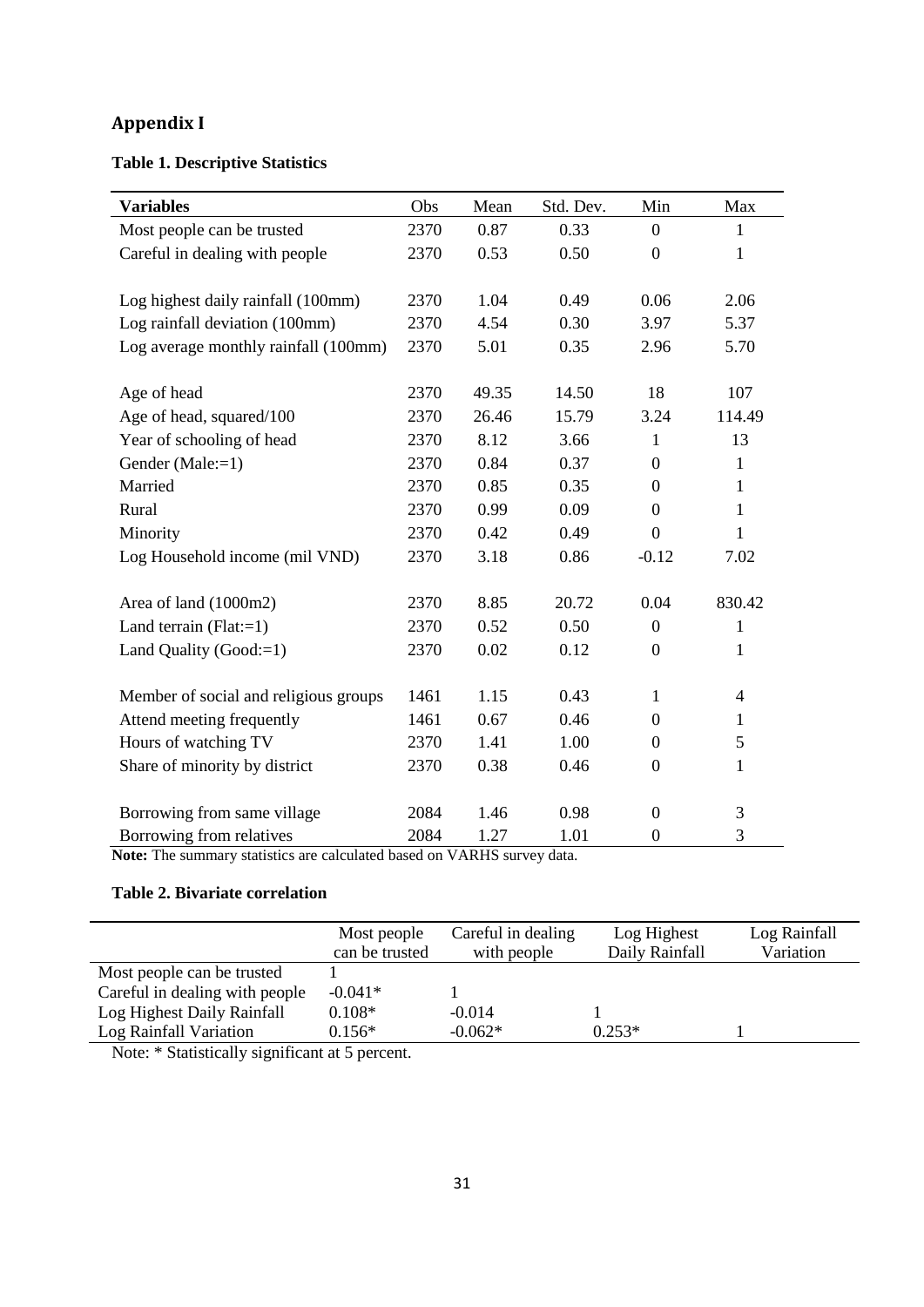

**Figure 1.** Map showing the current locations of respondents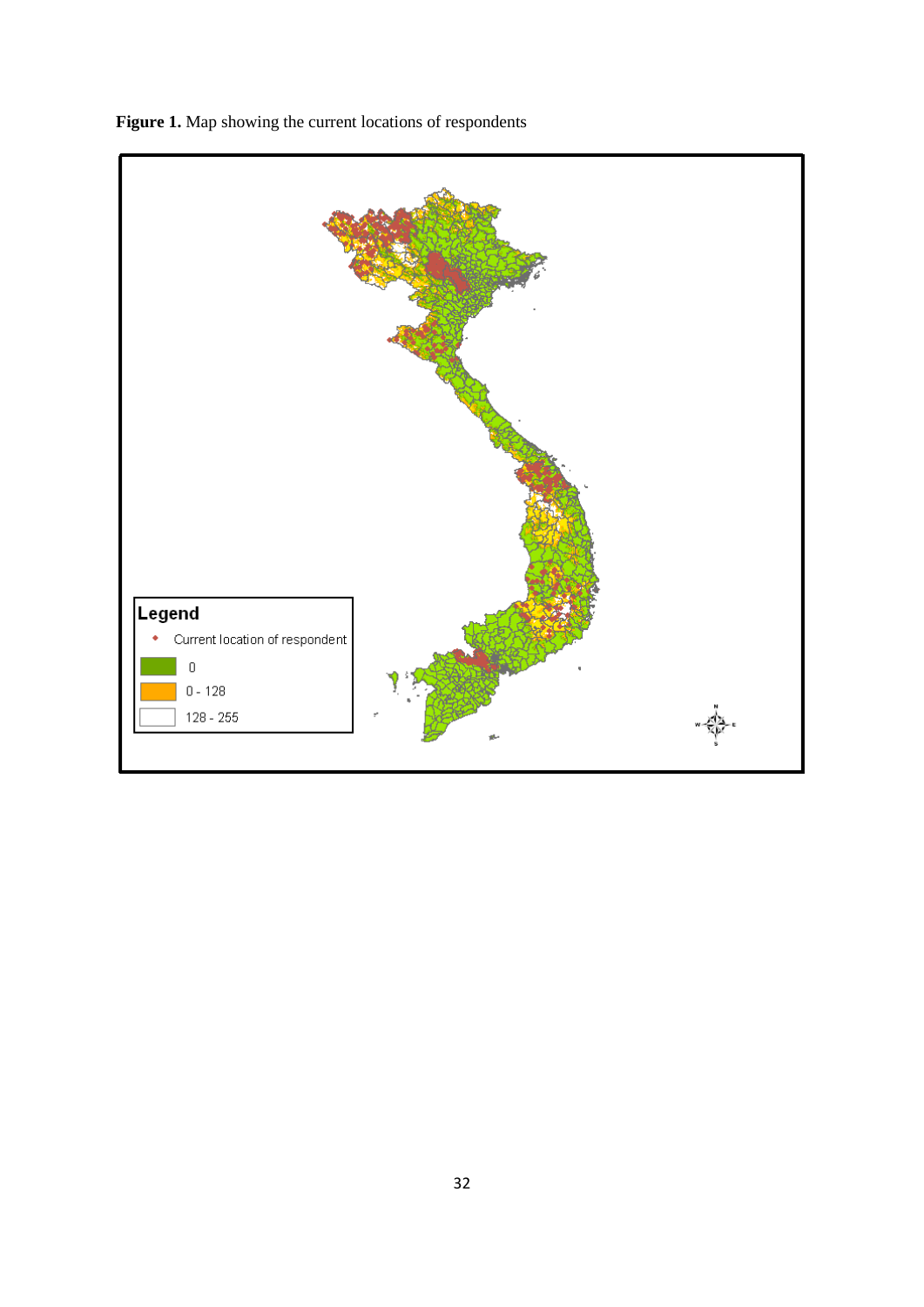| <b>Province</b>  | <b>Station</b>   | <b>Period</b>         |       | <b>Highest</b> Deviation | <b>Province</b>  | <b>Station</b>       | <b>Period</b>         | <b>Highest</b> | <b>Deviation</b> |
|------------------|------------------|-----------------------|-------|--------------------------|------------------|----------------------|-----------------------|----------------|------------------|
| <b>HaTay</b>     | Son Tay          | 1958-85               | 508   | 89.05                    | <b>DienBien</b>  | Tua Chua             | 1968-85               | 412.5          |                  |
|                  | Ba Vi            | 1970-85               | 554.6 | 93.37                    |                  | Tuan Giao            | 1961-85               | 232            | 64.88            |
|                  | Ha Dong          | 1973-85               | 318.7 | 81.38                    |                  | Pha Din              | 1964-85               | 252.7          | 65.24            |
| LaoCai           | Pho Rang         | 1975-06               |       | 70.06                    |                  | Dien Bien            | 1967-85               | 229.3          | 67.98            |
|                  | Bac Ha           | 1961-85               | 272.3 | 74.71                    | <b>Nghe An</b>   | Quy Chau             | 1962-85               | 290            | 77.40            |
|                  | Lao Cai          | 1989-1950; 56-78      | 190.9 | 90.68                    |                  | Quy Hop              | 1968-85               | 208.4          | 74.87            |
|                  | Sa Pa            | 1929-45; 57-85        | 350   | 114.22                   |                  | Tay Hieu             | 1960-85               | 279.5          | 87.38            |
| <b>Phu Tho</b>   | Phu Ho           | 1928-43; 62-85        | 701.2 | 79.66                    |                  | <b>Tuong Duong</b>   | 1961-85               | 192            | 63.93            |
|                  | Viet Tri         | 1961-85               | 508.3 | 77.93                    |                  | Quynh Luu            | 1961-85               | 473            | 99.78            |
|                  | Thanh Son        | 1971-81               | 554.6 |                          |                  | Con Cuong            | 1961-85               | 449.5          | 92.11            |
|                  | Minh Dai         | 1972-85               | 238.9 | 77.75                    |                  | Do Luong             | 1961-85               | 788.4          | 104.39           |
| Lai Chau         | Than Uyen        | 1961-78               | 192.4 | 69.83                    |                  | Hon Ngu              | 1961-85               | 362            | 112.04           |
|                  | <b>Tam Duong</b> | 1973-85               | 160.1 | 86.87                    |                  | Vinh                 | 1904-46; 56-85        | 484            | 121.89           |
|                  | Muong Te         | 1961-85               | 573   | 81.38                    | <b>Khanh Hoa</b> | Nha Trang            | 1907-44; 47-85        | 334.1          | 83.15            |
|                  | Sin Ho           | 1961-85               | 188.3 | 88.61                    |                  | Cam Ranh             | 1978-85               | 263            | 80.15            |
|                  | <b>Binh Lu</b>   | 1968-81               | 223.1 |                          |                  | Truong Sa            | 1977-85               | 250.2          | 130.63           |
|                  | Lai Chau         | 1928-44;55-85         | 312.6 | 81.82                    | Dac Lac          | Buon Ho              | 1982-1985             | 107.1          | 76.51            |
| Dac Nong         | Dac Nong         | 1978-85               | 105.9 | 112.45                   |                  | <b>Buon Ma Thuot</b> | 1828-44; 54-74; 78-85 | 178            | 86.68            |
|                  | Dac Min          | 1975-06               |       | 78.97                    |                  | M Drack              | 1977-85               | 320            | 105.83           |
| <b>Lam Dong</b>  | Da Lat           | 1928-44; 60-69; 78-85 | 307.4 | 91.55                    |                  | Eahleo               | 1975-06               |                | 53.23            |
|                  | Bao Loc          | 1962-85               | 254   | 145.16                   |                  | Eakmart              | 1975-06               |                | 97.78            |
|                  | Lien Khuong      | 1975-06               | 121.3 | 81.99                    |                  | Lak                  | 1975-06               |                | 89.84            |
| <b>Quang Nam</b> | Tam Ky           | 1979-85               | 374.4 | 163.93                   | Long An          | Moc Hoa              | 1973-85               | 134.2          | 83.66            |
|                  | Tra My           | 1974; 78-85           | 403.4 | 214.08                   |                  |                      |                       |                |                  |

**Table 3. Climate variation summary (Highest daily rainfall and Standard Deviation)**

**Note:** The inter-annual standard variation of rainfall is calculated based on the data in each station from 1975 – 2006.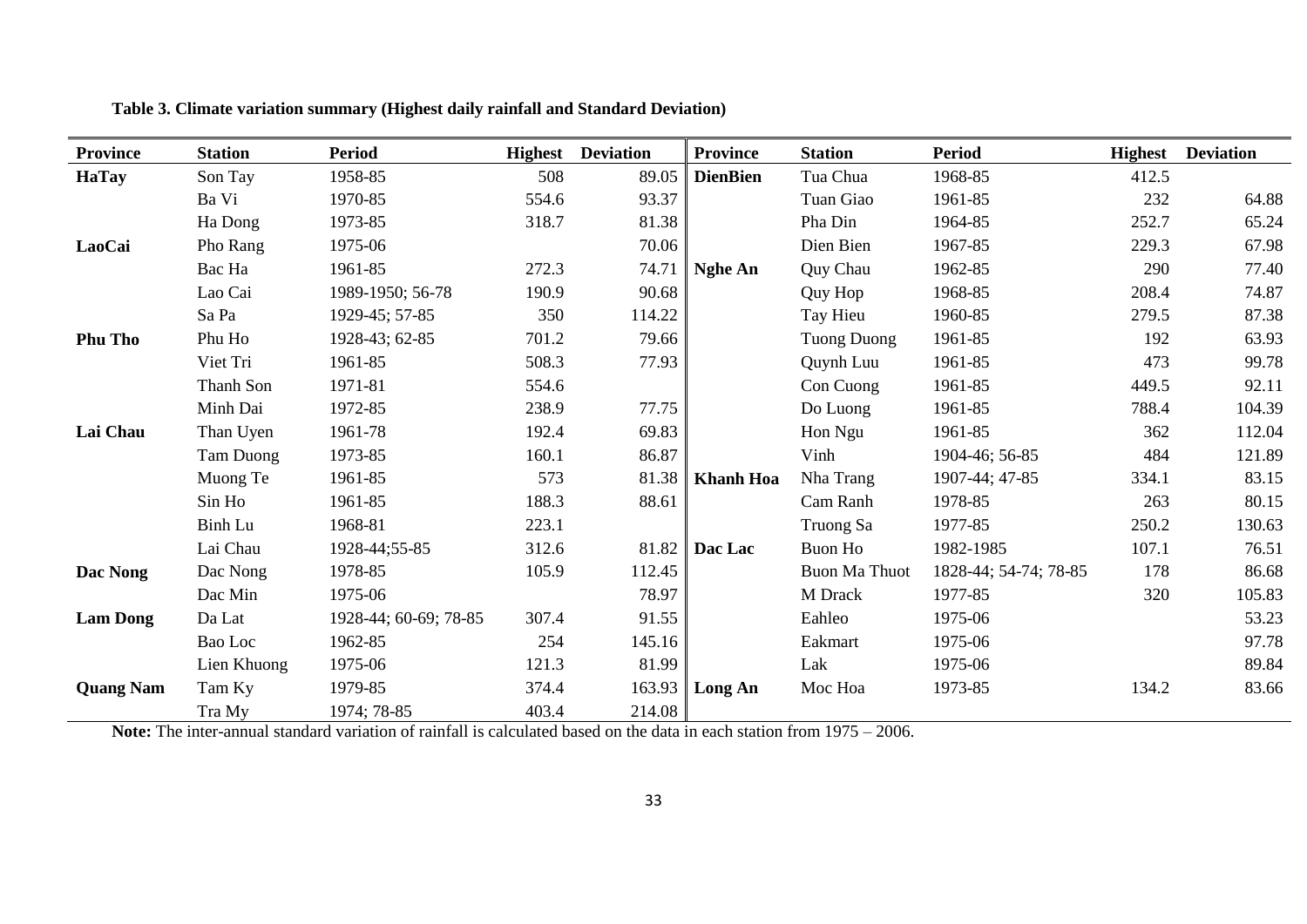| <b>Provinces</b> |       | Most people can be trusted |       | Careful in dealing with people |
|------------------|-------|----------------------------|-------|--------------------------------|
|                  | Yes   | No                         | Yes   | No                             |
| Ha Tay           | 86.5  | 13.5                       | 59.5  | 40.5                           |
| Lao Cai          | 96.86 | 3.14                       | 36.08 | 63.92                          |
| Phu Tho          | 91.43 | 8.57                       | 82.5  | 17.5                           |
| Lai Chau         | 86.12 | 13.88                      | 12.81 | 87.19                          |
| Dien Bien        | 70.68 | 29.32                      | 57.83 | 42.17                          |
| Nghe An          | 91.5  | 8.50                       | 39.22 | 60.78                          |
| Quang Nam        | 94.19 | 5.81                       | 53.49 | 46.51                          |
| Khanh Hoa        | 90.38 | 9.62                       | 15.38 | 84.62                          |
| Dac Lac          | 90    | 10                         | 71.25 | 28.75                          |
| Dac Nong         | 92    | 8                          | 60    | 40                             |
| Lam Dong         | 92.59 | 7.41                       | 66.67 | 33.33                          |
| Long An          | 79.82 | 20.18                      | 77.13 | 22.87                          |
| <b>Total</b>     | 87.47 | 12.53                      | 53.21 | 46.79                          |

**Table 4. Overview of the responses to trust question (percent)**

**Note:** The summary statistics are calculated based on VARHS survey data

| <b>Provinces</b> | <b>Share of helpers</b><br>who are relatives | <b>Share of helpers</b><br>who are village members |
|------------------|----------------------------------------------|----------------------------------------------------|
| Ha Tay           | 0.80                                         | 0.80                                               |
| Lao Cai          | 0.67                                         | 0.89                                               |
| Phu Tho          | 0.65                                         | 0.76                                               |
| Lai Chau         | 0.67                                         | 0.92                                               |
| Dien Bien        | 0.82                                         | 0.81                                               |
| Nghe An          | 0.69                                         | 0.65                                               |
| Quang Nam        | 0.56                                         | 0.78                                               |
| Khanh Hoa        | 0.86                                         | 0.72                                               |
| Dac Lac          | 0.47                                         | 0.74                                               |
| Dac Nong         | 0.60                                         | 0.72                                               |
| Lam Dong         | 0.44                                         | 0.75                                               |
| Long An          | 0.62                                         | 0.65                                               |
| <b>Total</b>     | 68                                           | 78                                                 |

**Table 5. Overview of the asking for money help in the case of emergency**

**Note:** The summary statistics are calculated based on VARHS survey data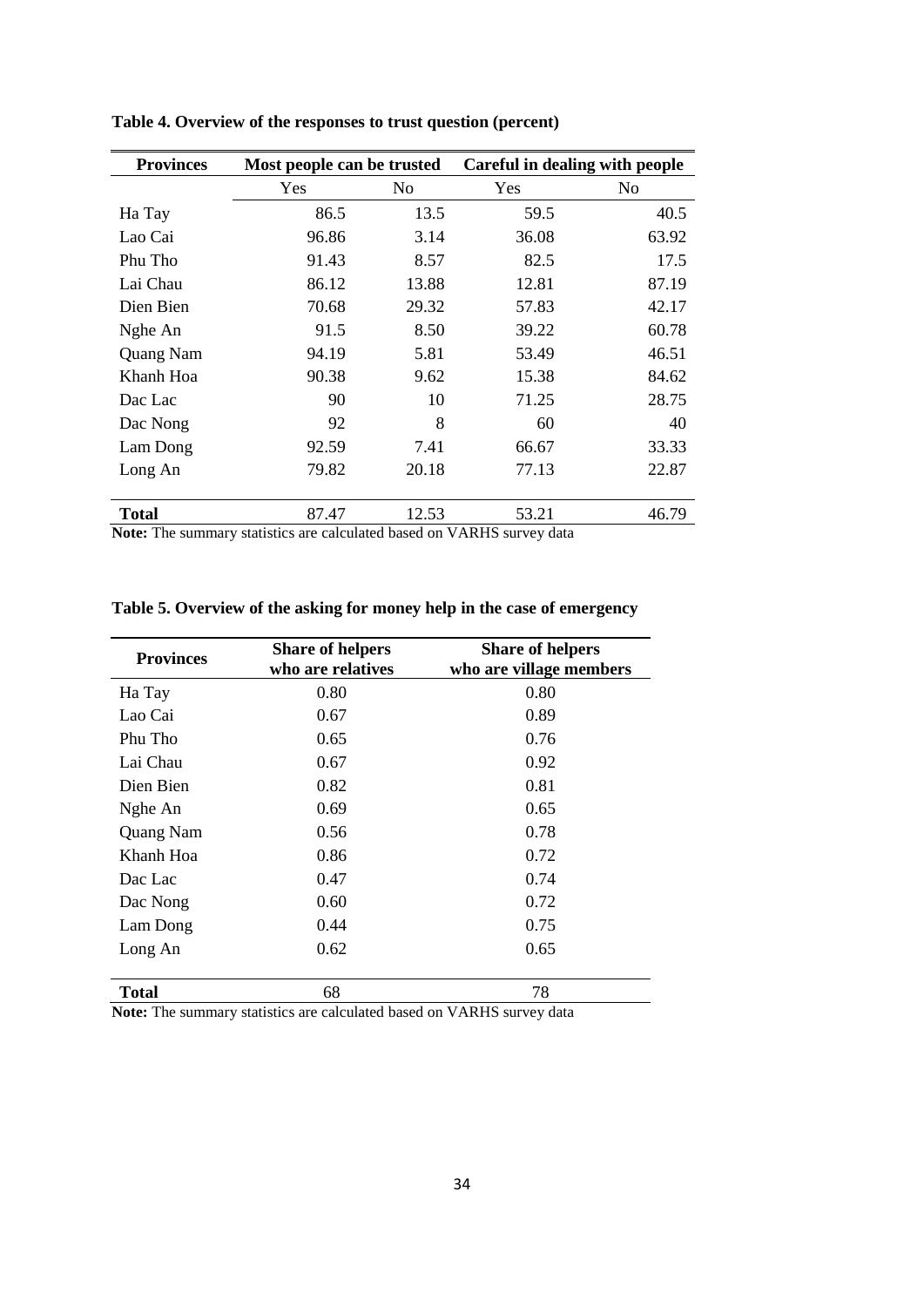|                                 | (1)                        | (2)         | (3)                               | (4)         |
|---------------------------------|----------------------------|-------------|-----------------------------------|-------------|
|                                 |                            |             |                                   |             |
| <b>VARIABLES</b>                | Most people can be trusted |             | Careful in dealing with<br>people |             |
|                                 |                            |             |                                   |             |
| Log Highest Daily Rainfall (mm) | $0.0691*$                  | $0.111***$  | $-0.0922$                         | $-0.239***$ |
|                                 | (0.0344)                   | (0.0240)    | (0.0737)                          | (0.0823)    |
| Minority                        | $-0.00359$                 | 0.0125      | $-0.208***$                       | $-0.0926$   |
|                                 | (0.0423)                   | (0.0288)    | (0.0662)                          | (0.0995)    |
| Age of head                     | 0.000549                   | 0.00118     | 0.00362                           | 0.00153     |
|                                 | (0.00291)                  | (0.00266)   | (0.00561)                         | (0.00372)   |
| Age of head, square/100         | 0.000194                   | $-0.000126$ | $-0.00249$                        | $-0.000404$ |
|                                 | (0.00259)                  | (0.00252)   | (0.00497)                         | (0.00343)   |
| Rural                           | 0.0854                     | 0.0688      | 0.0289                            | 0.0809      |
|                                 | (0.0573)                   | (0.0631)    | (0.133)                           | (0.119)     |
| Year of schooling of head       | $-3.21e-05$                | $-0.000336$ | $-0.000289$                       | 0.00128     |
|                                 | (0.00195)                  | (0.00181)   | (0.00415)                         | (0.00404)   |
| Male                            | 0.0150                     | 0.00976     | $-0.0257$                         | $-0.0201$   |
|                                 | (0.0268)                   | (0.0267)    | (0.0368)                          | (0.0429)    |
| Married                         | 0.0184                     | 0.0196      | $-0.0199$                         | $-0.00146$  |
|                                 | (0.0255)                   | (0.0236)    | (0.0404)                          | (0.0421)    |
| Log Household income            | $-0.0144$                  | $-0.0104$   | 0.0275                            | 0.00711     |
|                                 | (0.00920)                  | (0.00818)   | (0.0187)                          | (0.0162)    |
| Occupational fixed effects      | N <sub>0</sub>             | Yes         | No                                | Yes         |
| Provincial fixed effects        | N <sub>o</sub>             | Yes         | No                                | Yes         |
| Number of observations          | 2,370                      | 2,370       | 2,370                             | 2,370       |
| Number of station clusters      | 45                         | 45          | 45                                | 45          |
| R-squared                       | 0.015                      | 0.063       | 0.054                             | 0.2         |

# **Table 6. Baseline estimations. Highest Daily Rainfall**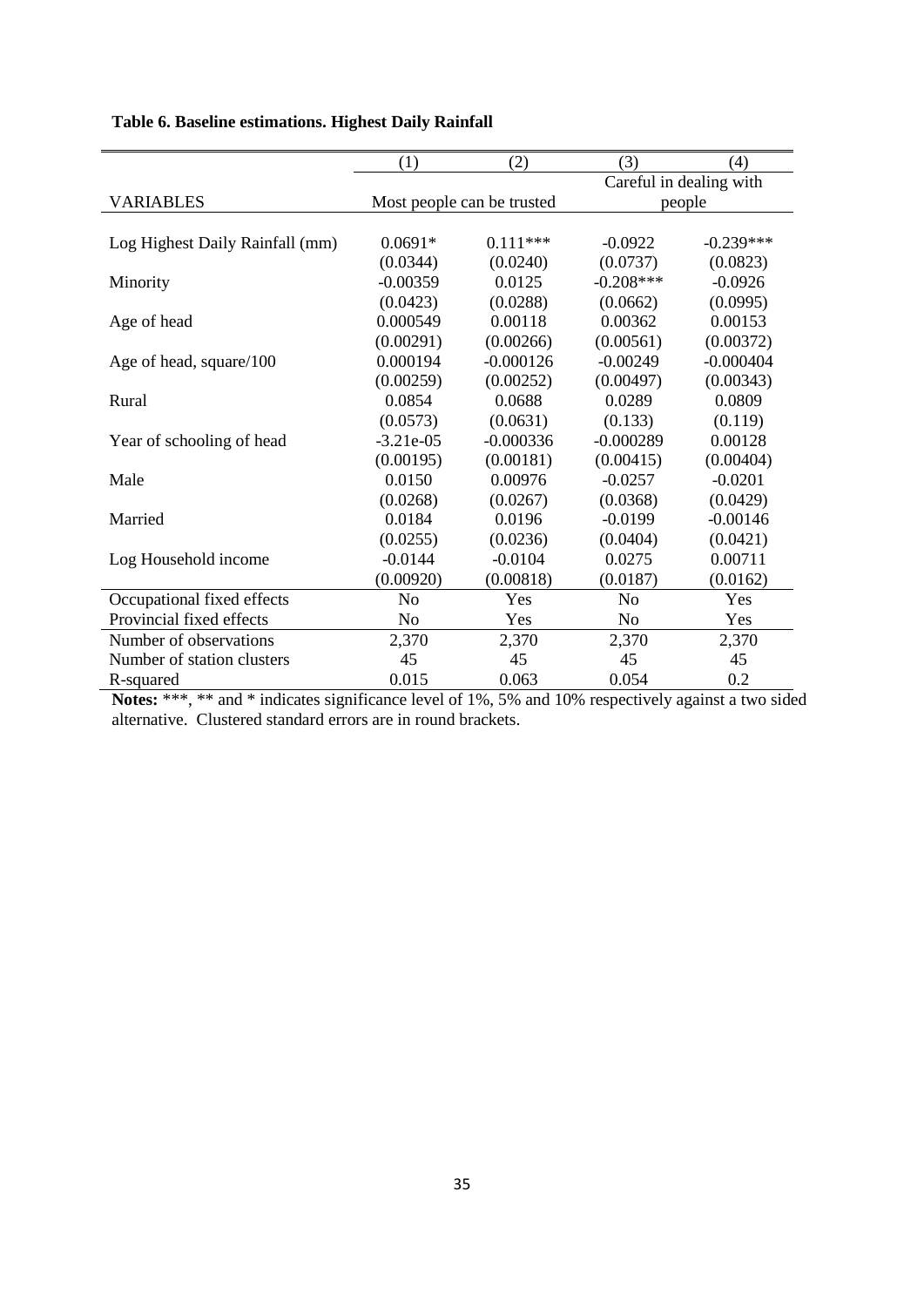|                             | (1)            | (2)                | (3)            | (4)                     |  |
|-----------------------------|----------------|--------------------|----------------|-------------------------|--|
|                             |                | Most people can be |                | Careful in dealing with |  |
| <b>VARIABLES</b>            |                | trusted            | people         |                         |  |
|                             |                |                    |                |                         |  |
| Log Rainfall variation (mm) | $0.170***$     | $0.282***$         | $-0.204*$      | $-0.108$                |  |
|                             | (0.0518)       | (0.0608)           | (0.106)        | (0.169)                 |  |
| Minority                    | 0.00329        | 0.00457            | $-0.213***$    | $-0.0723$               |  |
|                             | (0.0310)       | (0.0313)           | (0.0775)       | (0.107)                 |  |
| Age of head                 | 0.00188        | 0.00146            | 0.00195        | 0.00177                 |  |
|                             | (0.00275)      | (0.00273)          | (0.00530)      | (0.00384)               |  |
| Age of head, square/100     | $-0.00108$     | $-0.000340$        | $-0.000914$    | $-0.000723$             |  |
|                             | (0.00245)      | (0.00257)          | (0.00477)      | (0.00353)               |  |
| Rural                       | $0.110**$      | 0.0768             | $-0.00572$     | 0.0572                  |  |
|                             | (0.0512)       | (0.0654)           | (0.118)        | (0.128)                 |  |
| Year of schooling of head   | 0.000183       | $-0.000493$        | $-0.000578$    | 0.00100                 |  |
|                             | (0.00215)      | (0.00187)          | (0.00430)      | (0.00422)               |  |
| Male                        | 0.00894        | 0.00953            | $-0.0179$      | $-0.0164$               |  |
|                             | (0.0272)       | (0.0255)           | (0.0368)       | (0.0458)                |  |
| Married                     | 0.0287         | 0.0211             | $-0.0334$      | $-0.00499$              |  |
|                             | (0.0255)       | (0.0236)           | (0.0403)       | (0.0435)                |  |
| Household Income (mil.)     | $-0.00998$     | $-0.00927$         | 0.0228         | 0.00550                 |  |
|                             | (0.0104)       | (0.00845)          | (0.0183)       | (0.0172)                |  |
| Occupational fixed effects  | N <sub>o</sub> | Yes                | No             | Yes                     |  |
| Provincial fixed effects    | No             | Yes                | N <sub>o</sub> | Yes                     |  |
| Number of observations      | 2,370          | 2,370              | 2,370          | 2,370                   |  |
| Number of station clusters  | 45             | 45                 | 45             | 45                      |  |
| R-squared                   | 0.027          | 0.062              | 0.061          | 0.185                   |  |

# **Table 7. Baseline estimations. Rainfall variation**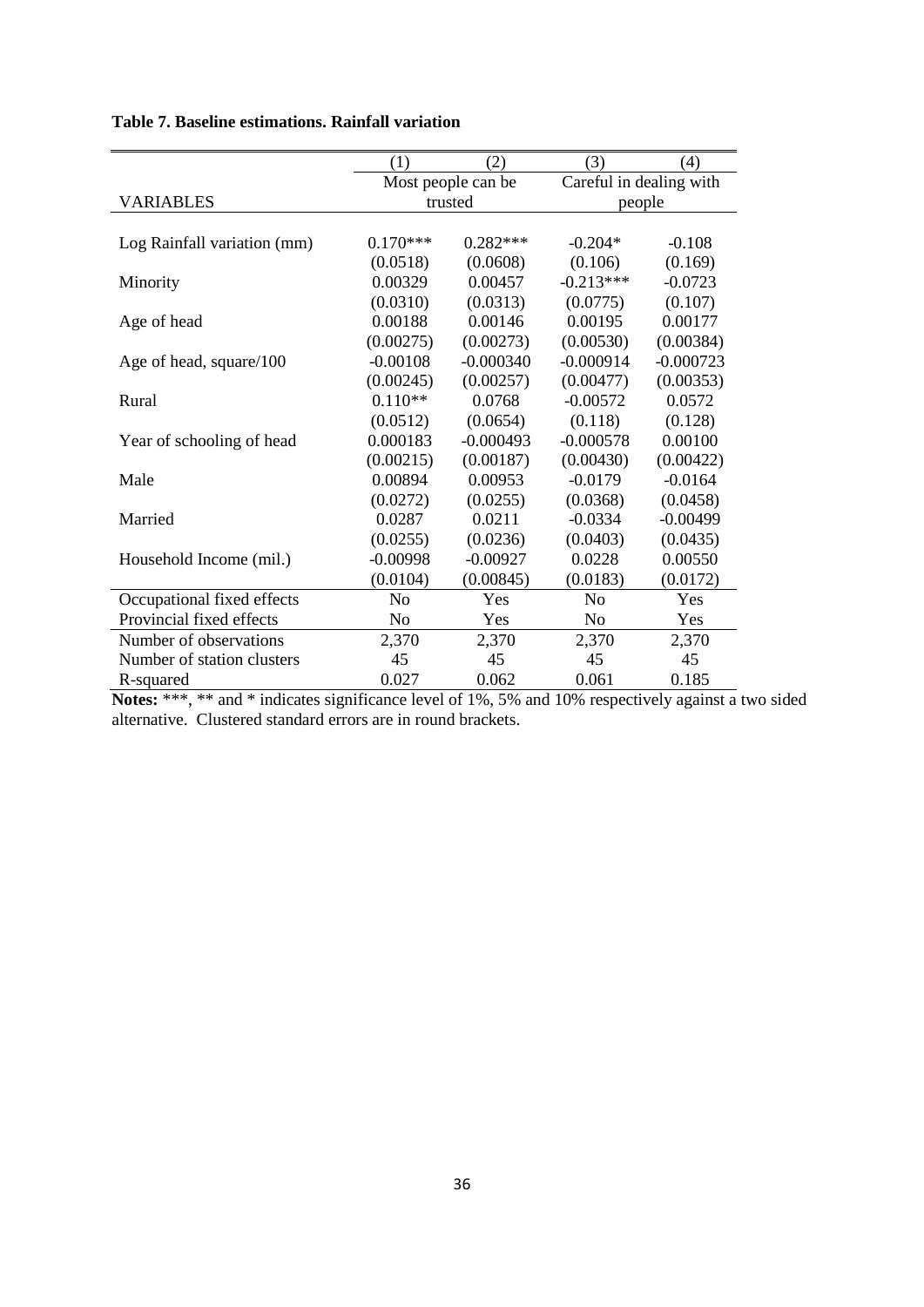|                            | (1)          | (2)                        | (3)          | (4)                    |
|----------------------------|--------------|----------------------------|--------------|------------------------|
|                            | <b>Trust</b> | Careful dealing            |              | Careful dealing        |
| <b>VARIABLES</b>           | people       | with people                | Trust people | with people            |
|                            |              | Log Highest Daily Rainfall |              | Log Rainfall Variation |
|                            |              |                            |              |                        |
| Climate variation          | 0.0938***    | $-0.281***$                | $0.228***$   | $-0.403$               |
|                            | (0.0211)     | (0.0841)                   | (0.0732)     | (0.266)                |
| Minority                   | 0.00871      | $-0.0890$                  | 0.00275      | $-0.0668$              |
|                            | (0.0299)     | (0.0936)                   | (0.0323)     | (0.101)                |
| Age of head                | 0.00124      | 0.00151                    | 0.00140      | 0.00130                |
|                            | (0.00265)    | (0.00366)                  | (0.00271)    | (0.00381)              |
| Age of head, square/100    | $-0.000197$  | $-0.000458$                | $-0.000294$  | $-0.000398$            |
|                            | (0.00252)    | (0.00336)                  | (0.00256)    | (0.00348)              |
| Rural                      | 0.0635       | 0.0762                     | 0.0735       | 0.0499                 |
|                            | (0.0621)     | (0.120)                    | (0.0651)     | (0.129)                |
| Year of schooling of head  | $-0.000359$  | 0.00105                    | $-0.000397$  | 0.00104                |
|                            | (0.00179)    | (0.00402)                  | (0.00186)    | (0.00419)              |
| Gender (Male:=1)           | 0.00843      | $-0.0230$                  | 0.00821      | $-0.0205$              |
|                            | (0.0263)     | (0.0428)                   | (0.0254)     | (0.0460)               |
| Married                    | 0.0192       | $-0.000481$                | 0.0206       | $-0.00473$             |
|                            | (0.0236)     | (0.0407)                   | (0.0237)     | (0.0422)               |
| Log Household income       | $-0.0114$    | 0.00726                    | $-0.0102$    | 0.00457                |
|                            | (0.00800)    | (0.0161)                   | (0.00827)    | (0.0170)               |
| Log Average Rainfall (mm)  | $0.0654**$   | $0.143***$                 | 0.0321       | $0.163*$               |
|                            | (0.0245)     | (0.0521)                   | (0.0256)     | (0.0827)               |
| Area of Land (1000m2)      | 0.000325     | $-0.000201$                | 0.000290     | $-9.72e-05$            |
|                            | (0.000318)   | (0.000303)                 | (0.000311)   | (0.000320)             |
| Land terrain $(Flat:=1)$   | 0.0131       | $0.0652*$                  | 0.0109       | $0.0691*$              |
|                            | (0.0167)     | (0.0339)                   | (0.0163)     | (0.0352)               |
| Land quality               | 0.00402      | 0.0350                     | 0.0129       | 0.00969                |
|                            | (0.0450)     | (0.0678)                   | (0.0439)     | (0.0722)               |
| Occupational fixed effects | Yes          | Yes                        | Yes          | Yes                    |
| Provincial fixed effects   | Yes          | Yes                        | Yes          | Yes                    |
| Number of observations     | 2,370        | 2,370                      | 2,370        | 2,370                  |
| Number of station clusters | 45           | 45                         | 45           | 45                     |
| R-squared                  | 0.07         | 0.21                       | 0.06         | 0.19                   |

**Table 8. Climate variation and social trust. Adding geographic variables**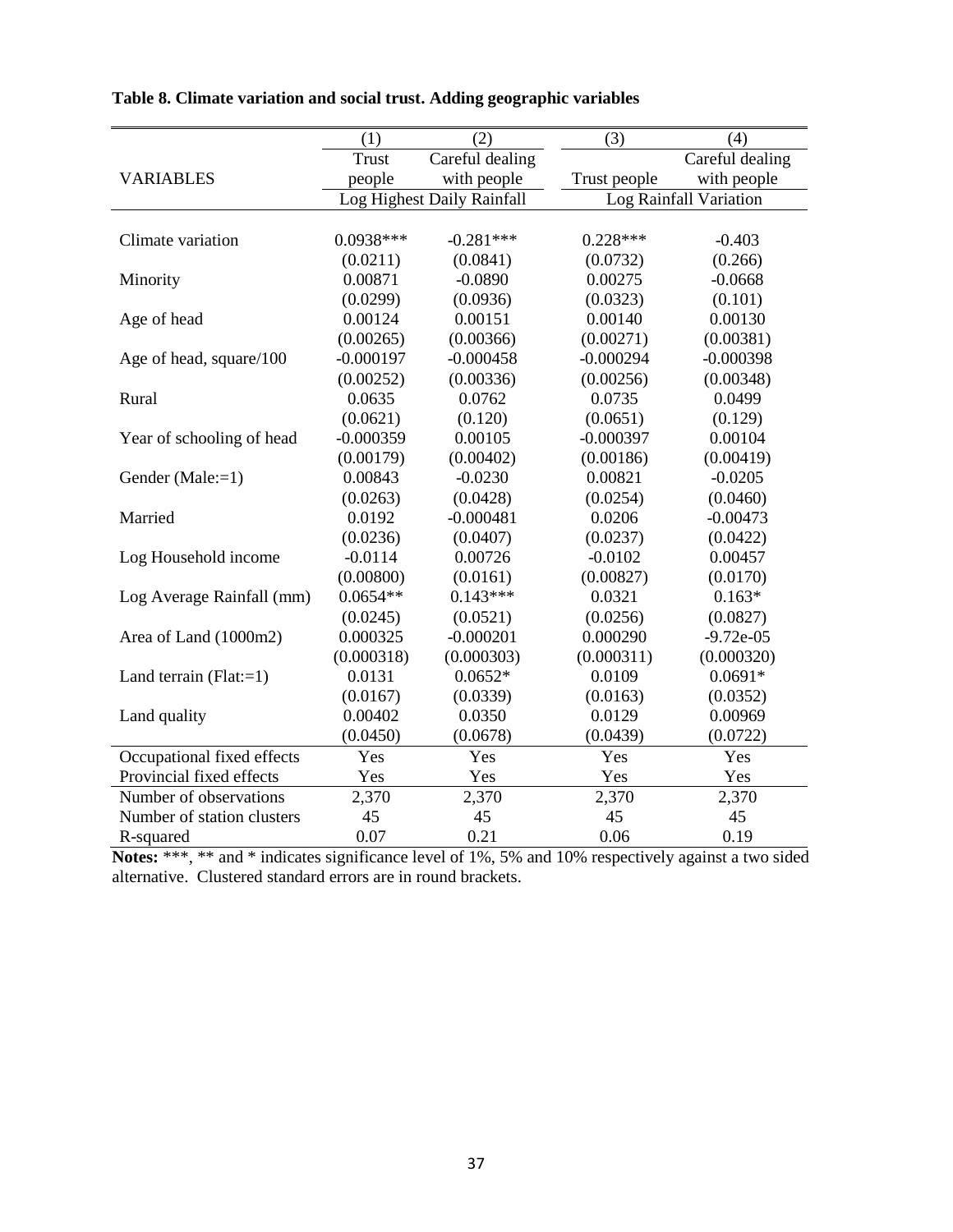|                              | (1)        | (2)                        | (3)         | (4)                    |
|------------------------------|------------|----------------------------|-------------|------------------------|
|                              | Trust      | Careful dealing            | Trust       | Careful dealing        |
| <b>VARIABLES</b>             | people     | with people                | people      | with people            |
|                              |            | Log Highest Daily Rainfall |             | Log Rainfall Variation |
|                              |            |                            |             |                        |
| Climate variation            | $0.127***$ | $-0.294***$                | $0.191**$   | $-0.451*$              |
|                              | (0.0213)   | (0.0762)                   | (0.0874)    | (0.232)                |
| Minority                     | $-0.0738$  | 0.0691                     | $-0.0898$   | 0.106                  |
|                              | (0.0803)   | (0.115)                    | (0.0862)    | (0.121)                |
| Age of head                  | 0.000642   | $-0.00299$                 | 0.000929    | $-0.00368$             |
|                              | (0.00372)  | (0.00327)                  | (0.00376)   | (0.00356)              |
| Age of head, square/100      | 0.000107   | 0.00275                    | $-5.92e-05$ | 0.00315                |
|                              | (0.00359)  | (0.00326)                  | (0.00363)   | (0.00349)              |
| Rural                        | 0.0530     | 0.217                      | 0.0552      | 0.212                  |
|                              | (0.121)    | (0.196)                    | (0.121)     | (0.195)                |
| Year of schooling of head    | 0.00172    | $-0.000237$                | 0.00167     | $-0.000104$            |
|                              | (0.00179)  | (0.00491)                  | (0.00185)   | (0.00503)              |
| Gender (Male:=1)             | 0.0290     | $-0.0249$                  | 0.0297      | $-0.0265$              |
|                              | (0.0350)   | (0.0595)                   | (0.0326)    | (0.0660)               |
| Married                      | 0.0273     | $-0.000545$                | 0.0262      | 0.00192                |
|                              | (0.0355)   | (0.0463)                   | (0.0350)    | (0.0484)               |
| Log Household income         | $-0.0208*$ | $-0.000993$                | $-0.0192*$  | $-0.00485$             |
|                              | (0.0104)   | (0.0192)                   | (0.0193)    | (0.0206)               |
| Log Average Rainfall (mm)    | $0.0415*$  | $0.165**$                  | 0.0288      | $0.197***$             |
|                              | (0.0242)   | (0.0629)                   | (0.0304)    | (0.0689)               |
| Area of Land (1000m2)        | 0.000416   | $-0.000239$                | 0.000375    | $-0.000145$            |
|                              | (0.000271) | (0.000239)                 | (0.000252)  | (0.000250)             |
| Land terrain $(Flat:=1)$     | 0.00977    | 0.0620                     | 0.00774     | 0.0669                 |
|                              | (0.0243)   | (0.0416)                   | (0.0247)    | (0.0424)               |
| Land quality                 | 0.0176     | 0.0556                     | 0.0336      | 0.0182                 |
|                              | (0.0418)   | (0.0892)                   | (0.0413)    | (0.0949)               |
| Always attending meeting     | $-0.0131$  | $-0.00601$                 | $-0.0135$   | $-0.00487$             |
|                              | (0.0112)   | (0.0158)                   | (0.0116)    | (0.0162)               |
| Hours watching TV            | 0.00755    | 0.0380                     | 0.00866     | 0.0355                 |
|                              | (0.0217)   | (0.0530)                   | (0.0230)    | (0.0559)               |
| Share of minority at commune | 0.0853     | $-0.236$                   | 0.0924      | $-0.252$               |
|                              | (0.0791)   | (0.154)                    | (0.0873)    | (0.171)                |
| Member of groups             | $-0.0130$  | $0.0625**$                 | $-0.00736$  | $0.0494**$             |
|                              | (0.0237)   | (0.0237)                   | (0.0236)    | (0.0232)               |
| Occupational fixed effects   | Yes        | Yes                        | Yes         | Yes                    |
| Provincial fixed effects     | Yes        | Yes                        | Yes         | Yes                    |
| Number of observations       | 1,461      | 1,461                      | 1,461       | 1,461                  |
| Number of station clusters   | 44         | 44                         | 44          | 44                     |
| R-squared                    | 0.09       | 0.21                       | 0.08        | 0.2                    |

|  | Table 9. Climate variation and social trust. Adding other social network variables |  |  |  |  |
|--|------------------------------------------------------------------------------------|--|--|--|--|
|  |                                                                                    |  |  |  |  |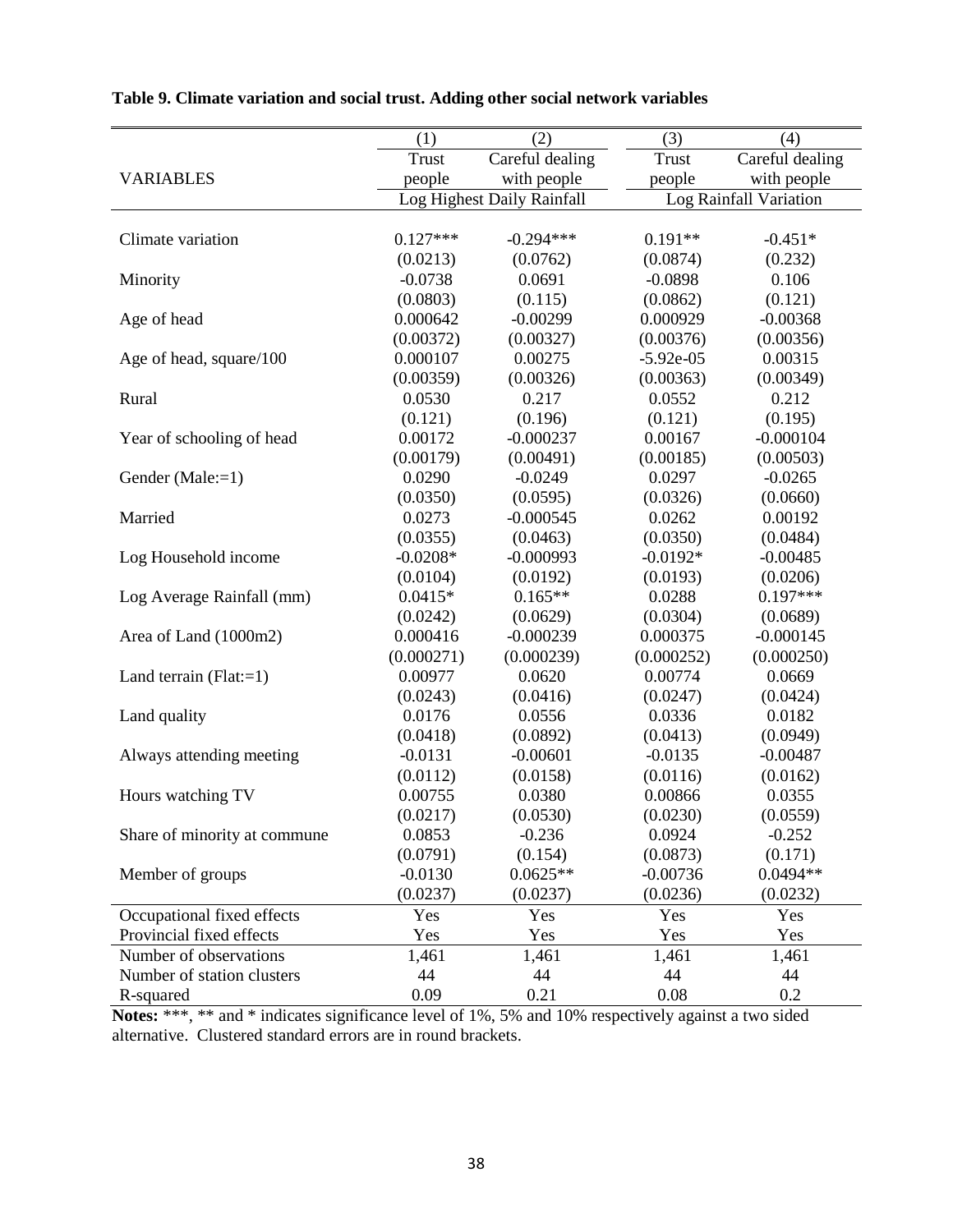# **Table 10. Climate variation and social trust by female**

|                            | Female     |                            |              |                        |  |  |
|----------------------------|------------|----------------------------|--------------|------------------------|--|--|
|                            | Trust      | Careful dealing            |              | Careful dealing        |  |  |
| <b>VARIABLES</b>           | people     | with people                | Trust people | with people            |  |  |
|                            |            | Log Highest Daily Rainfall |              | Log Rainfall variation |  |  |
|                            |            |                            |              |                        |  |  |
| Climate variation          | $0.21***$  | $-0.33***$                 | 0.01         | $-0.72*$               |  |  |
|                            | (0.05)     | (0.11)                     | (0.2)        | (0.39)                 |  |  |
| Individual controls        | Yes        | Yes                        | Yes          | Yes                    |  |  |
| Geographical control       | <b>Yes</b> | Yes                        | Yes          | <b>Yes</b>             |  |  |
| Occupational fixed effects | <b>Yes</b> | Yes                        | Yes          | Yes                    |  |  |
| Provincial fixed effects   | <b>Yes</b> | Yes                        | Yes          | Yes                    |  |  |
| Number of observations     | 389        | 389                        | 389          | 389                    |  |  |
| Number of station clusters | 34         | 34                         | 34           | 34                     |  |  |
| R-squared                  | 0.11       | 0.18                       | 0.08         | 0.16                   |  |  |

**Notes:** \*\*\*, \*\* and \* indicates significance level of 1%, 5% and 10% respectively against a two sided alternative. Clustered standard errors are in round brackets.

# **Table 11. Climate variation and social trust by male**

|                            | Male         |                            |              |                        |  |  |  |
|----------------------------|--------------|----------------------------|--------------|------------------------|--|--|--|
|                            |              | Careful dealing            |              | Careful dealing        |  |  |  |
| <b>VARIABLES</b>           | Trust people | with people                | Trust people | with people            |  |  |  |
|                            |              | Log Highest Daily Rainfall |              | Log Rainfall variation |  |  |  |
|                            |              |                            |              |                        |  |  |  |
| Climate variation          | $0.08***$    | $-0.27***$                 | $0.27***$    | $-0.35$                |  |  |  |
|                            | (0.02)       | (0.09)                     | (0.08)       | (0.27)                 |  |  |  |
| Individual controls        | Yes          | Yes                        | Yes          | Yes                    |  |  |  |
| Geographical controls      | Yes          | Yes                        | Yes          | <b>Yes</b>             |  |  |  |
| Occupational fixed effects | Yes          | Yes                        | Yes          | Yes                    |  |  |  |
| Provincial fixed effects   | <b>Yes</b>   | Yes                        | Yes          | <b>Yes</b>             |  |  |  |
| Number of observations     | 1,981        | 1,981                      | 1,981        | 1,981                  |  |  |  |
| Number of station clusters | 45           | 45                         | 45           | 45                     |  |  |  |
| R-squared                  | 0.07         | 0.2                        | 0.07         | 0.2                    |  |  |  |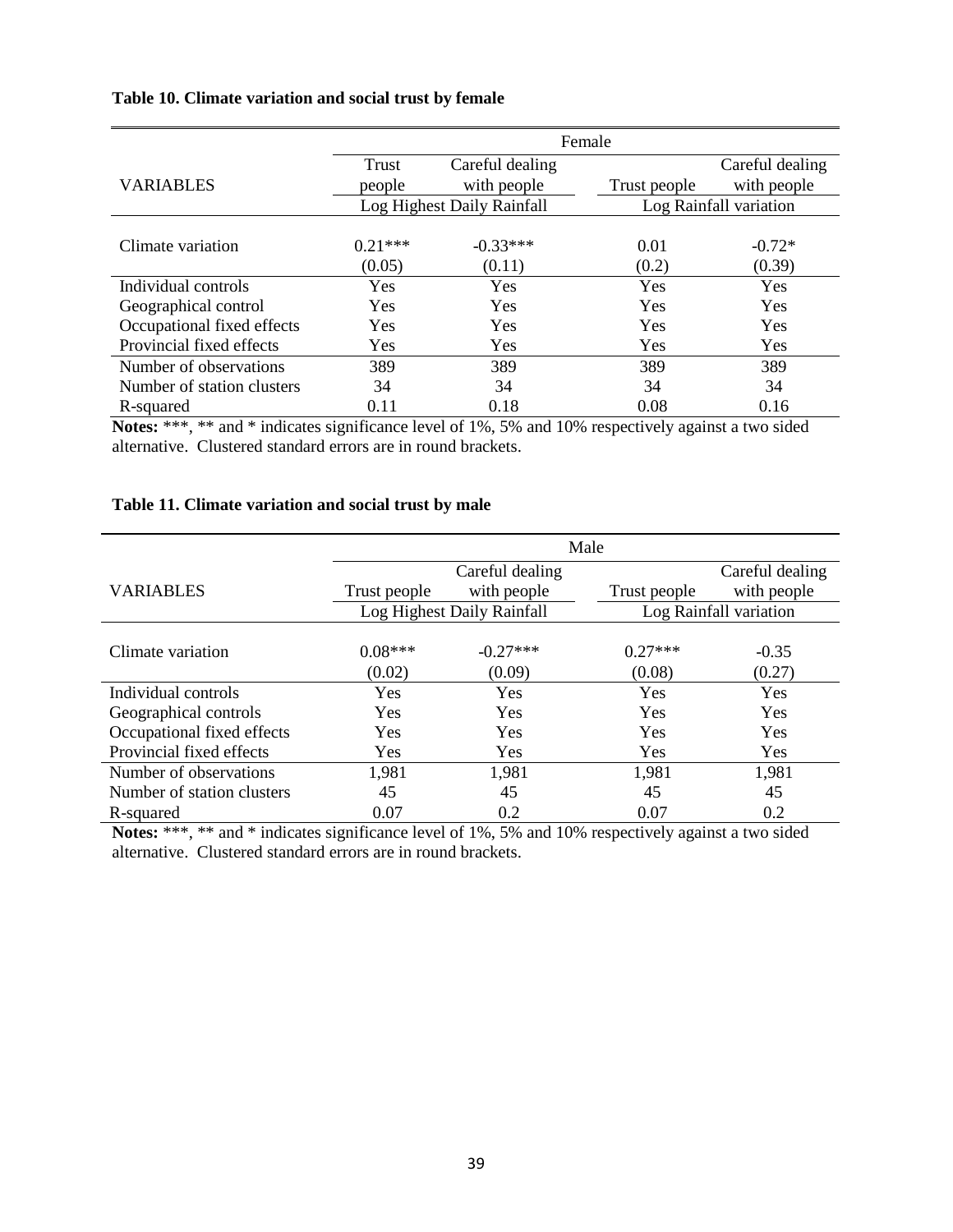# **Table 12. Climate variation and social trust by regions**

|                            | $\left(1\right)$ | (2)        | (3)                        | (4)        | (5)                                            | (6)        | (7)        | (8)                    | (9)        | (10)      |
|----------------------------|------------------|------------|----------------------------|------------|------------------------------------------------|------------|------------|------------------------|------------|-----------|
|                            |                  |            |                            |            | Dependent variable: Most people can be trusted |            |            |                        |            |           |
|                            | Excluded         | Excluded   | Excluded                   | Excluded   | Excluded                                       | Excluded   | Excluded   | Excluded               | Excluded   | Excluded  |
| <b>VARIABLES</b>           | <b>SCC</b>       | <b>MRD</b> | <b>CH</b>                  | <b>RRD</b> | <b>NW</b>                                      | <b>SCC</b> | <b>MRD</b> | <b>CH</b>              | <b>RRD</b> | <b>NW</b> |
|                            |                  |            | Log Highest Daily Rainfall |            |                                                |            |            | Log Rainfall variation |            |           |
|                            |                  |            |                            |            |                                                |            |            |                        |            |           |
| Climate variation          | $0.1***$         | $0.08***$  | $0.08***$                  | $0.14**$   | $0.11***$                                      | $0.2***$   | $0.253***$ | $0.22**$               | $0.17*$    | $0.31***$ |
|                            | (0.02)           | (0.017)    | (0.02)                     | (0.057)    | (0.025)                                        | (0.078)    | (0.077)    | (0.1)                  | (0.084)    | (0.086)   |
| Individual controls        | Yes              | Yes        | Yes                        | Yes        | Yes                                            | Yes        | Yes        | Yes                    | Yes        | Yes       |
| Geographic controls        | Yes              | Yes        | Yes                        | Yes        | Yes                                            | Yes        | Yes        | Yes                    | Yes        | Yes       |
| Occupational fixed effects | Yes              | Yes        | Yes                        | Yes        | Yes                                            | Yes        | Yes        | Yes                    | Yes        | Yes       |
| Provincial fixed effects   | Yes              | <b>Yes</b> | Yes                        | Yes        | Yes                                            | Yes        | Yes        | Yes                    | Yes        | Yes       |
| Number of observations     | 2,112            | 2,095      | 2,188                      | 1,500      | 1,585                                          | 2,112      | 2,095      | 2,188                  | 1,500      | 1,585     |
| Number of station clusters | 43               | 40         | 34                         | 29         | 34                                             | 43         | 40         | 34                     | 29         | 34        |
| R-square                   | 0.06             | 0.07       | 0.07                       | 0.09       | 0.04                                           | 0.06       | 0.07       | 0.07                   | 0.09       | 0.04      |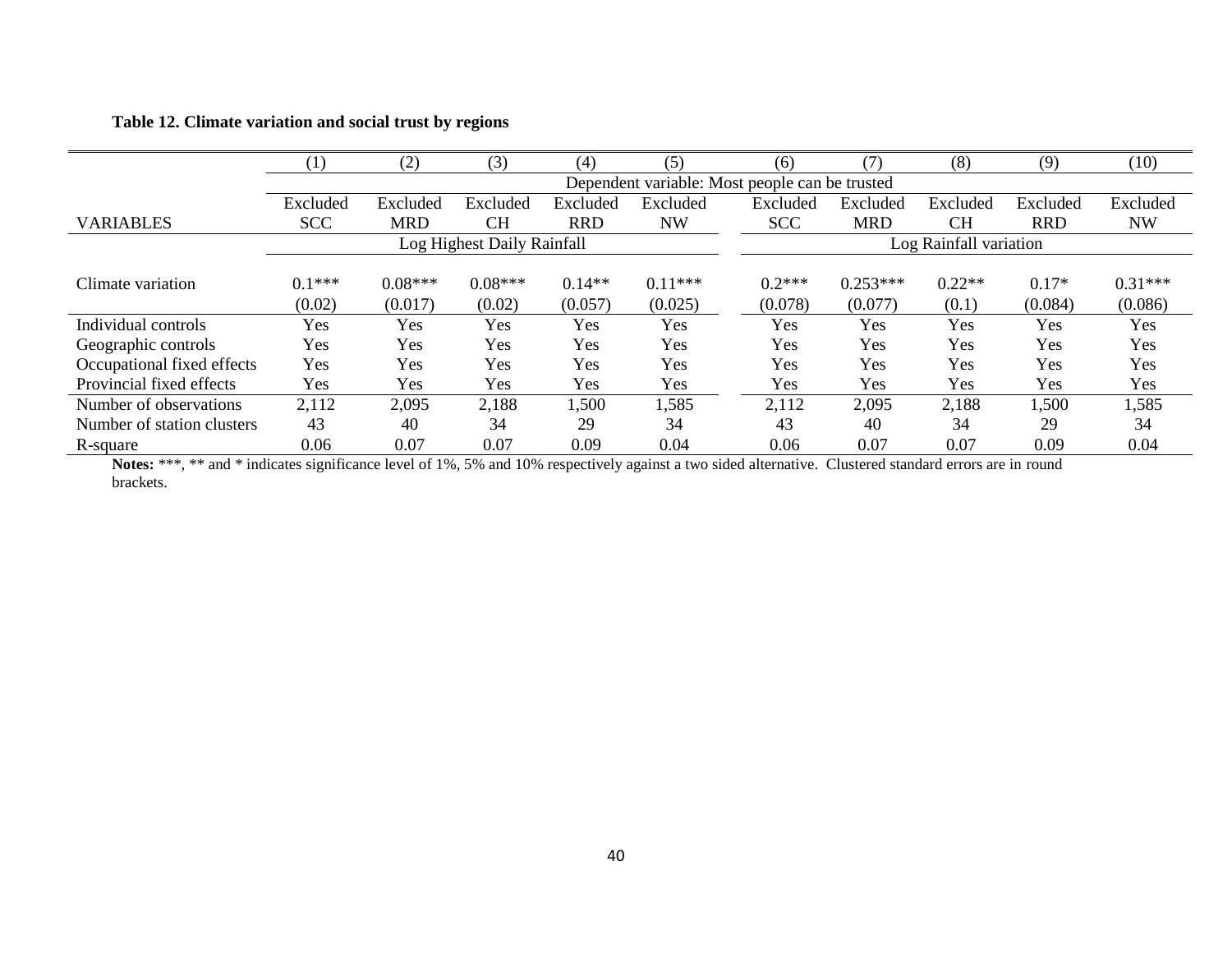|                            | (1)         | (2)        | (3)                        | (4)        | (5)                                                | (6)        | $\mathcal{T}$ | (8)                    | (9)        | (10)      |
|----------------------------|-------------|------------|----------------------------|------------|----------------------------------------------------|------------|---------------|------------------------|------------|-----------|
|                            |             |            |                            |            | Dependent variable: Careful in dealing with people |            |               |                        |            |           |
|                            | Excluded    | Excluded   | Excluded                   | Excluded   | Excluded                                           | Excluded   | Excluded      | Excluded               | Excluded   | Excluded  |
| <b>VARIABLES</b>           | <b>SCC</b>  | <b>MRD</b> | <b>CH</b>                  | <b>RRD</b> | <b>NW</b>                                          | <b>SCC</b> | <b>MRD</b>    | <b>CH</b>              | <b>RRD</b> | <b>NW</b> |
|                            |             |            | Log Highest Daily Rainfall |            |                                                    |            |               | Log Rainfall variation |            |           |
|                            |             |            |                            |            |                                                    |            |               |                        |            |           |
| Climate variation          | $-0.282***$ | $-0.28***$ | $-0.29***$                 | $-0.22***$ | $-0.3***$                                          | $-0.47$    | $-0.48$       | $-0.2$                 | $-0.18$    | $-0.69**$ |
|                            | (0.084)     | (0.088)    | (0.09)                     | (0.06)     | (0.105)                                            | (0.306)    | (0.28)        | (0.32)                 | (0.27)     | (0.28)    |
| Individual controls        | Yes         | Yes        | Yes                        | Yes        | Yes                                                | Yes        | Yes           | Yes                    | Yes        | Yes       |
| Geographic controls        | Yes         | Yes        | Yes                        | Yes        | Yes                                                | <b>Yes</b> | Yes           | Yes                    | Yes        | Yes       |
| Occupational fixed effects | Yes         | Yes        | Yes                        | Yes        | Yes                                                | Yes        | Yes           | Yes                    | Yes        | Yes       |
| Provincial fixed effects   | Yes         | Yes        | Yes                        | Yes        | Yes                                                | Yes        | Yes           | Yes                    | Yes        | Yes       |
| Number of observations     | 2,112       | 2,095      | 2,188                      | 1,500      | 1,585                                              | 2,112      | 2,095         | 2,188                  | 1,500      | 1,585     |
| Number of station clusters | 43          | 40         | 34                         | 29         | 34                                                 | 43         | 40            | 34                     | 29         | 34        |
| R-square                   | 0.24        | 0.19       | 0.22                       | 0.22       | 0.15                                               | 0.22       | 0.18          | 0.2                    | 0.21       | 0.13      |

### **Table 13. Climate variation and social trust by regions**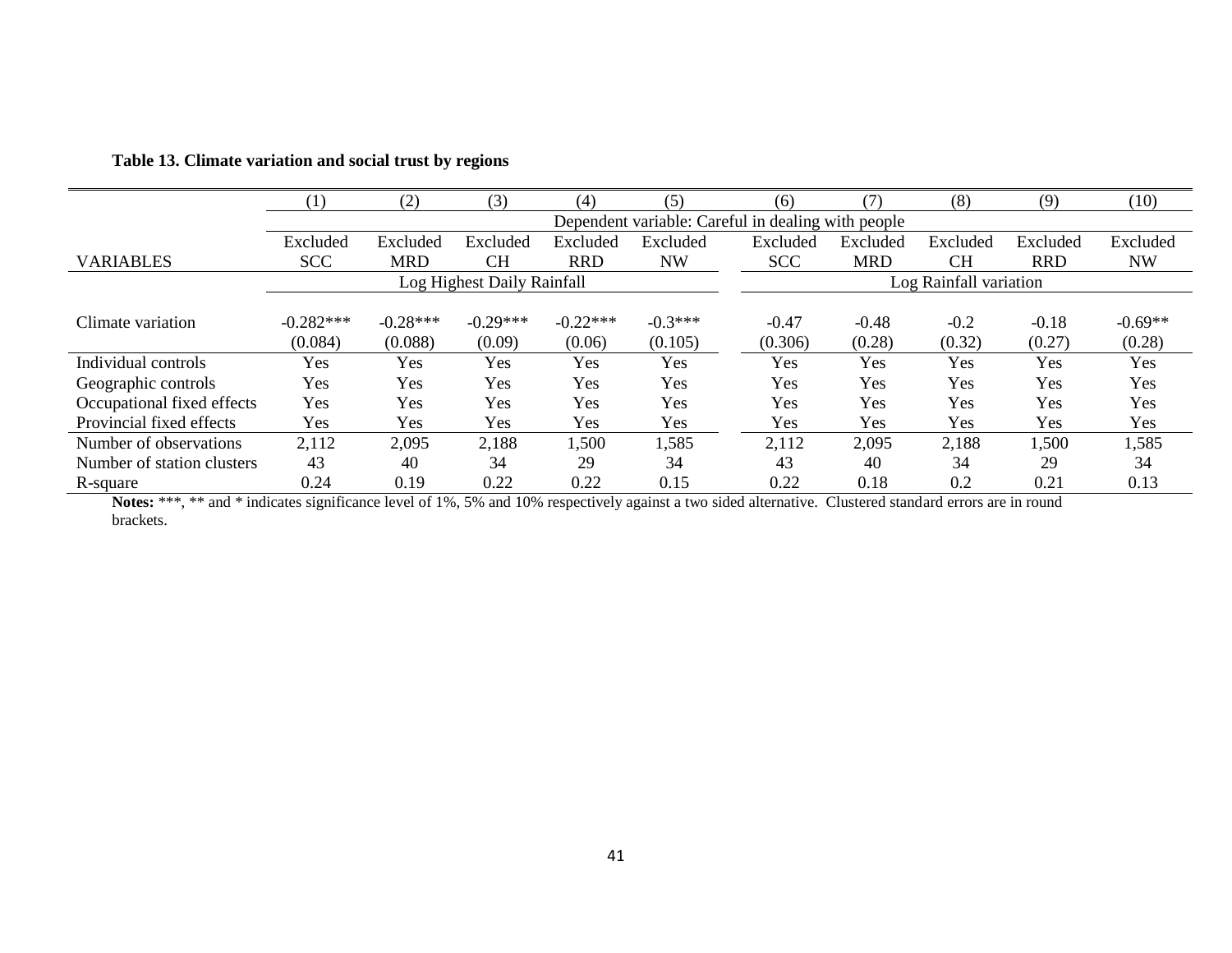# **Table 14. Identifying impact channels: Village relationship**

|                            | (1)         | (2)        | (3)                        | (4)            | (5)     | (6)    | 7                                                  | (8)                    | (9)            | (10)        |
|----------------------------|-------------|------------|----------------------------|----------------|---------|--------|----------------------------------------------------|------------------------|----------------|-------------|
|                            |             |            |                            |                |         |        | Dependent variable: Borrowing from village members |                        |                |             |
|                            |             |            | Excluded                   | Excluded       |         |        |                                                    | Excluded               | Excluded       |             |
|                            |             | Excluded   | MRD,                       | MRD.           | Full    | Full   | Excluded                                           | MRD.                   | MRD,           |             |
| <b>VARIABLES</b>           | Full sample | <b>SCC</b> | <b>SCC</b>                 | SCC, CH        | sample  | sample | <b>SCC</b>                                         | <b>SCC</b>             | SCC, CH        | Full sample |
|                            |             |            | Log Highest Daily Rainfall |                |         |        |                                                    | Log Rainfall variation |                |             |
|                            |             |            |                            |                |         |        |                                                    |                        |                |             |
| Climate variation          | $0.41*$     | $0.39*$    | $0.39***$                  | $0.39*$        | $-0.12$ | 0.19   | $-0.26$                                            | $-0.15$                | $-0.05$        | 0.19        |
|                            | (0.19)      | (0.19)     | (0.13)                     | (0.2)          | (0.2)   | (0.23) | (0.37)                                             | (0.33)                 | (0.57)         | (0.4)       |
| Individual controls        | Yes         | Yes        | Yes                        | Yes            | Yes     | Yes    | Yes                                                | Yes                    | Yes            | Yes         |
| Geographic controls        | Yes         | Yes        | Yes                        | Yes            | Yes     | Yes    | Yes                                                | Yes                    | Yes            | Yes         |
| Occupational fixed effects | Yes         | Yes        | Yes                        | Yes            | Yes     | Yes    | Yes                                                | Yes                    | Yes            | Yes         |
| Provincial fixed effects   | No          | No         | N <sub>o</sub>             | N <sub>0</sub> | Yes     | No     | N <sub>o</sub>                                     | No                     | N <sub>0</sub> | Yes         |
| Number of observations     | 532         | 453        | 377                        | 301            | 532     | 532    | 453                                                | 377                    | 301            | 532         |
| Number of station clusters | 42          | 40         | 36                         | 26             | 42      | 42     | 40                                                 | 36                     | 26             | 42          |
| R-square                   | 0.17        | 0.15       | 0.2                        | 0.24           | 0.24    | 0.15   | 0.12                                               | 0.17                   | 0.21           | 0.24        |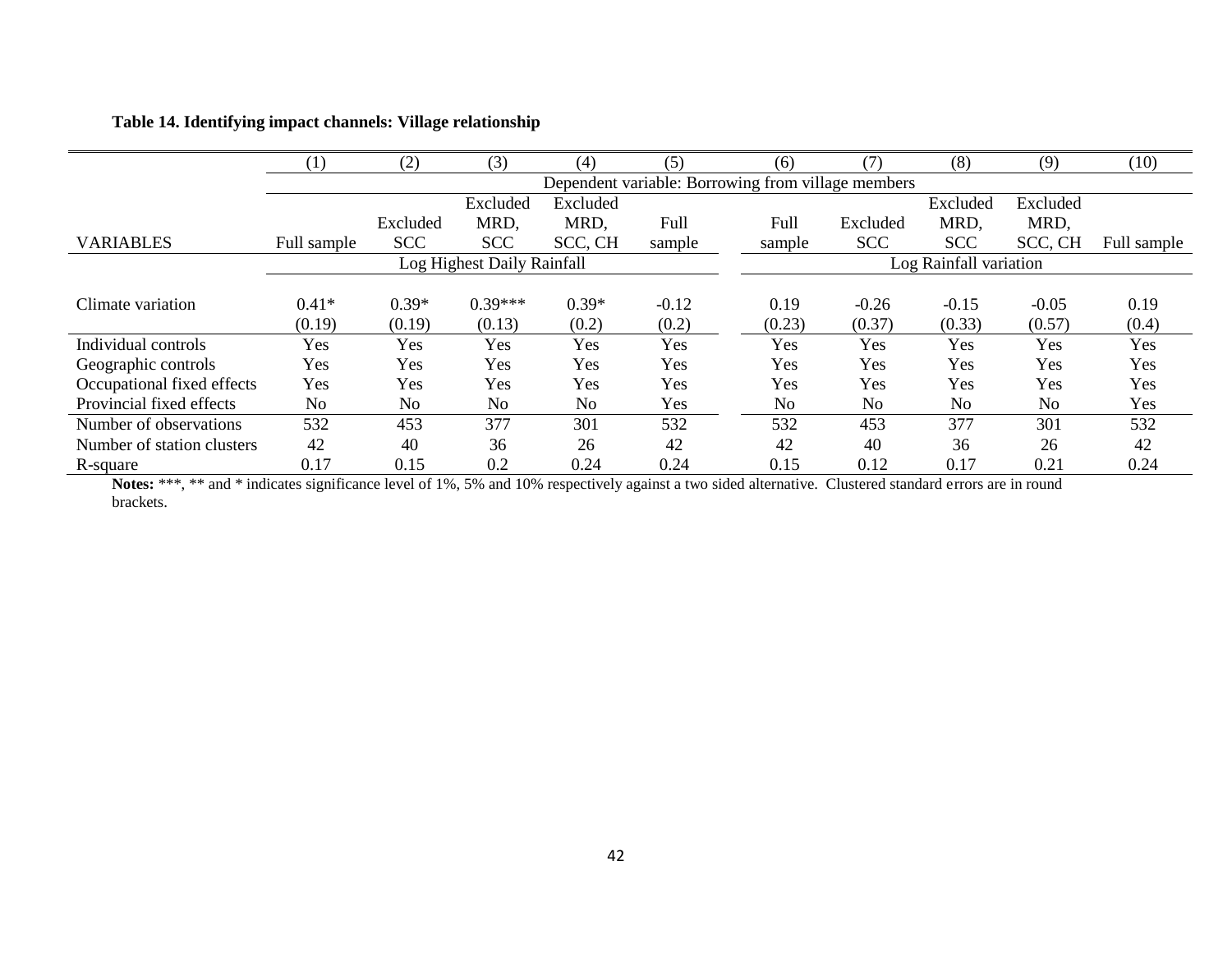# **Table 15. Identifying impact channels: Extended family ties**

|                            | (1)            | (2)        | (3)                        | (4)            | (5)                                               | (6)            | (7`            | (8)                    | (9)            | (10)        |
|----------------------------|----------------|------------|----------------------------|----------------|---------------------------------------------------|----------------|----------------|------------------------|----------------|-------------|
|                            |                |            |                            |                | Dependent variable: Borrowing from same relatives |                |                |                        |                |             |
|                            |                |            | Excluded                   | Excluded       |                                                   |                |                | Excluded               | Excluded       |             |
|                            |                | Excluded   | MRD,                       | MRD,           | Full                                              | Full           | Excluded       | MRD,                   | MRD,           |             |
| <b>VARIABLES</b>           | Full sample    | <b>SCC</b> | <b>SCC</b>                 | SCC, CH        | sample                                            | sample         | <b>SCC</b>     | <b>SCC</b>             | SCC, CH        | Full sample |
|                            |                |            | Log Highest Daily Rainfall |                |                                                   |                |                | Log Rainfall variation |                |             |
|                            |                |            |                            |                |                                                   |                |                |                        |                |             |
| Climate variation          | $0.35***$      | $0.36***$  | $0.31**$                   | 0.15           | $-0.1$                                            | $-0.27$        | $-0.12$        | 0.07                   | $0.5*$         | $-0.15$     |
|                            | (0.12)         | (0.12)     | (0.12)                     | (0.14)         | (0.14)                                            | (0.18)         | (0.33)         | (0.33)                 | (0.28)         | (0.3)       |
| Individual controls        | Yes            | <b>Yes</b> | Yes                        | Yes            | Yes                                               | Yes            | Yes            | Yes                    | Yes            | Yes         |
| Geographic controls        | Yes            | Yes        | Yes                        | Yes            | Yes                                               | Yes            | Yes            | Yes                    | Yes            | Yes         |
| Occupational fixed effects | Yes            | Yes        | Yes                        | Yes            | Yes                                               | Yes            | Yes            | Yes                    | Yes            | Yes         |
| Provincial fixed effects   | N <sub>o</sub> | No         | No                         | N <sub>0</sub> | Yes                                               | N <sub>0</sub> | N <sub>0</sub> | N <sub>0</sub>         | N <sub>0</sub> | Yes         |
| Number of observations     | 2,084          | 1,826      | 1,555                      | 1,382          | 2,084                                             | 2,084          | 1,826          | 1,555                  | 1,382          | 2,084       |
| Number of station clusters | 45             | 43         | 38                         | 27             | 45                                                | 45             | 43             | 38                     | 27             | 45          |
| R-square                   | 0.12           | 0.14       | 0.18                       | 0.18           | 0.16                                              | 0.1            | 0.12           | 0.16                   | 0.18           | 0.16        |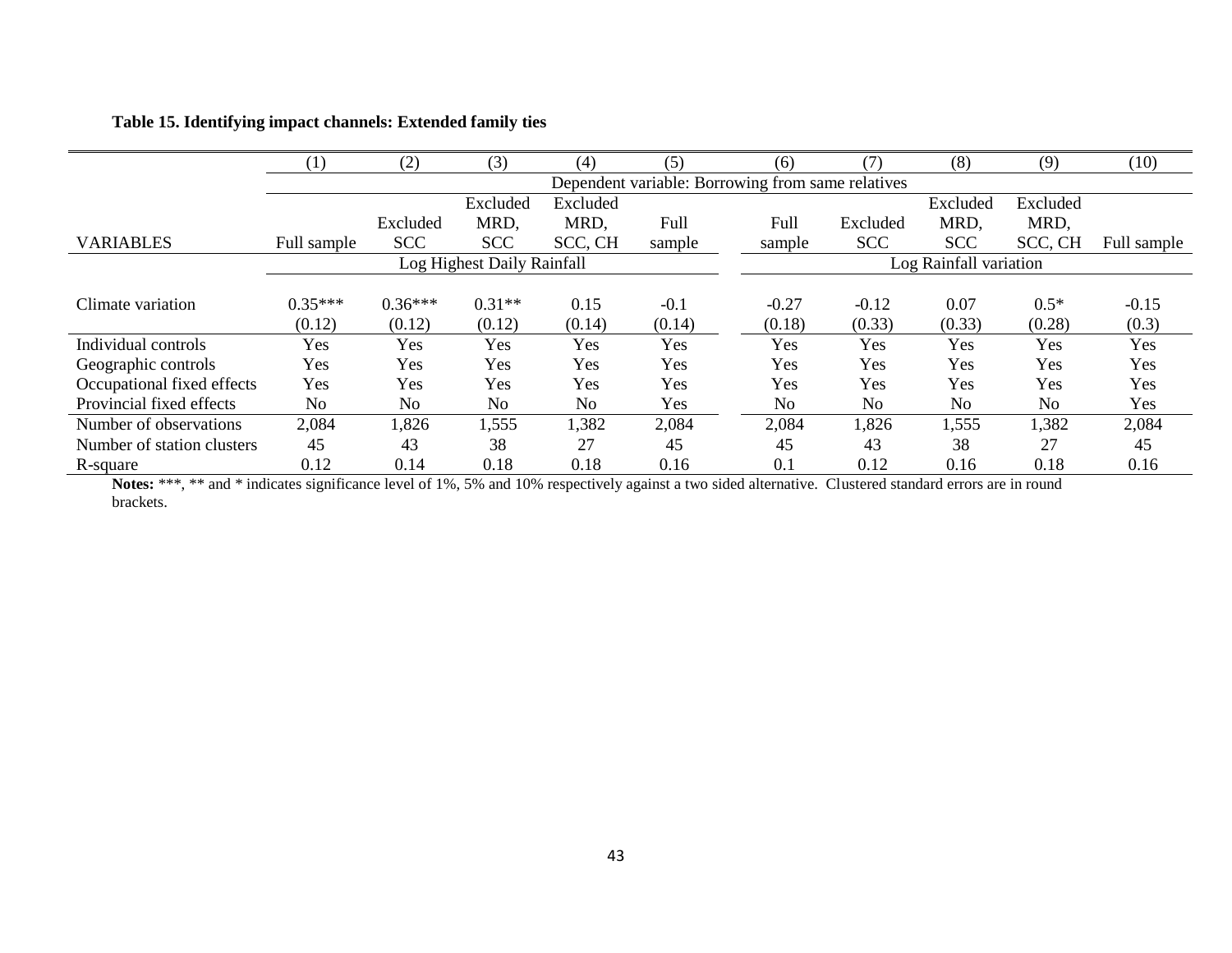|                            | (1)        | (2)                        | (3)          | (4)                    |
|----------------------------|------------|----------------------------|--------------|------------------------|
|                            | Trust      | Careful dealing            |              | Careful dealing        |
| <b>VARIABLES</b>           | people     | with people                | Trust people | with people            |
|                            |            | Log Highest Daily Rainfall |              | Log Rainfall variation |
|                            |            |                            |              |                        |
| Climate variation          | $0.094***$ | $-0.28***$                 | $0.233***$   | $-0.405$               |
|                            | (0.021)    | (0.085)                    | (0.074)      | (0.27)                 |
| Share of Agricultural      |            |                            |              |                        |
| income                     | $0.051**$  | 0.02                       | $0.05**$     | 0.02                   |
|                            | (0.02)     | (0.04)                     | (0.02)       | (0.04)                 |
| Individual controls        | Yes        | Yes                        | Yes          | Yes                    |
| Geographic controls        | <b>Yes</b> | <b>Yes</b>                 | Yes          | <b>Yes</b>             |
| Occupational fixed effects | Yes        | Yes                        | Yes          | <b>Yes</b>             |
| Provincial fixed effects   | Yes        | Yes                        | Yes          | Yes                    |
| Number of observations     | 2,370      | 2,370                      | 2,370        | 2,370                  |
| Number of station clusters | 45         | 45                         | 45           | 45                     |
| R-squared                  | 0.07       | 0.21                       | 0.06         | 0.19                   |

# **Table 16. Identifying impact channels: Agricultural incomes**

**Notes:** \*\*\*, \*\* and \* indicates significance level of 1%, 5% and 10% respectively against a two sided alternative. Clustered standard errors are in round brackets.

|  |  | Table 17. Identifying impact channels: Income equality |  |  |  |  |
|--|--|--------------------------------------------------------|--|--|--|--|
|--|--|--------------------------------------------------------|--|--|--|--|

|                            | $\left(1\right)$ | (2)                        | (3)                    | (4)        |
|----------------------------|------------------|----------------------------|------------------------|------------|
|                            | Income           | Income                     | Income                 | Income     |
| <b>VARIABLES</b>           | inequality       | inequality                 | inequality             | inequality |
|                            |                  | Log Highest Daily Rainfall | Log Rainfall variation |            |
|                            |                  |                            |                        |            |
| Climate variation          | $-0.024*$        | $-0.01$                    | 0.017                  | 0.02       |
|                            | (0.013)          | (0.02)                     | (0.035)                | (0.07)     |
| Individual controls        | <b>Yes</b>       | Yes                        | Yes                    | Yes        |
| Geographic controls        | <b>Yes</b>       | Yes                        | Yes                    | Yes        |
| Occupational fixed effects | Yes              | Yes                        | Yes                    | Yes        |
| Provincial fixed effects   | No               | Yes                        | N <sub>0</sub>         | Yes        |
| Number of observations     | 2,370            | 2,370                      | 2,370                  | 2,370      |
| Number of station clusters | 45               | 45                         | 45                     | 45         |
| R-squared                  | 0.16             | 0.31                       | 0.15                   | 0.3        |